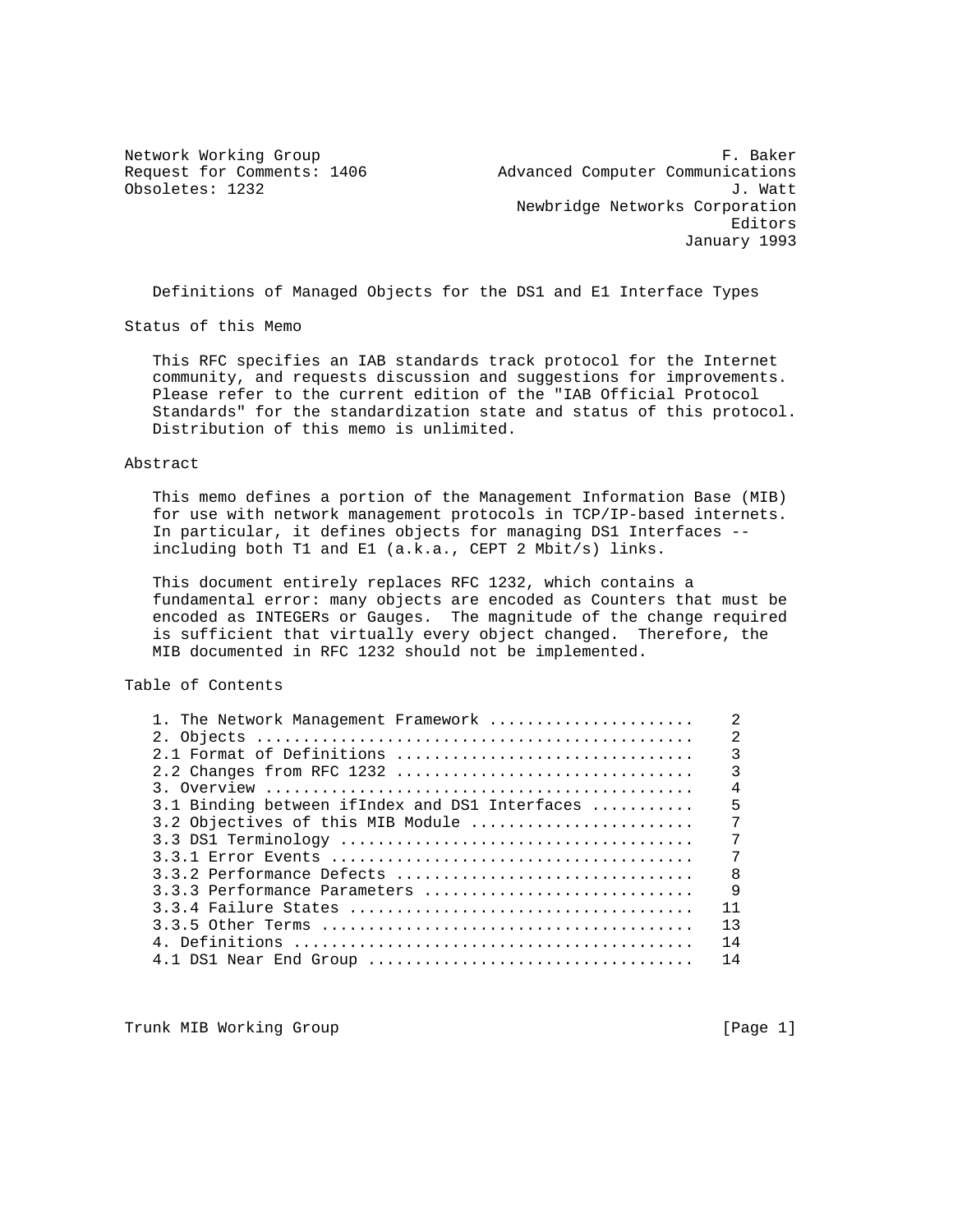| 4.1.1 DS1 Configuration Table      | 14 |
|------------------------------------|----|
| $4.1.2$ DS1 Current Table          | 22 |
| $4.1.3$ DS1 Interval Table         | 26 |
|                                    | 30 |
|                                    | 33 |
| $4.2.1$ DS1 Far End Current Table  | 34 |
| $4.2.2$ DS1 Far End Interval Table | 38 |
| $4.2.3$ DS1 Far End Total Table    | 41 |
| 4.3 DS1 Fractional Group           | 45 |
| $4.3.1$ DS1 Fractional Table       | 45 |
|                                    | 47 |
|                                    | 48 |
| 7. Security Considerations         | 50 |
|                                    | 50 |
|                                    |    |

## 1. The Network Management Framework

 The Internet-standard Network Management Framework consists of three components. They are:

 STD 16/RFC 1155 [1] which defines the SMI, the mechanisms used for describing and naming objects for the purpose of management. STD 16/RFC 1212 [2] defines a more concise description mechanism, which is wholly consistent with the SMI.

 RFC 1156 [3] which defines MIB-I, the core set of managed objects for the Internet suite of protocols. STD 17/RFC 1213 [4] defines MIB-II, an evolution of MIB-I based on implementation experience and new operational requirements.

 STD 15/RFC 1157 [5] which defines the SNMP, the protocol used for network access to managed objects.

 The Framework permits new objects to be defined for the purpose of experimentation and evaluation.

## 2. Objects

 Managed objects are accessed via a virtual information store, termed the Management Information Base or MIB. Objects in the MIB are defined using the subset of Abstract Syntax Notation One (ASN.1) [6] defined in the SMI. In particular, each object has a name, a syntax, and an encoding. The name is an object identifier, an administratively assigned name, which specifies an object type. The object type together with an object instance serves to uniquely identify a specific instantiation of the object. For human convenience, we often use a textual string, termed the OBJECT DESCRIPTOR, to also refer to the object type.

Trunk MIB Working Group [Page 2]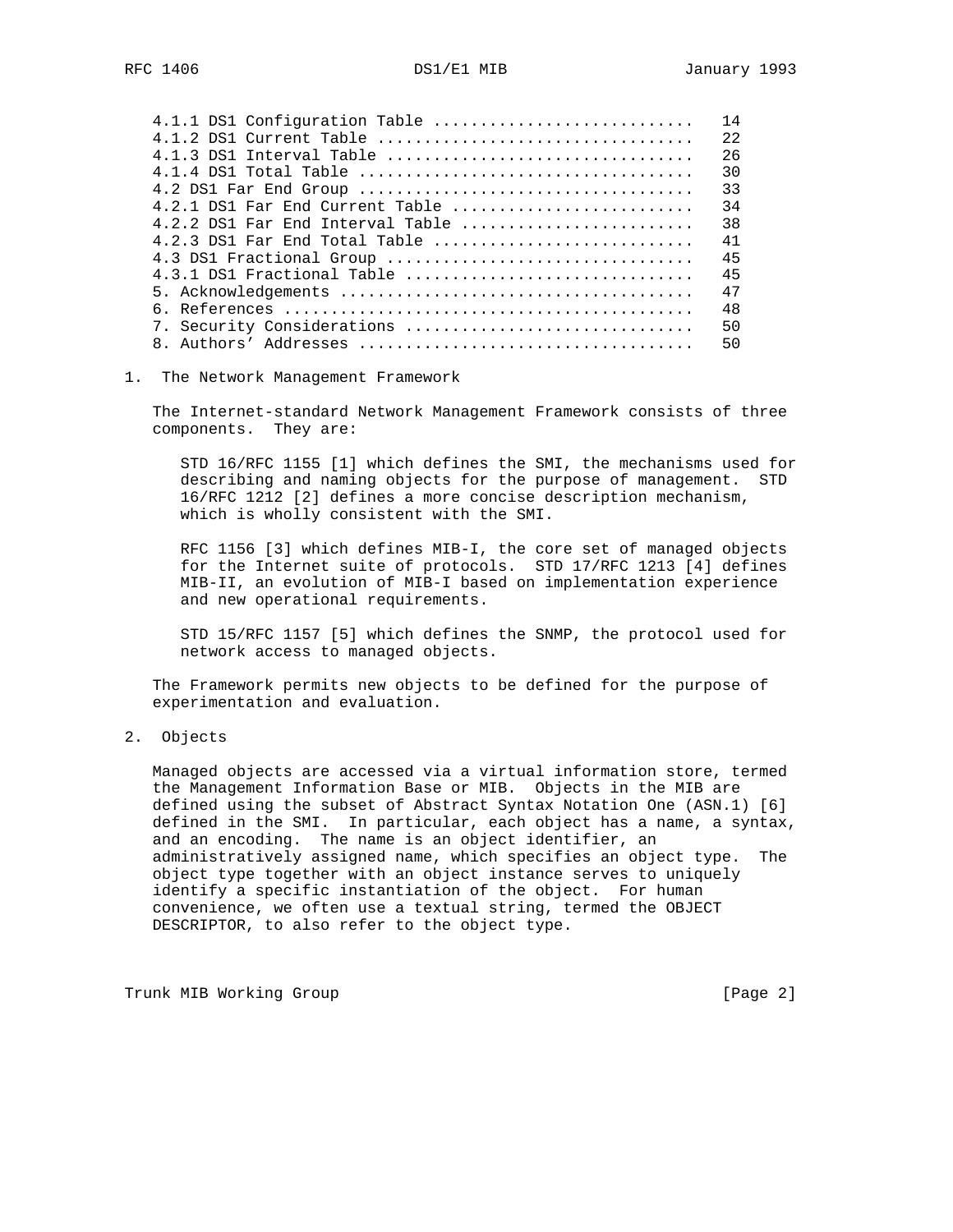The syntax of an object type defines the abstract data structure corresponding to that object type. The ASN.1 language is used for this purpose. However, the SMI [1] purposely restricts the ASN.1 constructs which may be used. These restrictions are explicitly made for simplicity.

 The encoding of an object type is simply how that object type is represented using the object type's syntax. Implicitly tied to the notion of an object type's syntax and encoding is how the object type is represented when being transmitted on the network.

 The SMI specifies the use of the basic encoding rules of ASN.1 [7], subject to the additional requirements imposed by the SNMP.

2.1. Format of Definitions

 Section 4 contains contains the specification of all object types contained in this MIB module. The object types are defined using the conventions defined in the SMI, as amended by the extensions specified in STD 16, RFC 1212 [2].

2.2. Changes from RFC 1232

The changes from RFC 1232 are the following:

- (1) This MIB module contains three groups: DS1 Near End Group which is mandatory, DS1 Far End Group which is optional, and the Fractional Table, which is optional.
- (2) The Far End Group is a new group and contains statistics that are collected from the far end DS1 interface. The Far End Group may only be implemented by DS1 systems that use the facilities data link to exchange this information - both T1.403 and PUB 54016 define ways to exchange this information over data links; vendors may use other proprietary means to do this on various link types.
- (3) ds1CSUIndex has been renamed dsx1LineIndex. This object is the identifier of a DS1 Interface on a device. On a CSU, a single DS1 data stream will cross two DS1 interfaces, which have separate dsx1LineIndex values.
- (4) ds1Index has been renamed dsx1IfIndex. This value for this object is equal to the value of ifIndex from the Interfaces table of MIB II (STD 17, RFC 1213).
- (5) an object has been added (dsx1TransmitClockSource) to indicate the source of transmit clock.

Trunk MIB Working Group [Page 3]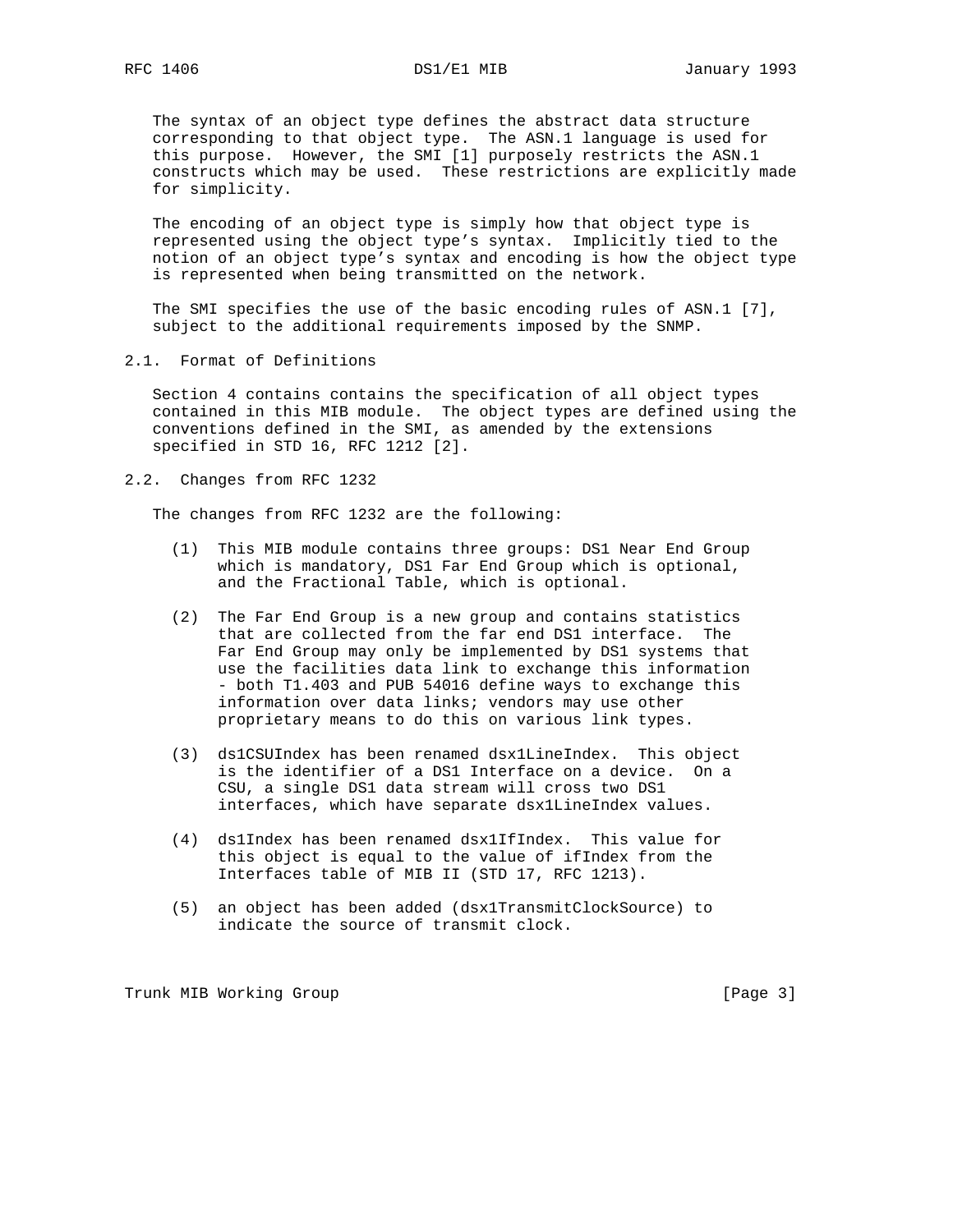- (6) The ACCESS for objects in the dsx1ConfigTable has been set to read-write for items that are configurable.
- (7) Description of test configurations has changed. A new object has been added called dsx1LoopbackConfig, which better describes the loopback capabilities of a DS1 interface on a device.
- (8) The description of line alarm status has changed. A new object has been added called dsx1LineStatus. This object better describes the status (e.g., failure state and loopback state) of a DS1 interface.
- (9) All Counters have been changed to Gauges.
- (10) Information about how applications might use the zero code suppression have been removed; only the actual line coding algorithm is described. For clarity the object was thus renamed to dsx1LineCoding.
- (11) A Line Errored Seconds object has been added to all near end tables and the count of Bipolar Violations (BPVs) was changed to a count of Line Code Violations (LCVs).
- (12) Bursty Errored Seconds (a.k.a., Errored Seconds Type B) and Degraded Minutes objects have been added to all near end tables.
- (13) The Coding Violation error event is now referred to as a Path Coding Violation (PCV) Error Event.

## 3. Overview

 These objects are used when the particular media being used to realize an interface is a DS1 physical interface. At present, this applies to these values of the ifType variable in the Internet standard MIB:

> ds1 (18) e1 (19)

 The definitions contained herein are based on the AT&T T-1 Superframe (a.k.a., D4) and Extended Superframe (ESF) formats [8, 9], the latter of which conforms to ANSI specifications [10], and the CCITT Recommendations [11, 12], referred to as E1 for the rest of this memo.

Trunk MIB Working Group **Example 2018** [Page 4]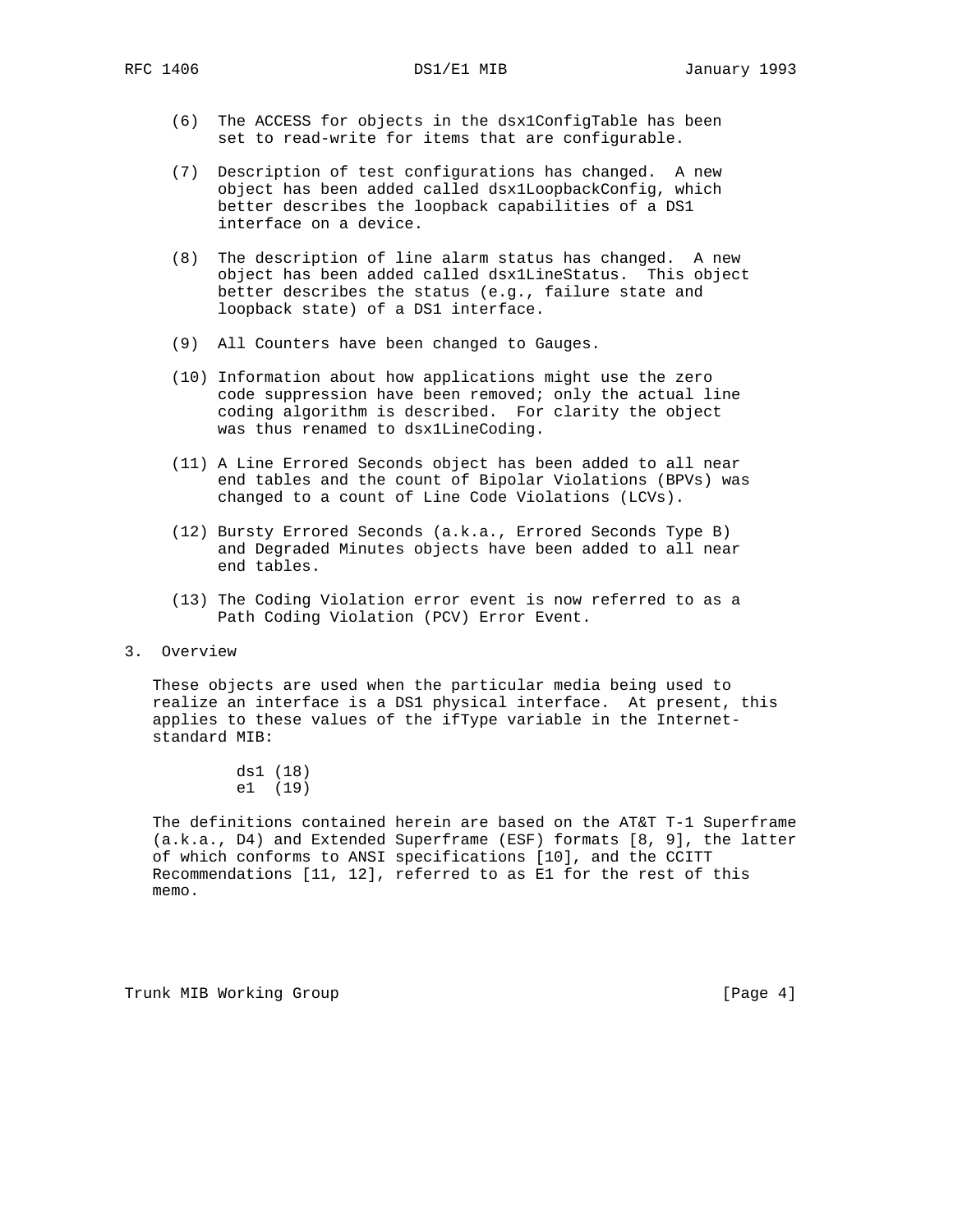The various T1 and E1 line disciplines are similar enough that separate MIBs are unwarranted, although there are some differences. For example, Loss of Frame is defined more rigorously in the ESF specification than in the D4 specification, but it is defined in both.

 Where it is necessary to distinguish between the flavors of E1 with and without CRC, E1-CRC to denotes the "with CRC" form (G.704 Table 4b) and E1-noCRC denotes the "without CRC" form (G.704 Table 4a).

## 3.1. Binding between ifIndex and DS1 Interfaces

 Different physical configurations for the support of SNMP with DS1 equipment exist. To accommodate these scenarios, two different indices for DS1 interfaces are introduced in this MIB. These indices are dsx1IfIndex and dsx1LineIndex.

 External interface scenario: the SNMP Agent represents all managed DS1 lines as external interfaces (for example, an Agent residing on the device supporting DS1 interfaces directly):

 For this scenario, all interfaces are assigned an integer value equal to ifIndex, and the following applies:

ifIndex=dsx1IfIndex=dsx1LineIndex for all interfaces.

 The dsx1IfIndex column of the DS1 Configuration table relates each DS1 interface to its corresponding interface (ifIndex) in the Internet-standard MIB (MIB-II STD 17, RFC 1213).

 External & Internal interface scenario: the SNMP Agents resides on an host external from the device supporting DS1 interfaces (e.g., a router). The Agent represents both the host and the DS1 device. The index dsx1LineIndex is used to not only represent the DS1 interfaces external from the host/DS1-device combination, but also the DS1 interfaces connecting the host and the DS1 device. The index dsx1IfIndex is always equal to ifIndex.

Example:

 A shelf full of CSUs connected to a Router. An SNMP Agent residing on the router proxies for itself and the CSU. The router has also an Ethernet interface:

Trunk MIB Working Group **Example 2018** [Page 5]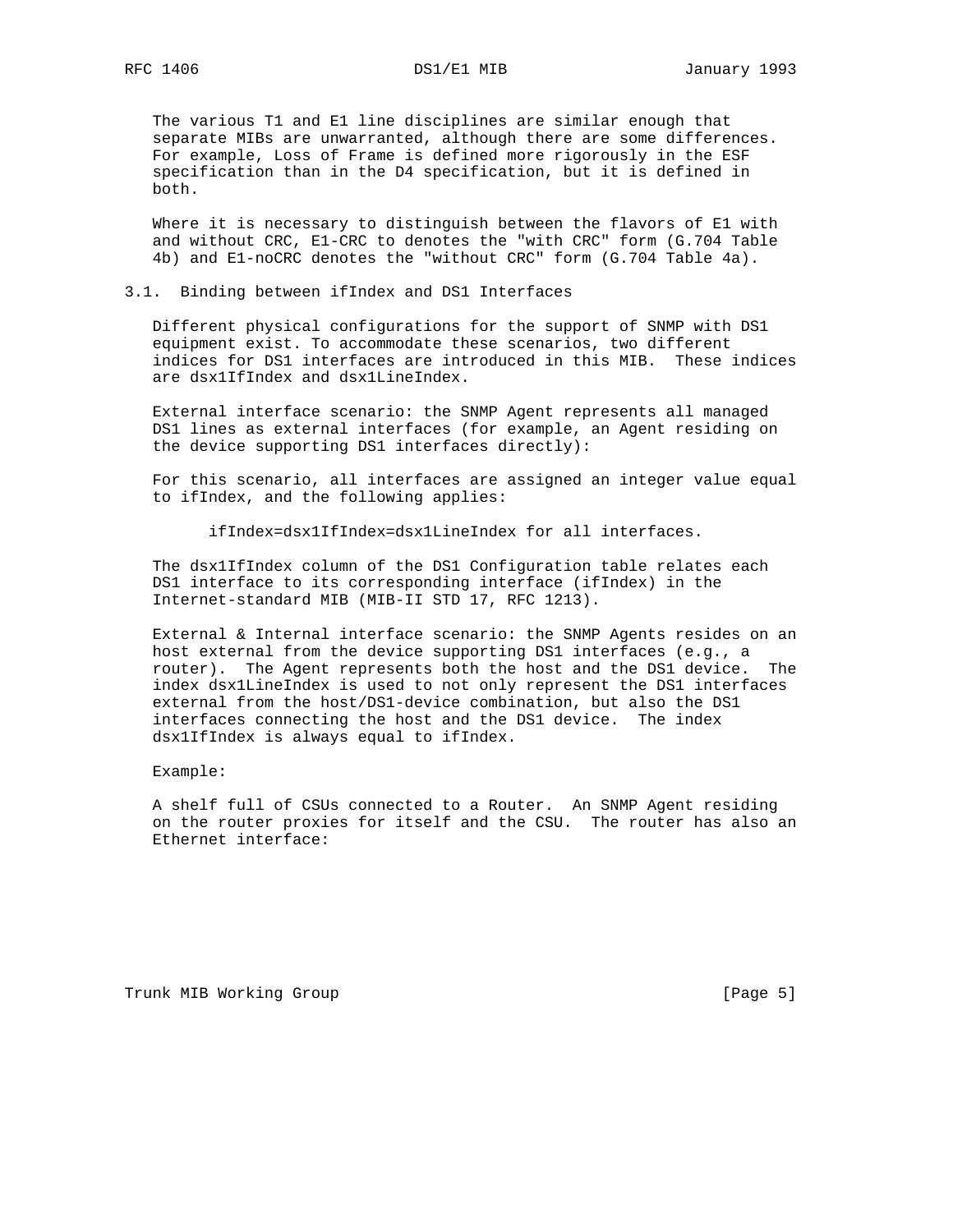| Е<br>t                | R           | 1.544 | MBPS |           |        | Line#A   DS1 Link<br>----->     |
|-----------------------|-------------|-------|------|-----------|--------|---------------------------------|
| h<br>e<br>$\mathbf r$ | $\circ$     | 1.544 | MBPS |           | Line#B | DS1 Link                        |
| n<br>e<br>t           | U<br>T      | 1.544 | MBPS | CSU Shelf | Line#C | DS1 Link<br>+------>            |
|                       | Ε           | 1.544 | MBPS |           | Line#D | DS1 Link<br>$+ - - - - -$<br>-> |
|                       | $\mathbb R$ |       |      |           |        |                                 |
|                       |             |       |      |           |        |                                 |

The assignment of the index values could for example be:

|   | $ifIndex (=dsx1IfIndex)$ |              | dsx1LineIndex |  |
|---|--------------------------|--------------|---------------|--|
| 1 |                          | ΝA           | NA (Ethernet) |  |
| 2 | Line#A                   | Router Side  | 6             |  |
| 2 | Line#A                   | Network Side | 7             |  |
| 3 | Line#B                   | Router Side  | 8             |  |
| 3 | Line#B                   | Network Side | 9             |  |
| 4 | Line#C                   | Router Side  | 10            |  |
| 4 | Line#C                   | Network Side | 11            |  |
| 5 | Line#D                   | Router Side  | 12            |  |
| 5 | Line#D                   | Network Side | 1 ว           |  |
|   |                          |              |               |  |

 For this example, ifNumber is equal to 5. Note the following description of dsx1LineIndex: the dsx1LineIndex identifies a DS1 Interface on a managed device. If there is an ifEntry that is directly associated with this and only this DS1 interface, it should have the same value as ifIndex. Otherwise, number the dsx1LineIndices with an unique identifier following the rules of choosing a number greater than ifNumber and numbering inside interfaces (e.g., equipment side) with even numbers and outside interfaces (e.g., network side) with odd numbers.

 If the CSU shelf is managed by itself by a local SNMP Agent, the situation would be:

Trunk MIB Working Group **Example 2018** [Page 6]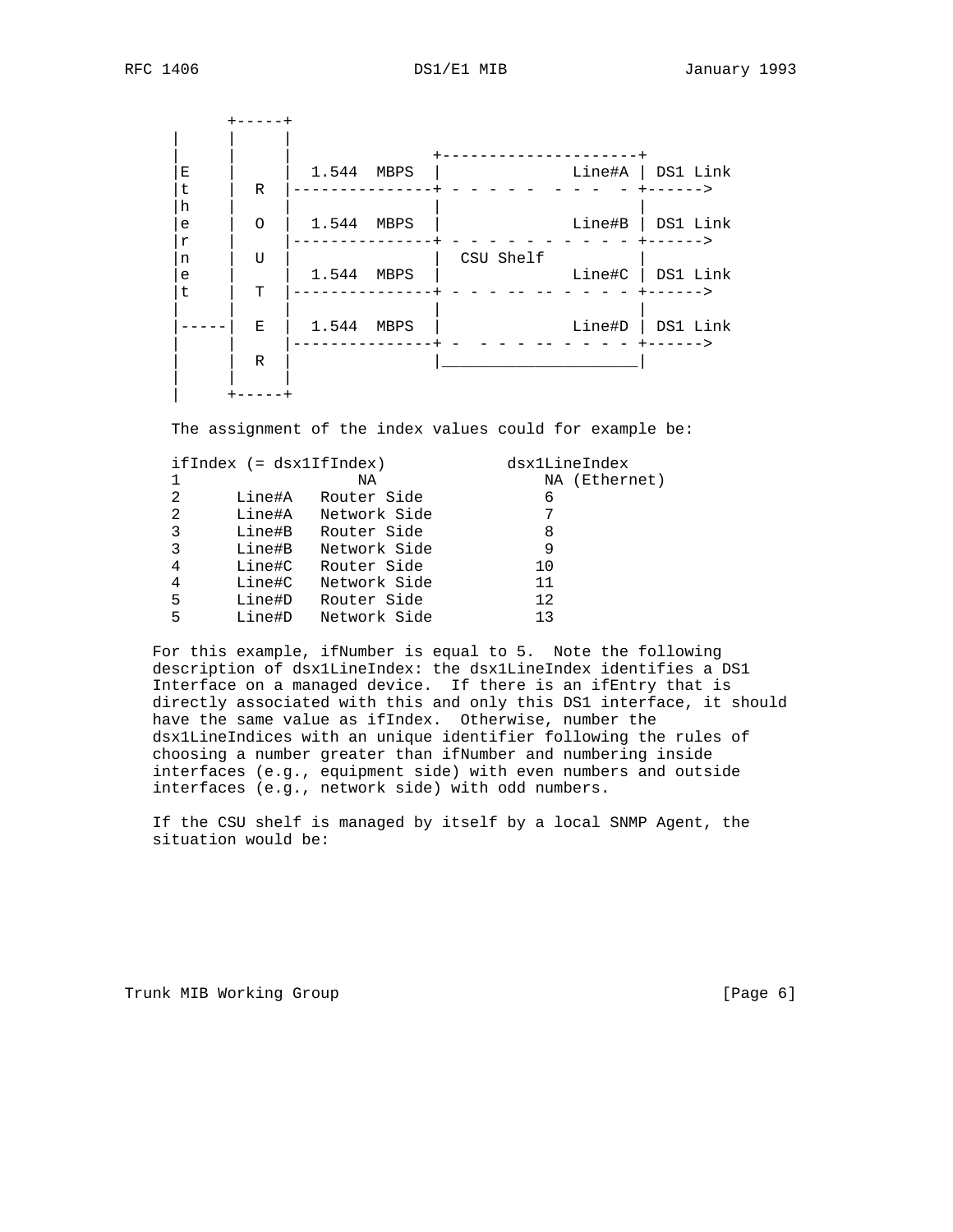# ifIndex (= dsx1IfIndex) dsx1LineIndex

|   | --------------- |              | ------- |
|---|-----------------|--------------|---------|
| 2 | Line#A          | Router Side  |         |
|   | Line#A          | Network Side |         |
| 4 | Line#B          | Router Side  |         |
| 3 | Line#B          | Network Side |         |
| 6 | Line#C          | Router Side  | 6       |
| 5 | Line#C          | Network Side | 5       |
| 8 | Line#D          | Router Side  | 8       |
|   | Line#D          | Network Side |         |
|   |                 |              |         |

## 3.2. Objectives of this MIB Module

 There are numerous things that could be included in a MIB for DS1 signals: the management of multiplexors, CSUs, DSUs, and the like. The intent of this document is to facilitate the common management of all devices with DS1 interfaces. As such, a design decision was made up front to very closely align the MIB with the set of objects that can generally be read from DS1 devices that are currently deployed.

## 3.3. DS1 Terminology

 The terminology used in this document to describe error conditions on a DS1 interface as monitored by a DS1 device are based on the definitions from the ANSI T1M1.3/92-005R1 draft standard [13]. If the definition in this document does not match the definition in the ANSI T1M1.3/92-005R1 draft document, the implementer should follow the definition described in this document.

# 3.3.1. Error Events

Bipolar Violation (BPV) Error Event

 A BPV error event for an AMI-coded signal is the occurrence of a pulse of the same polarity as the previous pulse. A BPV error event for a B8ZS- or HDB3 coded signal is the occurrence of a pulse of the same polarity as the previous pulse without being a part of the zero substitution code.

Excessive Zeroes (EXZ) Error Event

 An Excessive Zeroes error event for an AMI-coded signal is the occurrence of more than fifteen contiguous zeroes. For a B8ZS coded signal, the defect occurs when more than seven contiguous zeroes are detected.

## Line Coding Violation (LCV) Error Event A Line Coding Violation (LCV) is the occurrence of either a Bipolar Violation (BPV) or Excessive Zeroes (EXZ) Error Event.

Trunk MIB Working Group **Example 2018** [Page 7]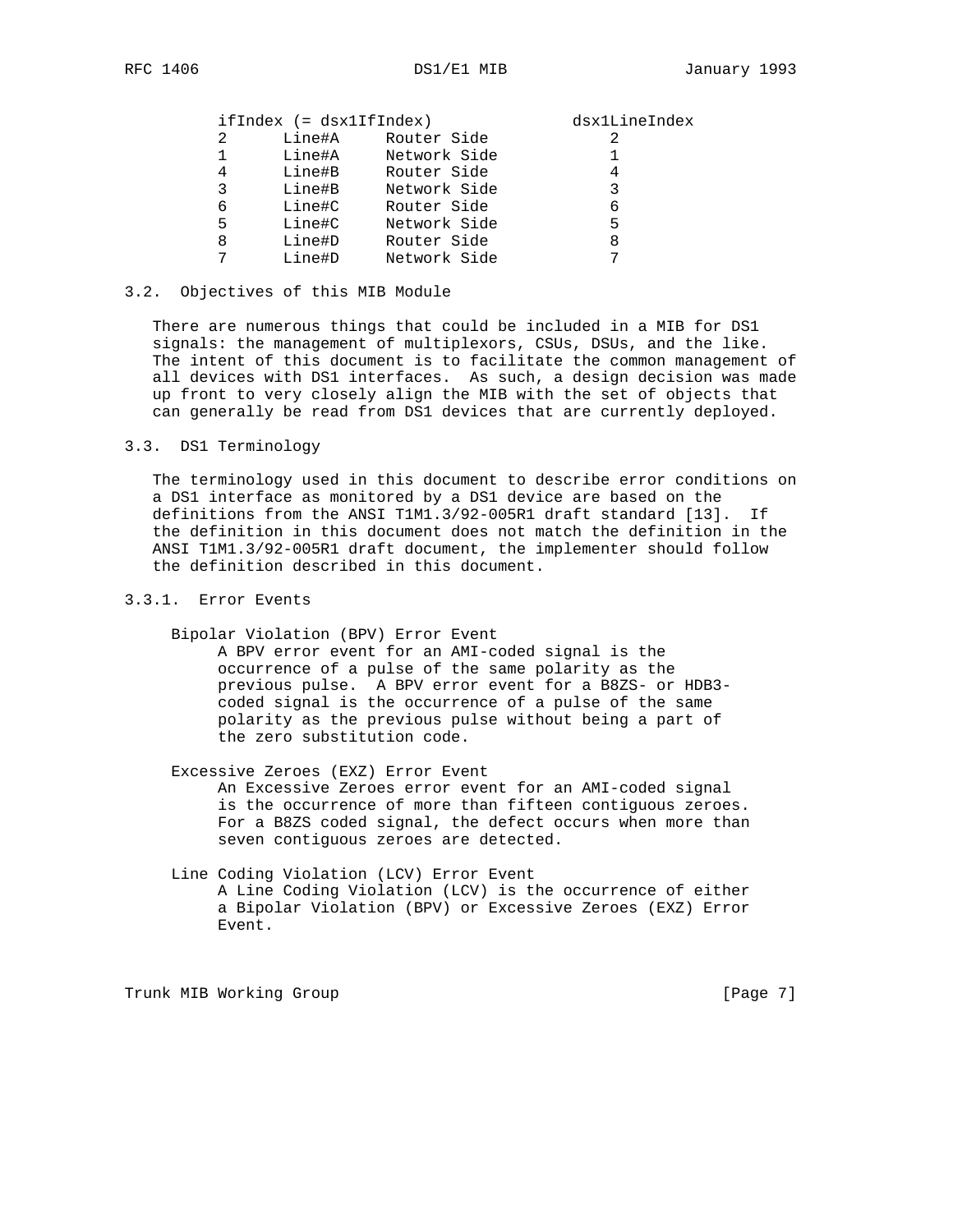Path Coding Violation (PCV) Error Event A Path Coding Violation error event is a frame synchronization bit error in the D4 and E1-noCRC formats, or a CRC error in the ESF and E1-CRC formats.

## Controlled Slip (CS) Error Event

 A Controlled Slip is the replication or deletion of the payload bits of a DS1 frame. A Controlled Slip may be performed when there is a difference between the timing of a synchronous receiving terminal and the received signal. A Controlled Slip does not cause an Out of Frame defect.

3.3.2. Performance Defects

 Out Of Frame (OOF) Defect An OOF defect is the occurrence of a particular density of Framing Error events.

 For T1 links, an Out of Frame defect is declared when the receiver detects two or more framing errors within a 3 msec period for ESF signals and 0.75 msec for D4 signals, or two or more errors out of five or fewer consecutive framing-bits.

 For E1 links, an Out Of Frame defect is declared when three consecutive frame alignment signals have been received with an error (see G.706 Section 4.1 [17]).

 Once an Out Of Frame Defect is declared, the framer starts searching for a correct framing pattern. The Out of Frame defect ends when the signal is in frame.

 In-frame occurs when there are fewer than two frame bit errors within 3 msec period for ESF signals and 0.75 msec for D4 signals.

 For E1 links, in-frame occurs when a) in frame N the frame alignment signal is correct and b) in frame N+1 the frame alignment signal is absent (i.e., bit 2 in TS0 is a one) and c) in frame N+2 the frame alignment signal is present and correct.

# Alarm Indication Signal (AIS) Defect For D4 and ESF links, the 'all ones' condition is detected at a DS1 line interface upon observing an unframed signal with a one's density of at least 99.9% present for a time equal to or greater than T, where 3 ms

Trunk MIB Working Group **Example 2018** [Page 8]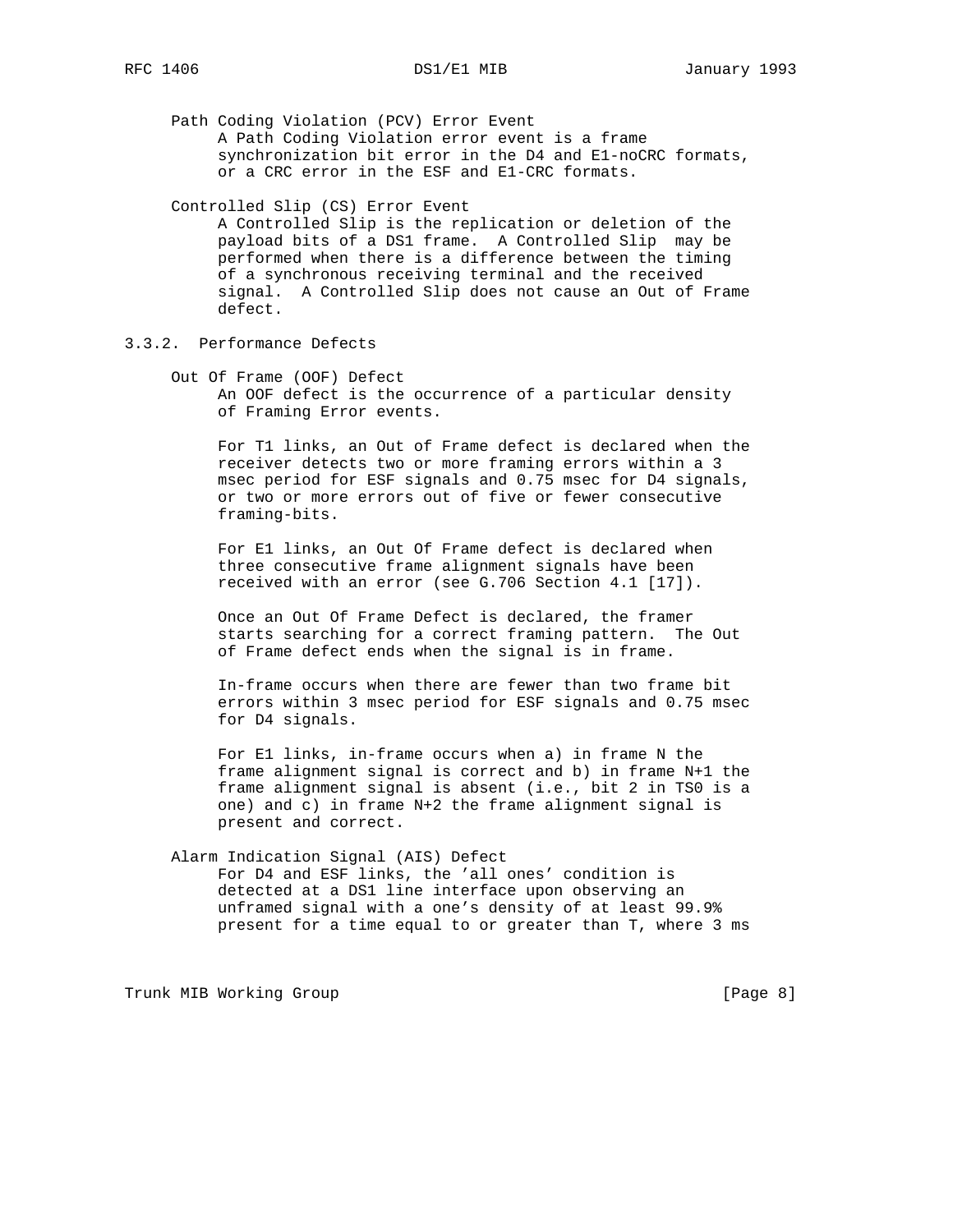<= T <= 75 ms. The AIS is terminated upon observing a signal not meeting the one's density or the unframed signal criteria for a period equal to or greater than than T.

 For E1 links, the 'all-ones' condition is detected at the line interface as a string of 512 bits containing fewer than three zero bits (see O.162 [14] Section 3.3.2).

## 3.3.3. Performance Parameters

 All performance parameters are accumulated in fifteen minute intervals and up to 96 intervals (24 hours worth) are kept by an agent. Fewer than 96 intervals of data will be available if the agent has been restarted within the last 24 hours. In addition, there is a rolling 24-hour total of each performance parameter.

 There is no requirement for an agent to ensure fixed relationship between the start of a fifteen minute interval and any wall clock; however some agents may align the fifteen minute intervals with quarter hours.

 Line Errored Seconds (LES) A Line Errored Second, according to T1M1.3, is a second in which one or more Line Code Violation error events were detected.

 While many implementations are currently unable to detect the zero strings, it is expected that interface manufacturers will add this capability in deference to ANSI; therefore, it will become available in time.

 In the T1M1.3 specification, near end Line Code Violations and far end Line Errored Seconds are counted. For consistency, we count Line Errored Seconds at both ends.

- Controlled Slip Seconds (CSS) A Controlled Slip Second is a one-second interval containing one or more controlled slips.
- Errored Seconds (ES)

 For ESF and E1-CRC links an Errored Second is a second with one or more Path Code Violations OR one or more Out of Frame defects OR one or more Controlled Slip events OR a detected AIS defect.

For D4 and E1-noCRC links, the presence of Bipolar

Trunk MIB Working Group **Example 2018** [Page 9]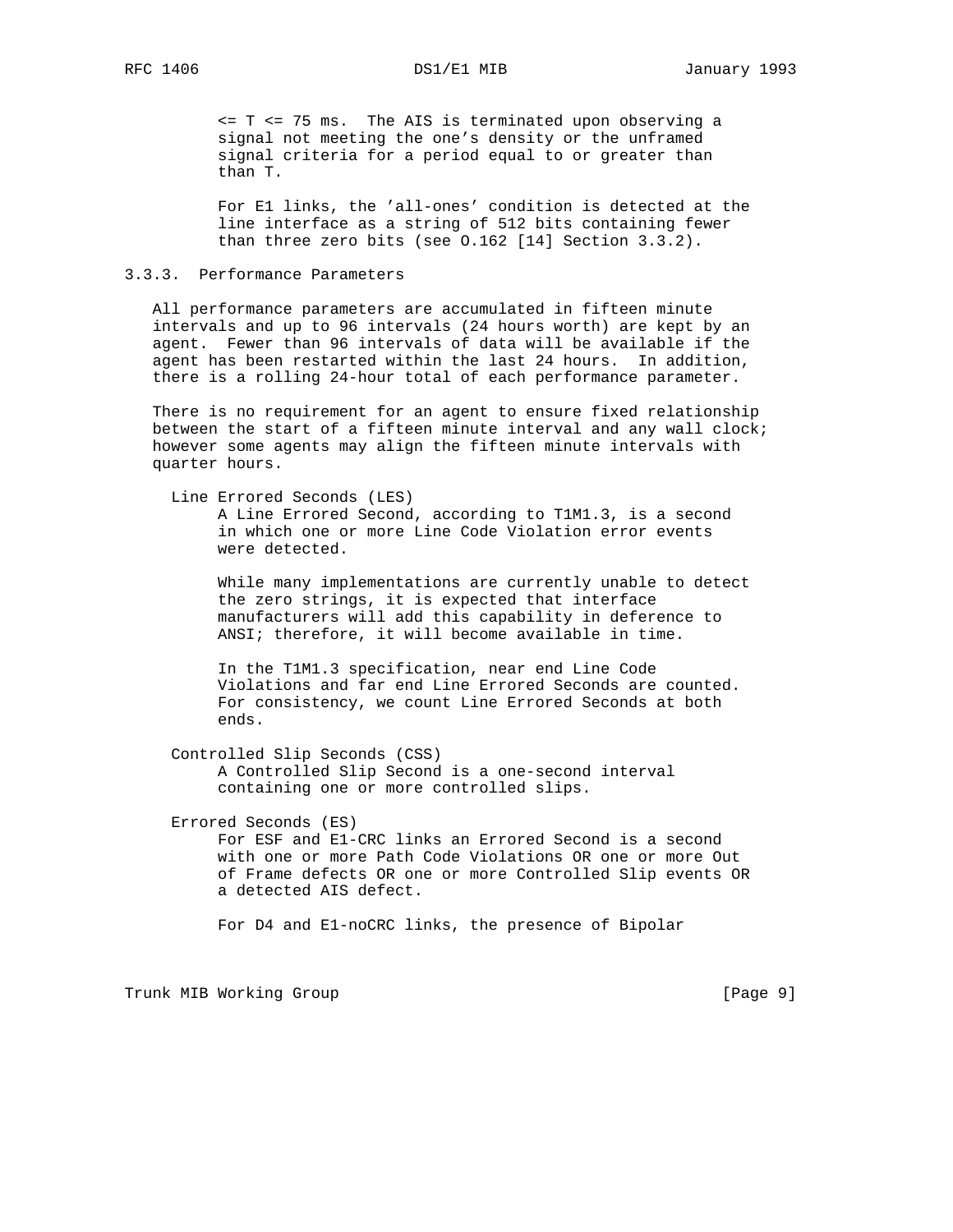Violations also triggers an Errored Second.

This is not incremented during an Unavailable Second.

Bursty Errored Seconds (BES)

 A Bursty Errored Second (also known as Errored Second type B) is a second with fewer than 320 and more than 1 Path Coding Violation error events, no Severely Errored Frame defects and no detected incoming AIS defects. Controlled slips are not included in this parameter.

This is not incremented during an Unavailable Second.

## Severely Errored Seconds (SES)

 A Severely Errored Second for ESF signals is a second with 320 or more Path Code Violation Error Events OR one or more Out of Frame defects OR a detected AIS defect.

 For E1-CRC signals, a Severely Errored Second is a second with 832 or more Path Code Violation error events OR one or more Out of Frame defects.

 For E1-noCRC signals, a Severely Errored Second is a 2048 LCVs or more.

 For D4 signals, a Severely Errored Second is a count of one-second intervals with Framing Error events, or an OOF defect, or 1544 LCVs or more.

Controlled slips are not included in this parameter.

This is not incremented during an Unavailable Second.

Severely Errored Framing Second (SEFS)

 An Severely Errored Framing Second is a second with one or more Out of Frame defects OR a detected AIS defect.

Degraded Minutes

 A Degraded Minute is one in which the estimated error rate exceeds 1E-6 but does not exceed 1E-3 (see G.821 [15]).

 Degraded Minutes are determined by collecting all of the Available Seconds, removing any Severely Errored Seconds grouping the result in 60-second long groups and counting a 60-second long group (a.k.a., minute) as degraded if the cumulative errors during the seconds present in the group exceed 1E-6. Available seconds are merely those seconds

Trunk MIB Working Group **Example 2018** [Page 10]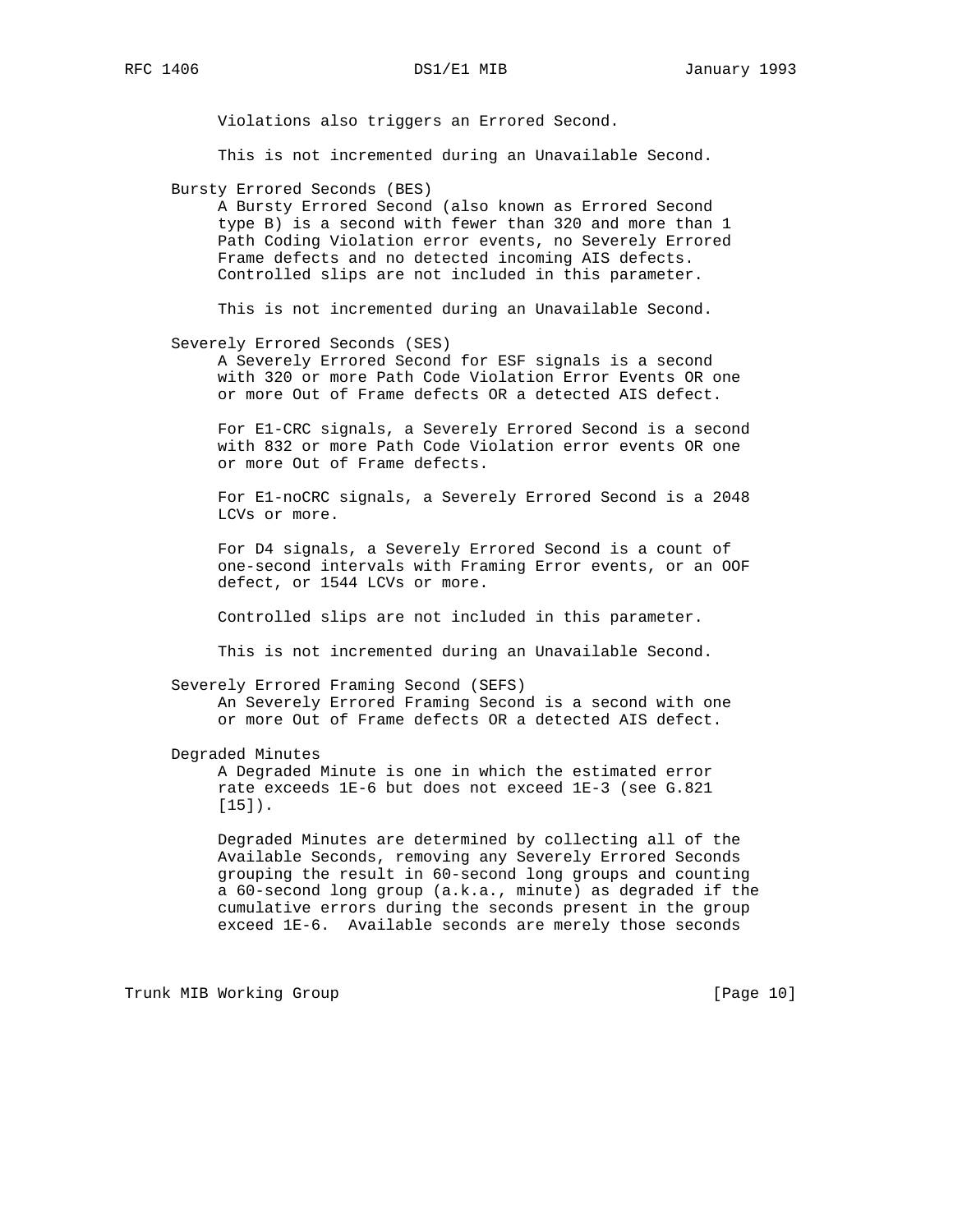which are not Unavailable as described below.

Unavailable Seconds (UAS)

 Unavailable Seconds (UAS) are calculated by counting the number of seconds that the interface is unavailable. The DS1 interface is said to be unavailable from the onset of 10 contiguous SESs, or the onset of the condition leading to a failure (see Failure States). If the condition leading to the failure was immediately preceded by one or more contiguous SESs, then the DS1 interface unavailability starts from the onset of these SESs. Once unavailable, and if no failure is present, the DS1 interface becomes available at the onset of 10 contiguous seconds with no SESs. Once unavailable, and if a failure is present, the DS1 interface becomes available at the onset of 10 contiguous seconds with no SESs, if the failure clearing time is less than or equal to 10 seconds. If the failure clearing time is more than 10 seconds, the DS1 interface becomes available at the onset of 10 contiguous seconds with no SESs, or the onset period leading to the successful clearing condition, whichever occurs later. With respect to the DS1 error counts, all counters are incremented while the DS1 interface is deemed available. While the interface is deemed unavailable, the only count that is incremented is UASs.

 A special case exists when the 10 or more second period crosses the 900 second statistics window boundary, as the foregoing description implies that the Severely Errored Second and Unavailable Second counters must be adjusted when the Unavailable Signal State is entered. Clearly, successive GETs of the affected dsx1IntervalSESs and dsx1IntervalUASs objects will return differing values if the first GET occurs during the first few seconds of the window. This is viewed as an unavoidable side-effect of selecting the presently defined managed objects as a basis for this memo.

## 3.3.4. Failure States

 The following failure states are received, or detected failures, that are reported in the dsx1LineStatus object. When a DS1 interface would, if ever, produce the conditions leading to the failure state is described in the appropriate specification.

Trunk MIB Working Group **Example 2018** [Page 11]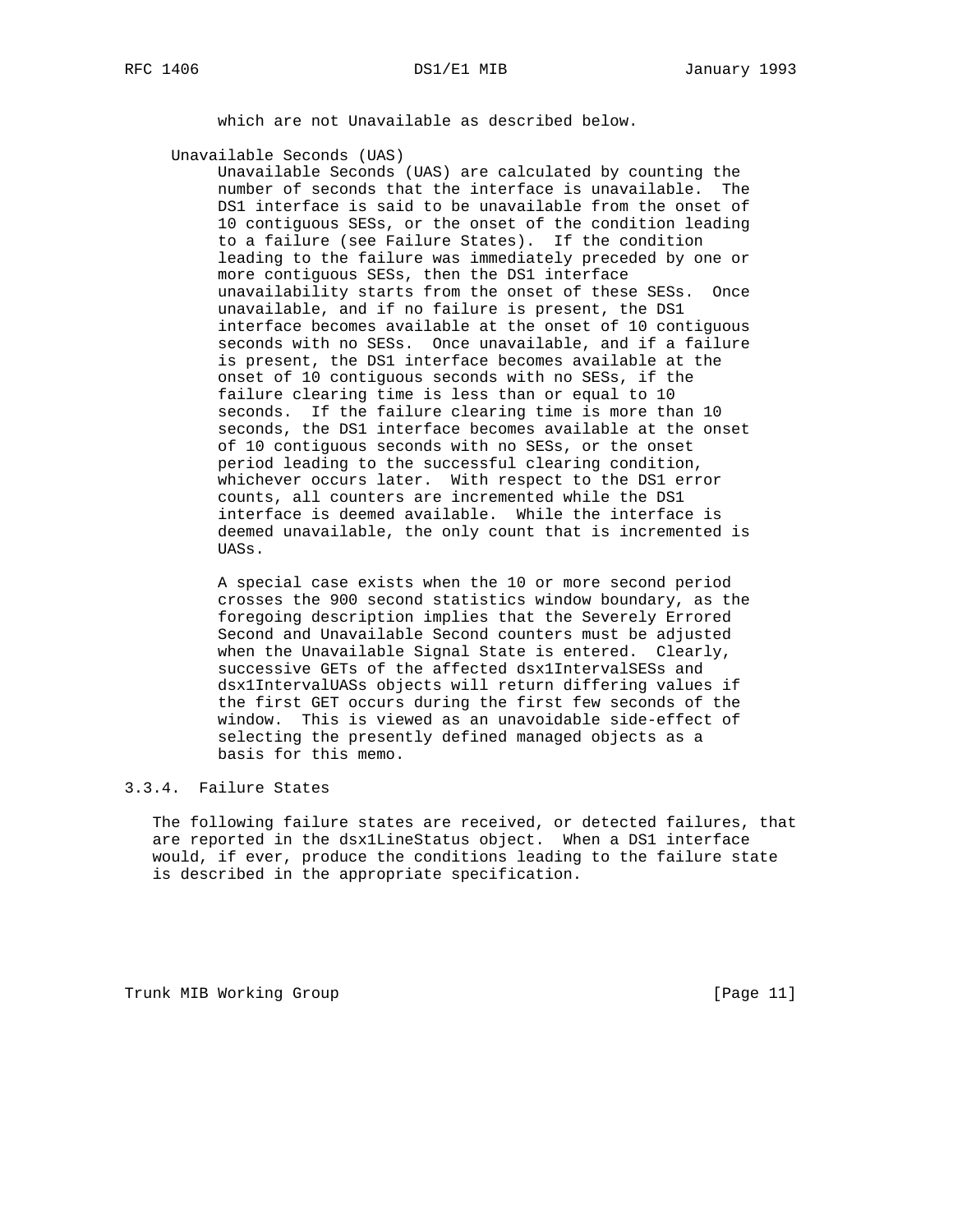Far End Alarm Failure

 The Far End Alarm failure is also known as "Yellow Alarm" in the T1 case and "Distant Alarm" in the E1 case.

 For D4 links, the Far End Alarm failure is declared when bit 6 of all channels has been zero for at least 335 ms and is cleared when bit 6 of at least one channel is non-zero for a period T, where T is usually less than one second and always less than 5 seconds. The Far End Alarm failure is not declared for D4 links when a Loss of Signal is detected.

 For ESF links, the Far End Alarm failure is declared if the Yellow Alarm signal pattern occurs in at least seven out of ten contiguous 16-bit pattern intervals and is cleared if the Yellow Alarm signal pattern does not occur in ten contiguous 16-bit signal pattern intervals.

 For E1 links, the Far End Alarm failure is declared when bit 3 of time-slot zero is received set to one on two consecutive occasions. The Far End Alarm failure is cleared when bit 3 of time-slot zero is received set to zero.

Alarm Indication Signal (AIS) Failure

 The Alarm Indication Signal failure is declared when an AIS defect is detected at the input and the AIS defect still exists after the Loss Of Frame failure (which is caused by the unframed nature of the 'all-ones' signal) is declared. The AIS failure is cleared when the Loss Of Frame failure is cleared.

Loss Of Frame Failure

 For T1 links, the Loss Of Frame failure is declared when an OOF or LOS defect has persisted for T seconds, where 2 <= T <= 10. The Loss Of Frame failure is cleared when there have been no OOF or LOS defects during a period T where 0 <= T <= 20. Many systems will perform "hit integration" within the period T before declaring or clearing the failure e.g., see TR 62411 [16].

 For E1 links, the Loss Of Frame Failure is declared when an OOF defect is detected.

Loss Of Signal Failure

 For T1, the Loss Of Signal failure is declared upon observing 175 +/- 75 contiguous pulse positions with no pulses of either positive or negative polarity. The LOS

Trunk MIB Working Group **Example 2018** [Page 12]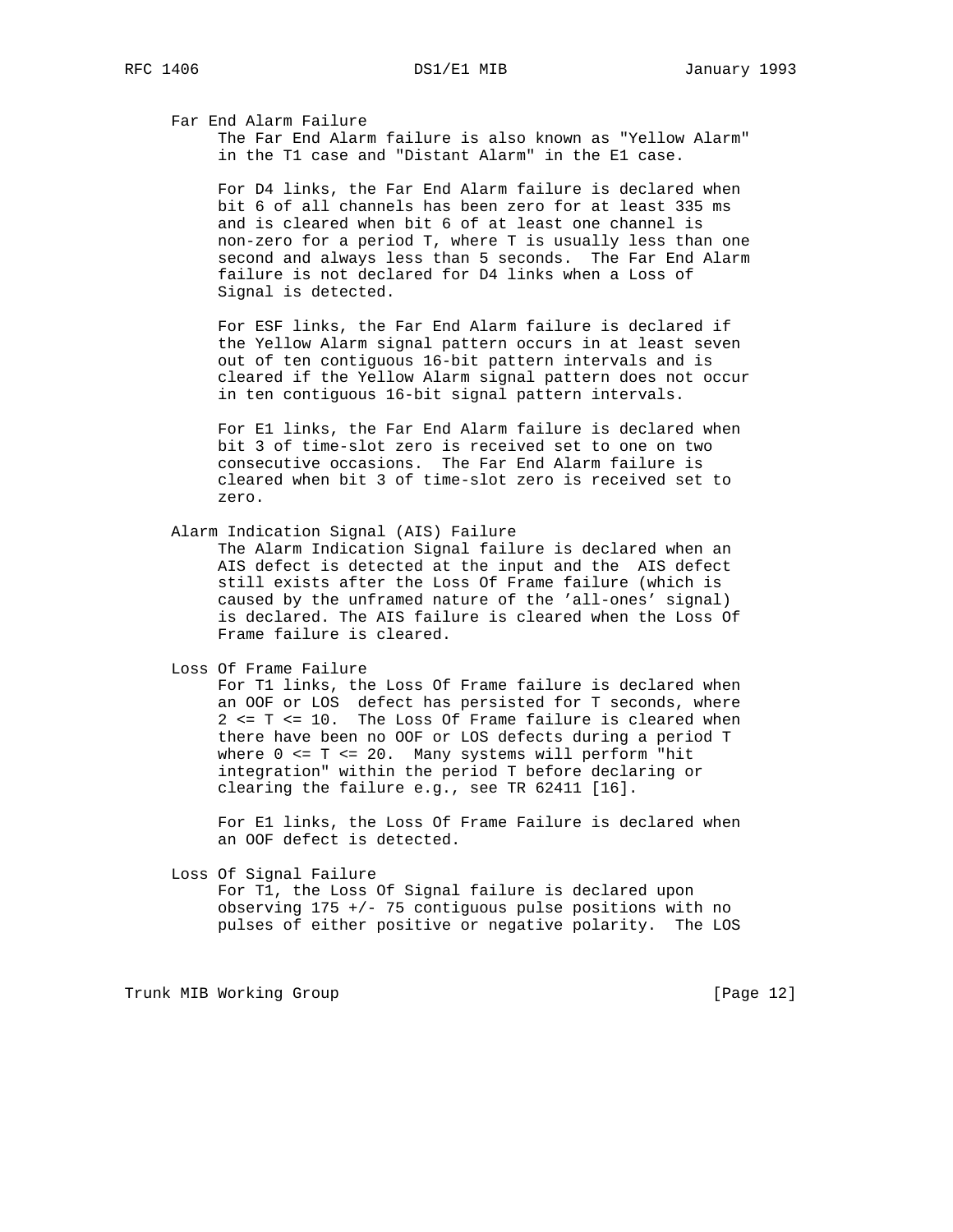failure is cleared upon observing an average pulse density of at least  $12.5$ % over a period of  $175$  +/- 75 contiguous pulse positions starting with the receipt of a pulse.

 For E1 links, the Loss Of Signal failure is declared when greater than 10 consecutive zeroes are detected (see O.162 Section 3.4.4).

Loopback Pseudo-Failure

 The Loopback Pseudo-Failure is declared when the near end equipment has placed a loopback (of any kind) on the DS1. This allows a management entity to determine from one object whether the DS1 can be considered to be in service or not (from the point of view of the near end equipment).

 TS16 Alarm Indication Signal Failure For E1 links, the TS16 Alarm Indication Signal failure is declared when time-slot 16 is received as all ones for all frames of two consecutive multiframes (see G.732 Section 4.2.6). This condition is never declared for T1.

Loss Of MultiFrame Failure

 The Loss Of MultiFrame failure is declared when two consecutive multiframe alignment signals (bits 4 through 7 of TS16 of frame 0) have been received with an error. The Loss Of Multiframe failure is cleared when the first correct multiframe alignment signal is received. The Loss Of Multiframe failure can only be declared for E1 links operating with G.732 [18] framing (sometimes called "Channel Associated Signalling" mode).

 Far End Loss Of Multiframe Failure The Far End Loss Of Multiframe failure is declared when

 bit 2 of TS16 of frame 0 is received set to one on two consecutive occasions. The Far End Loss Of Multiframe failure is cleared when bit 2 of TS16 of frame 0 is received set to zero. The Far End Loss Of Multiframe failure can only be declared for E1 links operating in "Channel Associated Signalling" mode.

## 3.3.5. Other Terms

Circuit Identifier

 This is a character string specified by the circuit vendor, and is useful when communicating with the vendor during the troubleshooting process.

Trunk MIB Working Group **Example 2018** [Page 13]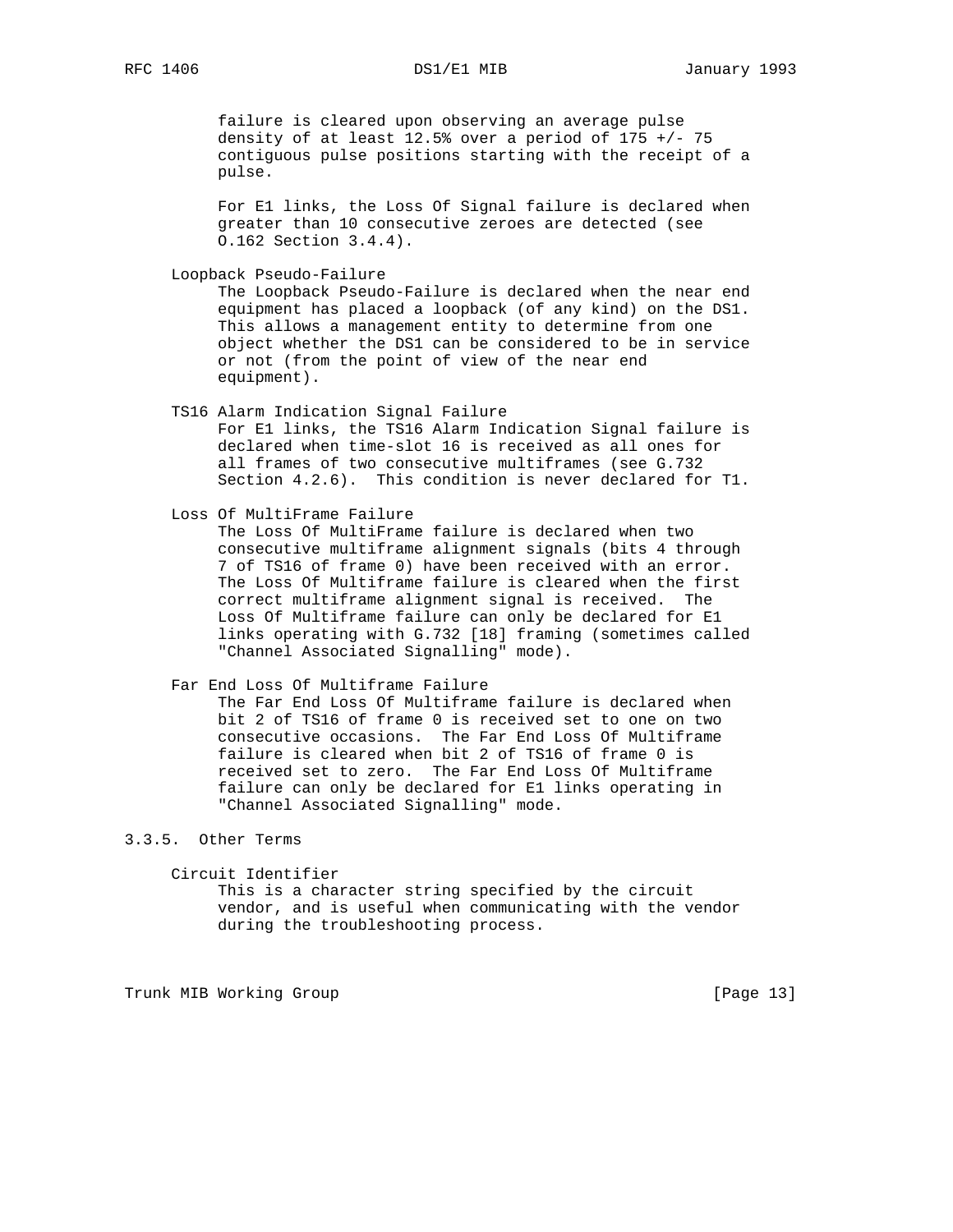```
4. Definitions
     RFC1406-MIB DEFINITIONS ::= BEGIN
      IMPORTS
             Gauge
                     FROM RFC1155-SMI
             transmission, DisplayString
                     FROM RFC1213-MIB
             OBJECT-TYPE
                     FROM RFC-1212;
      -- This MIB module uses the extended OBJECT-TYPE macro as
      -- defined in RFC 1212.
      -- this is the MIB module for the DS1 objects
    ds1 OBJECT IDENTIFIER ::= { transmission 18 }
     -- note that this subsumes cept (19); there is no separate CEPT MIB
     -- The DS1 Near End Group
     -- Implementation of this group is mandatory for all systems
     -- that attach to a DS1 Interface.
      -- The DS1 Near End Group consists of four tables:
      -- DS1 Configuration
      -- DS1 Current
      -- DS1 Interval
      -- DS1 Total
      -- the DS1 Configuration Table
         dsx1ConfigTable OBJECT-TYPE
             SYNTAX SEQUENCE OF Dsx1ConfigEntry
 ACCESS not-accessible
STATUS mandatory
             DESCRIPTION
                "The DS1 Configuration table."
            ::= \{ ds1 6 \} dsx1ConfigEntry OBJECT-TYPE
             SYNTAX Dsx1ConfigEntry
             ACCESS not-accessible
             STATUS mandatory
             DESCRIPTION
```
Trunk MIB Working Group **Example 2018** [Page 14]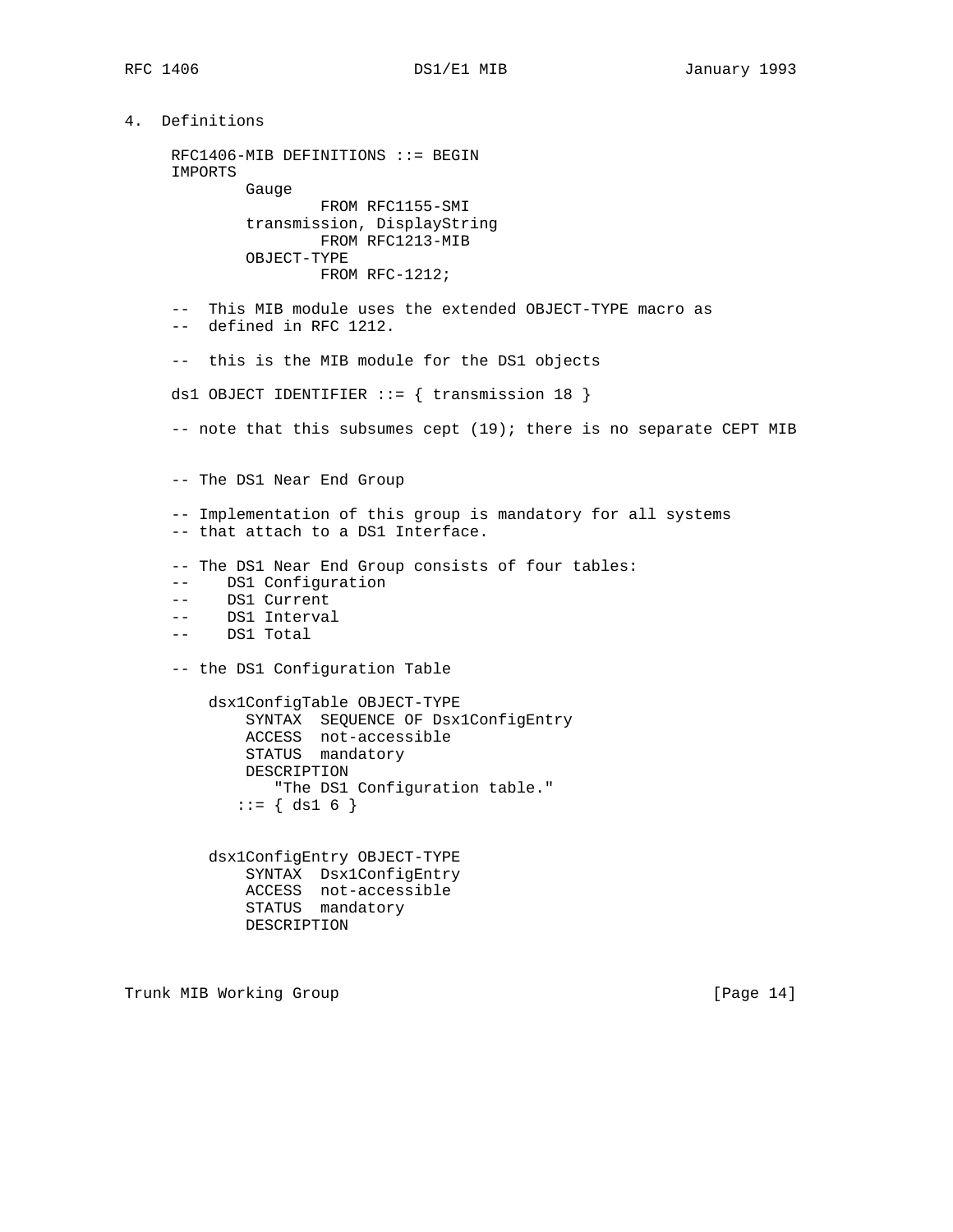```
"An entry in the DS1 Configuration table."
 INDEX { dsx1LineIndex }
 ::= { dsx1ConfigTable 1 }
     Dsx1ConfigEntry ::=
         SEQUENCE {
             dsx1LineIndex
                INTEGER,
             dsx1IfIndex
                INTEGER,
             dsx1TimeElapsed
                INTEGER,
             dsx1ValidIntervals
                INTEGER,
             dsx1LineType
                INTEGER,
             dsx1LineCoding
                INTEGER,
             dsx1SendCode
                INTEGER,
             dsx1CircuitIdentifier
                DisplayString,
             dsx1LoopbackConfig
                INTEGER,
             dsx1LineStatus
                 INTEGER,
             dsx1SignalMode
                 INTEGER,
             dsx1TransmitClockSource
                INTEGER,
             dsx1Fdl
         INTEGER
 }
         dsx1LineIndex OBJECT-TYPE
             SYNTAX INTEGER (1..'7fffffff'h)
             ACCESS read-only
             STATUS mandatory
             DESCRIPTION
                "This object is the identifier of a DS1 Inter-
                face on a managed device. If there is an ifEn-
                try that is directly associated with this and
                only this DS1 interface, it should have the
                same value as ifIndex. Otherwise, the value
                exceeds ifNumber, and is a unique identifier
                following this rule: inside interfaces (e.g.,
                equipment side) with even numbers and outside
                interfaces (e.g., network side) with odd
```
Trunk MIB Working Group **Example 2018** [Page 15]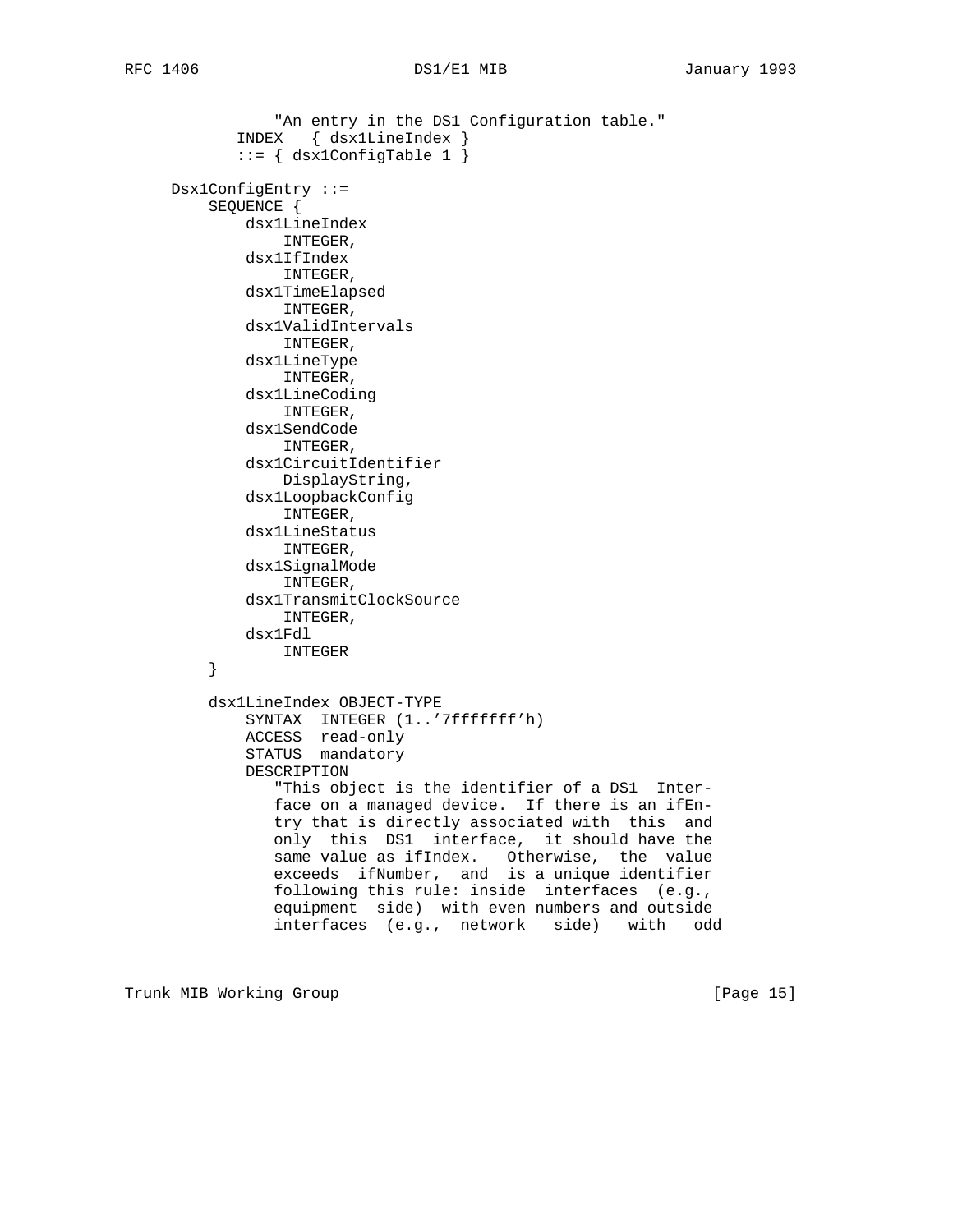```
 numbers."
           ::= { dsx1ConfigEntry 1 }
         dsx1IfIndex OBJECT-TYPE
             SYNTAX INTEGER (1..'7fffffff'h)
             ACCESS read-only
             STATUS mandatory
             DESCRIPTION
                "This value for this object is equal to the
                value of ifIndex from the Interfaces table of
                MIB II (RFC 1213)."
            ::= { dsx1ConfigEntry 2 }
         dsx1TimeElapsed OBJECT-TYPE
             SYNTAX INTEGER (0..899)
             ACCESS read-only
             STATUS mandatory
             DESCRIPTION
                "The number of seconds that have elapsed since
                the beginning of the current error-measurement
                period."
             ::= { dsx1ConfigEntry 3 }
         dsx1ValidIntervals OBJECT-TYPE
             SYNTAX INTEGER (0..96)
 ACCESS read-only
STATUS mandatory
             DESCRIPTION
                "The number of previous intervals for which
                valid data was collected. The value will be 96
                unless the interface was brought on-line within
                the last 24 hours, in which case the value will
                be the number of complete 15 minute intervals
                the since interface has been online."
           ::= { dsx1ConfigEntry 4 }
         dsx1LineType OBJECT-TYPE
             SYNTAX INTEGER {
                         other(1),
                         dsx1ESF(2),
                        dsx1D4(3),
                         dsx1E1(4),
                        dsx1E1-CRC(5),
                        dx1E1-MF(6),
```
Trunk MIB Working Group **Example 2018** [Page 16]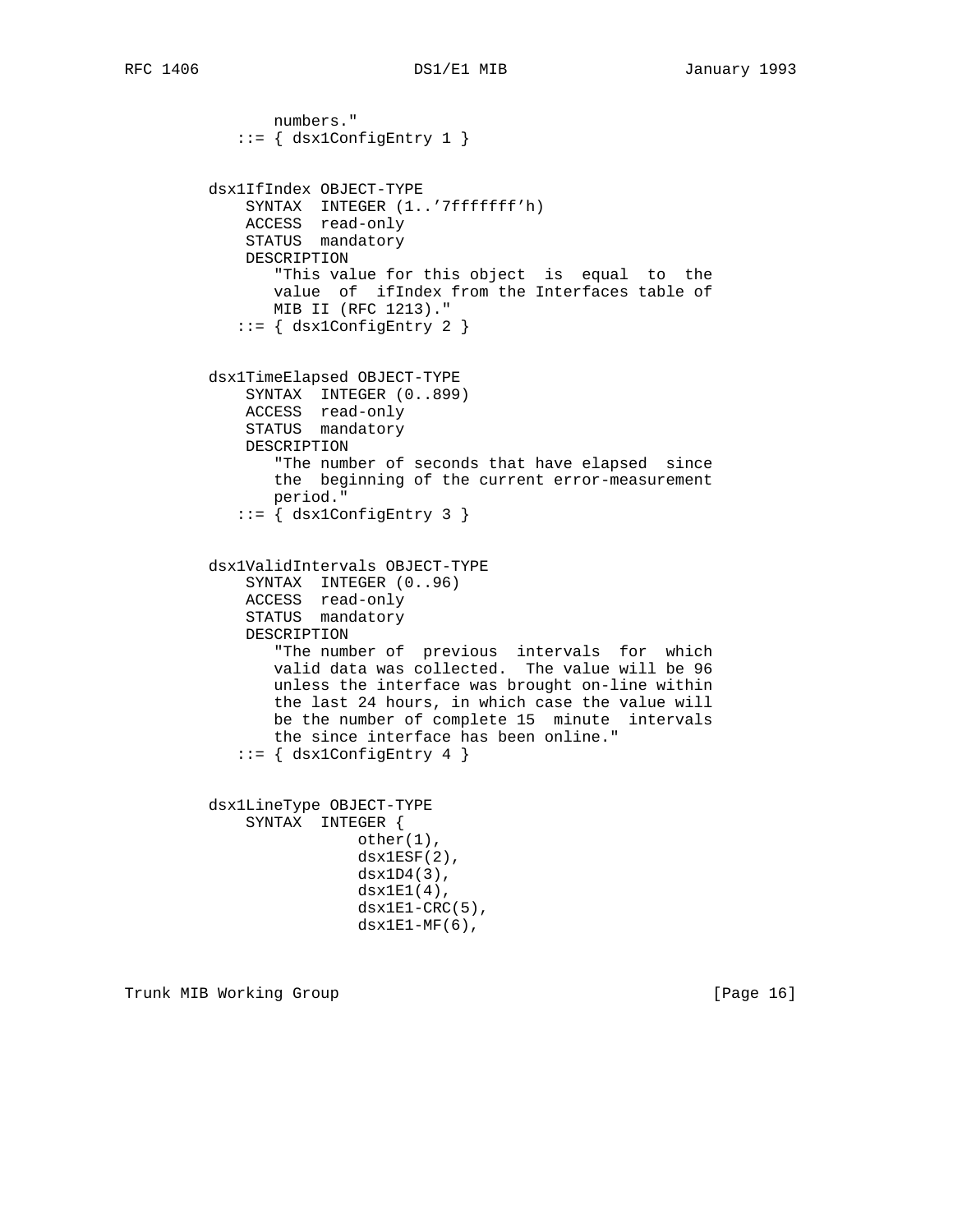$dsx1E1-CRC-MF(7)$ } } ACCESS read-write STATUS mandatory DESCRIPTION "This variable indicates the variety of DS1 Line implementing this circuit. The type of circuit affects the number of bits per second that the circuit can reasonably carry, as well as the interpretation of the usage and error statistics. The values, in sequence, describe: TITLE: SPECIFICATION:<br>dsx1ESF Extended Super:<br>dsx1D4 AT&T D4 format dsx1ESF Extended SuperFrame DS1 dsx1D4 AT&T D4 format DS1 dsx1E1 CCITT Recommendation G.704 (Table 4a) dsx1E1-CRC CCITT Recommendation G.704 (Table 4b)<br>dsxEl-MF G.704 (Table G.704 (Table 4a) with TS16 multiframing enabled dsx1E1-CRC-MF G.704 (Table 4b) with TS16 multiframing enabled" ::= { dsx1ConfigEntry 5 } dsx1LineCoding OBJECT-TYPE SYNTAX INTEGER { dsx1JBZS (1), dsx1B8ZS (2),  $dsx1HDB3(3),$  dsx1ZBTSI (4), dsx1AMI (5),  $other(6)$  } ACCESS read-write STATUS mandatory DESCRIPTION "This variable describes the variety of Zero Code Suppression used on the link, which in turn affects a number of its characteristics. dsx1JBZS refers the Jammed Bit Zero Suppres sion, in which the AT&T specification of at least one pulse every 8 bit periods is literal ly implemented by forcing a pulse in bit 8 of each channel. Thus, only seven bits per chan-

Trunk MIB Working Group **Example 2018** [Page 17]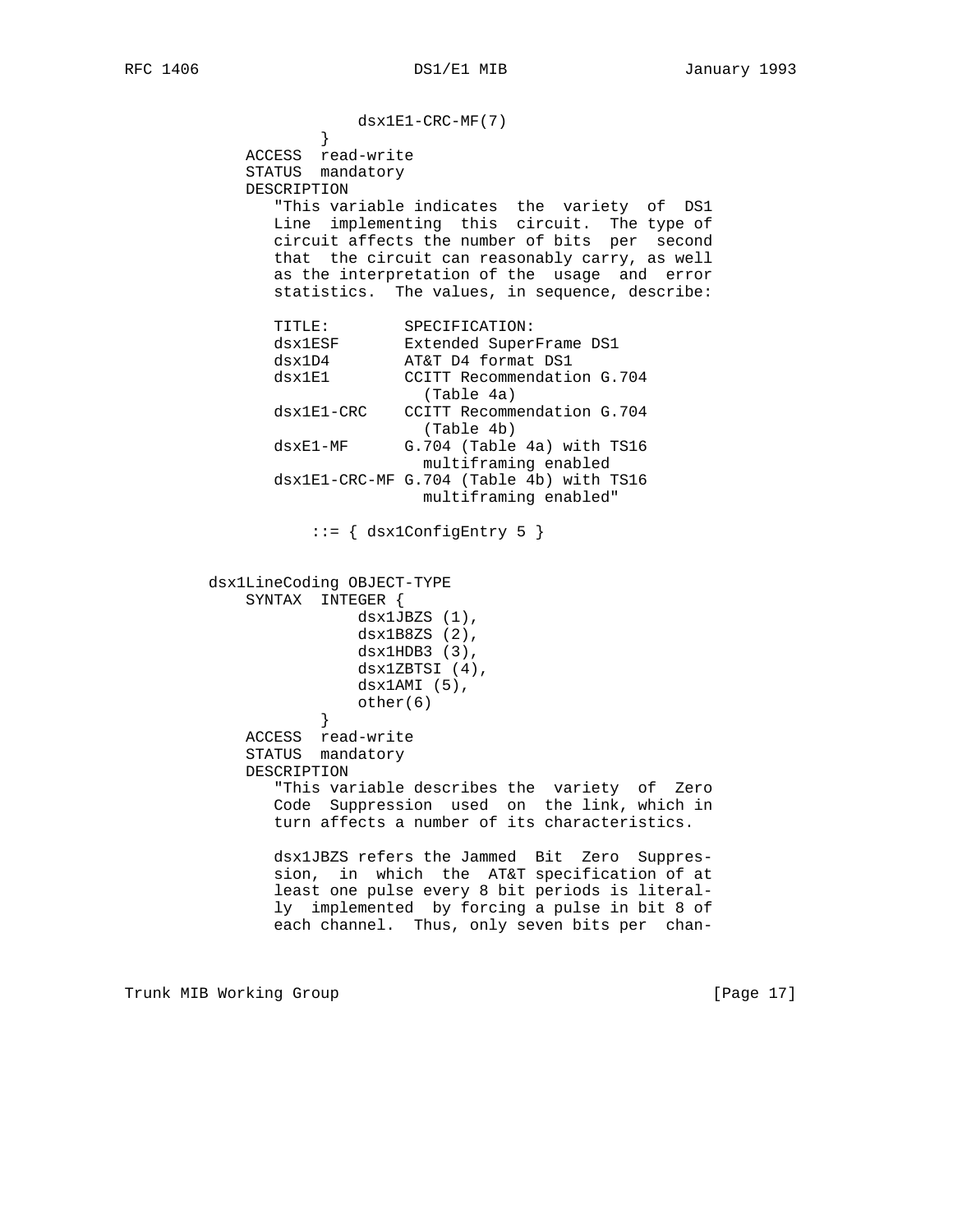nel, or 1.344 Mbps, is available for data.

 dsx1B8ZS refers to the use of a specified pat tern of normal bits and bipolar violations which are used to replace a sequence of eight zero bits.

 ANSI Clear Channels may use dsx1ZBTSI, or Zero Byte Time Slot Interchange.

 E1 links, with or without CRC, use dsx1HDB3 or dsx1AMI.

 dsx1AMI refers to a mode wherein no zero code suppression is present and the line encoding does not solve the problem directly. In this application, the higher layer must provide data which meets or exceeds the pulse density re quirements, such as inverting HDLC data."  $::=$  { dsx1ConfigEntry 6 }

```
 dsx1SendCode OBJECT-TYPE
             SYNTAX INTEGER {
                         dsx1SendNoCode(1),
                         dsx1SendLineCode(2),
                         dsx1SendPayloadCode(3),
                         dsx1SendResetCode(4),
                         dsx1SendQRS(5),
                        dsx1Send511Pattern(6),
                         dsx1Send3in24Pattern(7),
                    dsx1SendOtherTestPattern(8)<br>}
 }
             ACCESS read-write
             STATUS mandatory
             DESCRIPTION
                "This variable indicates what type of code is
                being sent across the DS1 interface by the dev-
                ice. The values mean:
                dsx1SendNoCode
```
sending looped or normal data

 dsx1SendLineCode sending a request for a line loopback

 dsx1SendPayloadCode sending a request for a payload loopback

Trunk MIB Working Group **Example 2018** [Page 18]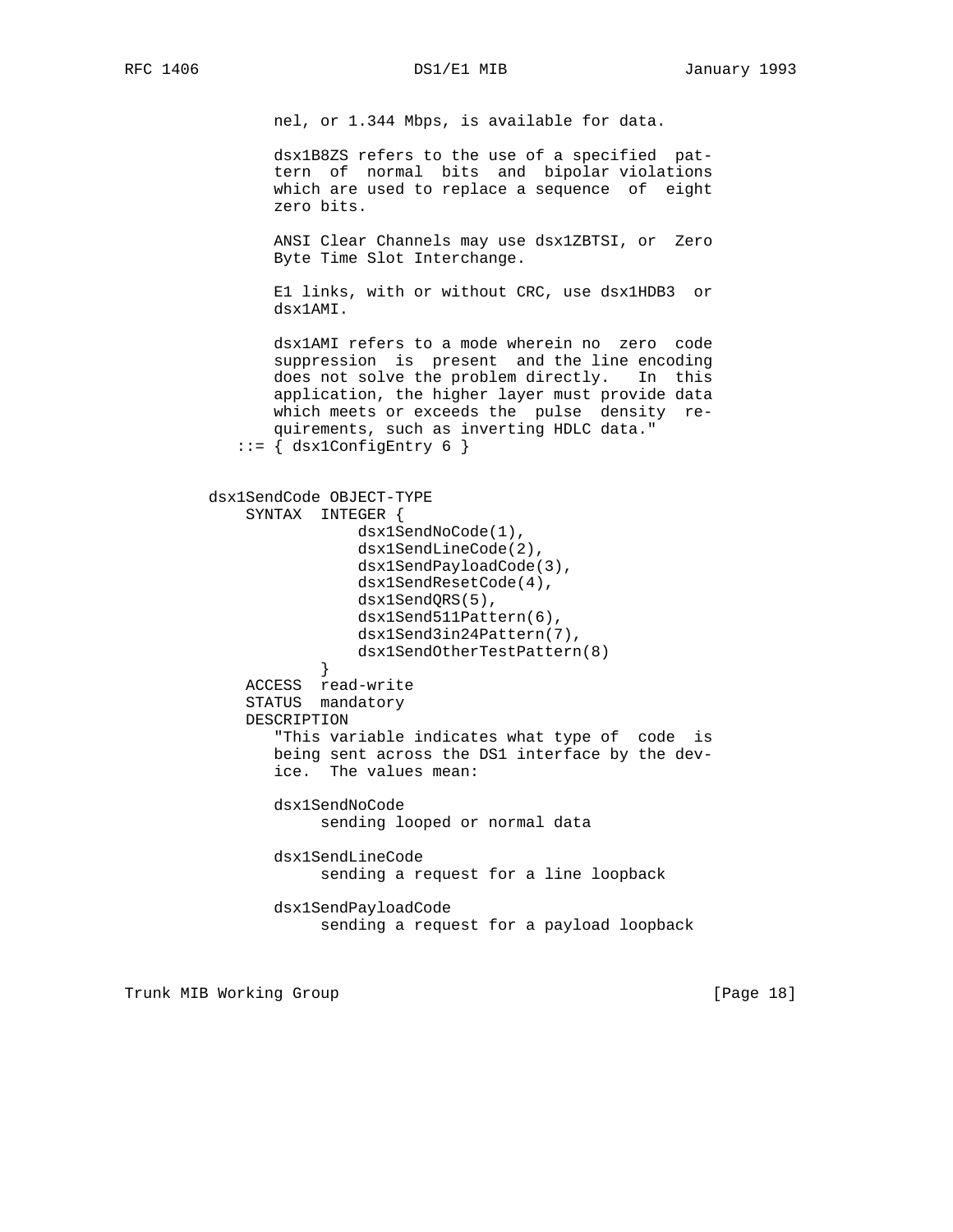dsx1SendResetCode sending a loopback termination request dsx1SendQRS sending a Quasi-Random Signal (QRS) test pattern dsx1Send511Pattern sending a 511 bit fixed test pattern dsx1Send3in24Pattern sending a fixed test pattern of 3 bits set in 24 dsx1SendOtherTestPattern sending a test pattern other than those described by this object"  $::=$  { dsx1ConfigEntry 7 } dsx1CircuitIdentifier OBJECT-TYPE SYNTAX DisplayString (SIZE (0..255)) ACCESS read-write STATUS mandatory DESCRIPTION "This variable contains the transmission vendor's circuit identifier, for the purpose of facilitating troubleshooting." ::= { dsx1ConfigEntry 8 } dsx1LoopbackConfig OBJECT-TYPE SYNTAX INTEGER { dsx1NoLoop(1), dsx1PayloadLoop(2), dsx1LineLoop(3), dsx10therLoop(4)<br>} } ACCESS read-write STATUS mandatory DESCRIPTION "This variable represents the loopback confi guration of the DS1 interface. Agents support ing read/write access should return badValue in response to a requested loopback state that the interface does not support. The values mean:

Trunk MIB Working Group **Example 2018** [Page 19]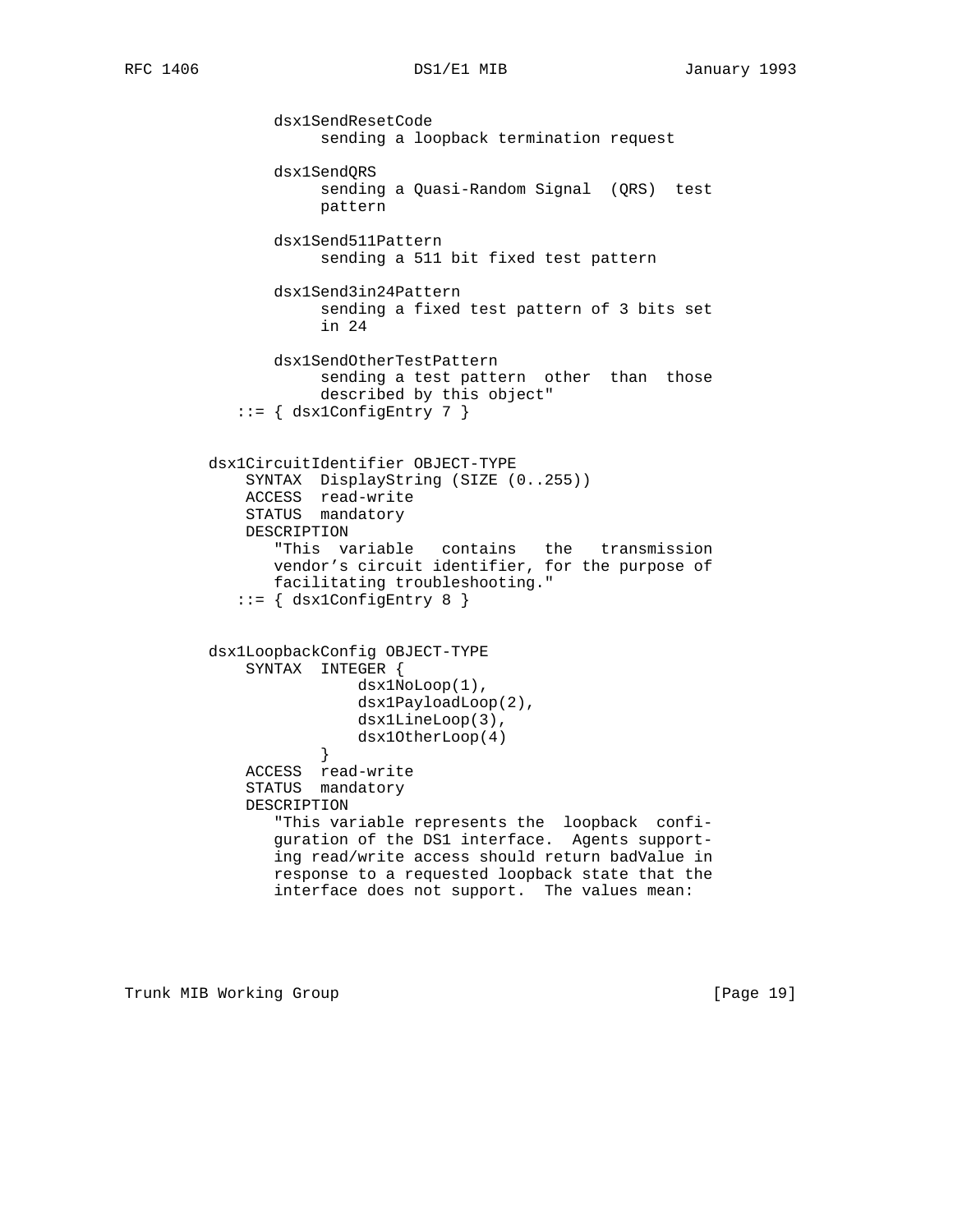dsx1NoLoop Not in the loopback state. A device that is not capable of performing a loopback on the interface shall always return this as it's value. dsx1PayloadLoop The received signal at this interface is looped through the device. Typically the received signal is looped back for re transmission after it has passed through the device's framing function. dsx1LineLoop The received signal at this interface does not go through the device (minimum pene tration) but is looped back out. dsx1OtherLoop Loopbacks that are not defined here." ::= { dsx1ConfigEntry 9 } dsx1LineStatus OBJECT-TYPE SYNTAX INTEGER (1..8191) ACCESS read-only STATUS mandatory DESCRIPTION "This variable indicates the Line Status of the interface. It contains loopback, failure, re ceived 'alarm' and transmitted 'alarm' infor mation. The dsx1LineStatus is a bit map represented as a sum, therefore, it can represent multiple failures (alarms) and a LoopbackState simultaneously. dsx1NoAlarm should be set if and only if no other flag is set. If the dsx1LoopbackState bit is set, the loopback in ef fect can be determined from the dsx1LoopbackConfig object. The various bit positions are: 1 dsx1NoAlarm No Alarm Present 2 dsx1RcvFarEndLOF Far end LOF (a.k.a., Yellow Alarm) 4 dsx1XmtFarEndLOF Near end sending LOF Indication 8 dsx1RcvAIS Far end sending AIS

Trunk MIB Working Group [Page 20]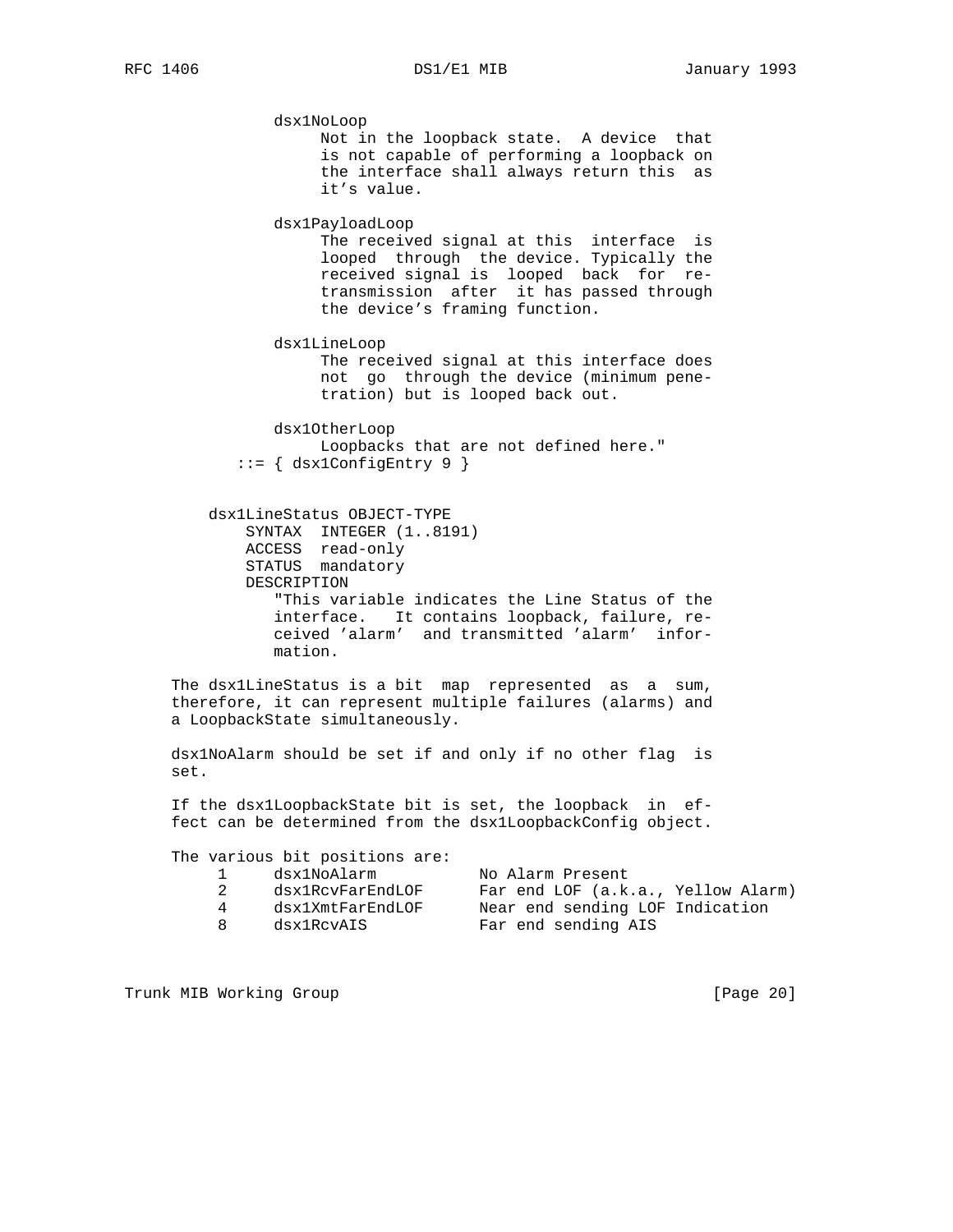16 dsx1XmtAIS Near end sending AIS 32 dsx1LossOfFrame Near end LOF (a.k.a., Red Alarm) 64 dsx1LossOfSignal Near end Loss Of Signal 128 dsx1LoopbackState Near end is looped 256 dsx1T16AIS E1 TS16 AIS 512 dsx1RcvFarEndLOMF Far End Sending TS16 LOMF 1024 dsx1XmtFarEndLOMF Near End Sending TS16 LOMF 2048 dsx1RcvTestCode Near End detects a test code 4096 dsx1OtherFailure any line status not defined here" ::= { dsx1ConfigEntry 10 } dsx1SignalMode OBJECT-TYPE SYNTAX INTEGER { none (1), robbedBit (2), bitOriented (3), messageOriented (4)<br>} } ACCESS read-write STATUS mandatory DESCRIPTION "'none' indicates that no bits are reserved for signaling on this channel. 'robbedBit' indicates that T1 Robbed Bit Sig naling is in use. 'bitOriented' indicates that E1 Channel Asso ciated Signaling is in use. 'messageOriented' indicates that Common Chan nel Signaling is in use either on channel 16 of an E1 link or channel 24 of a T1."  $::=$  { dsx1ConfigEntry 11 } dsx1TransmitClockSource OBJECT-TYPE SYNTAX INTEGER { loopTiming (1), localTiming (2), throughTiming (3)<br>} } ACCESS read-write STATUS mandatory DESCRIPTION "The source of Tranmit Clock.

Trunk MIB Working Group **Example 21** and the control of the control of  $[Page 21]$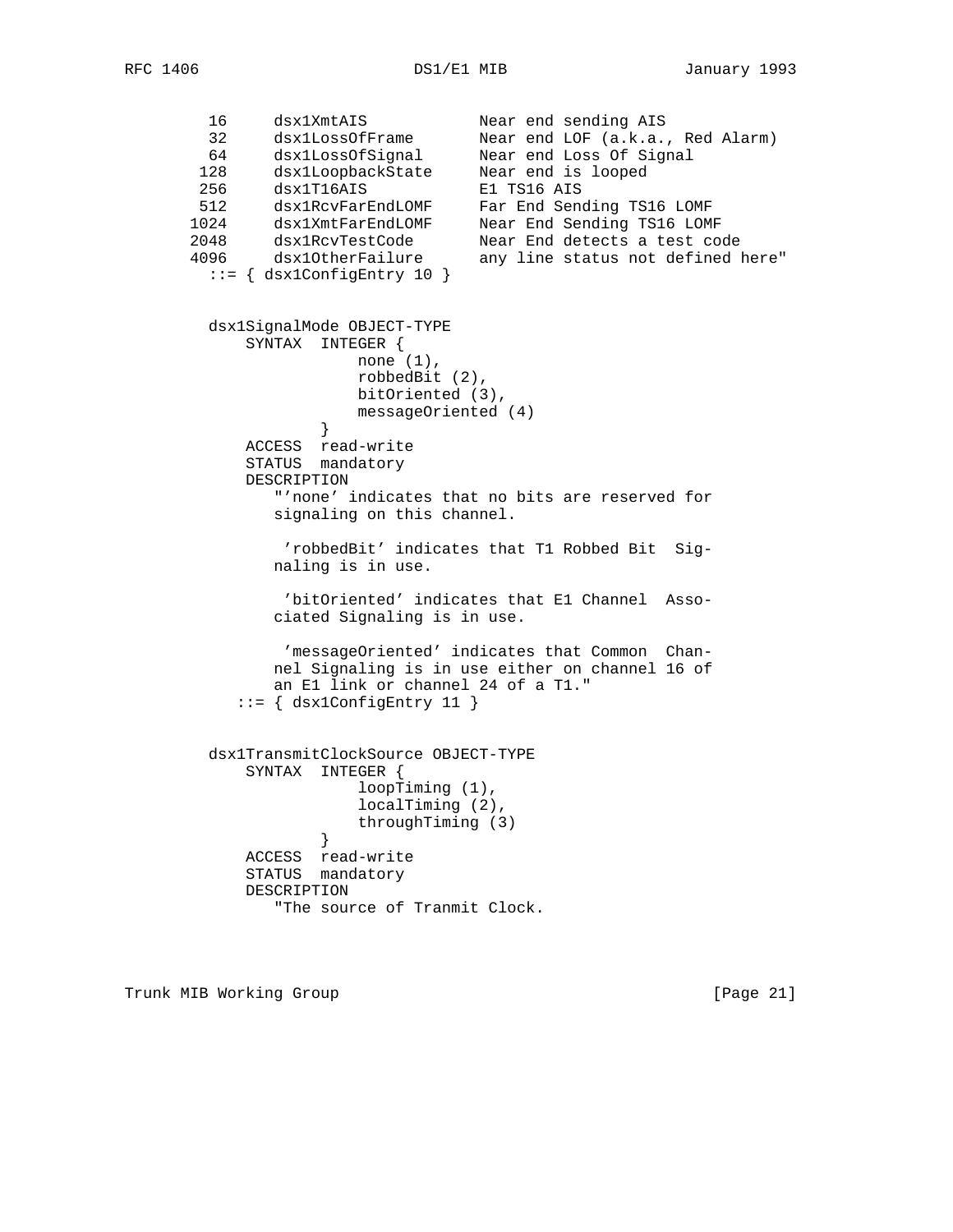'loopTiming' indicates that the recovered re ceive clock is used as the transmit clock. 'localTiming' indicates that a local clock source is used. 'throughTiming' indicates that recovered re ceive clock from another interface is used as the transmit clock." ::= { dsx1ConfigEntry 12 } dsx1Fdl OBJECT-TYPE SYNTAX INTEGER { other(1), dsx1Ansi-T1-403(2), dsx1Att-54016(4), dsx1Fdl-none(8)<br>} } ACCESS read-write STATUS mandatory DESCRIPTION "This bitmap describes the use of the facili ties data link, and is the sum of the capabili ties: 'other' indicates that a protocol other than one following is used. 'dsx1Ansi-T1-403' refers to the FDL exchange recommended by ANSI. 'dsx1Att-54016' refers to ESF FDL exchanges. 'dsx1Fdl-none' indicates that the device does not use the FDL." ::= { dsx1ConfigEntry 13 } -- the DS1 Current Table -- The DS1 current table contains various statistics being -- collected for the current 15 minute interval. dsx1CurrentTable OBJECT-TYPE SYNTAX SEQUENCE OF Dsx1CurrentEntry ACCESS not-accessible STATUS mandatory

Trunk MIB Working Group **Example 22** and the control of the control of the control of  $[Page 22]$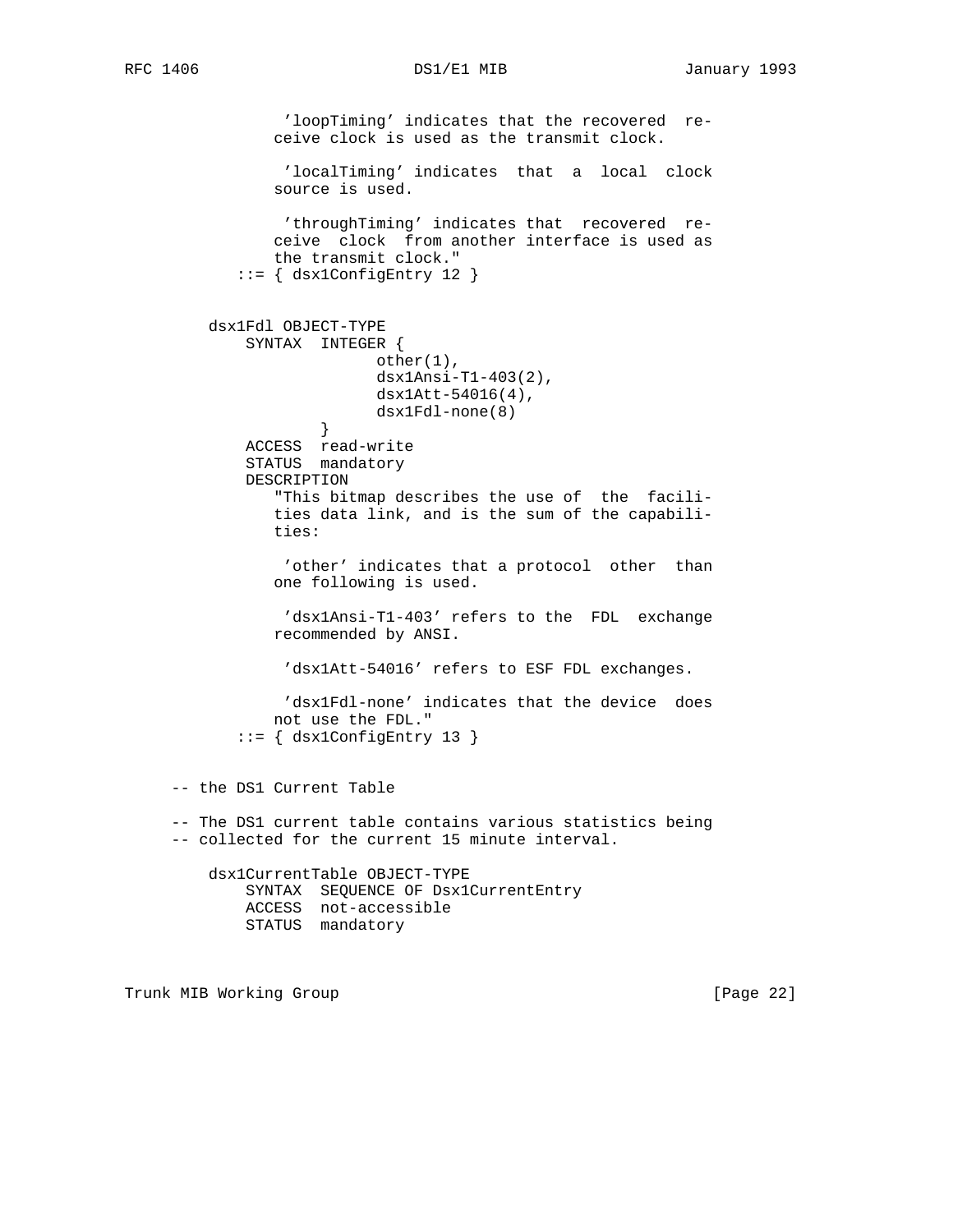DESCRIPTION "The DS1 Current table."  $::= \{ ds1 7 \}$  dsx1CurrentEntry OBJECT-TYPE SYNTAX Dsx1CurrentEntry ACCESS not-accessible STATUS mandatory DESCRIPTION "An entry in the DS1 Current table." INDEX { dsx1CurrentIndex } ::= { dsx1CurrentTable 1 } Dsx1CurrentEntry ::= SEQUENCE { dsx1CurrentIndex INTEGER, dsx1CurrentESs Gauge, dsx1CurrentSESs Gauge, dsx1CurrentSEFSs Gauge, dsx1CurrentUASs Gauge, dsx1CurrentCSSs Gauge, dsx1CurrentPCVs Gauge, dsx1CurrentLESs Gauge, dsx1CurrentBESs Gauge, dsx1CurrentDMs Gauge, dsx1CurrentLCVs }<br>} Gauge } dsx1CurrentIndex OBJECT-TYPE SYNTAX INTEGER (1..'7fffffff'h) ACCESS read-only STATUS mandatory DESCRIPTION "The index value which uniquely identifies the DS1 interface to which this entry is applica ble. The interface identified by a particular

Trunk MIB Working Group **Example 23** and the control of the control of  $[Page 23]$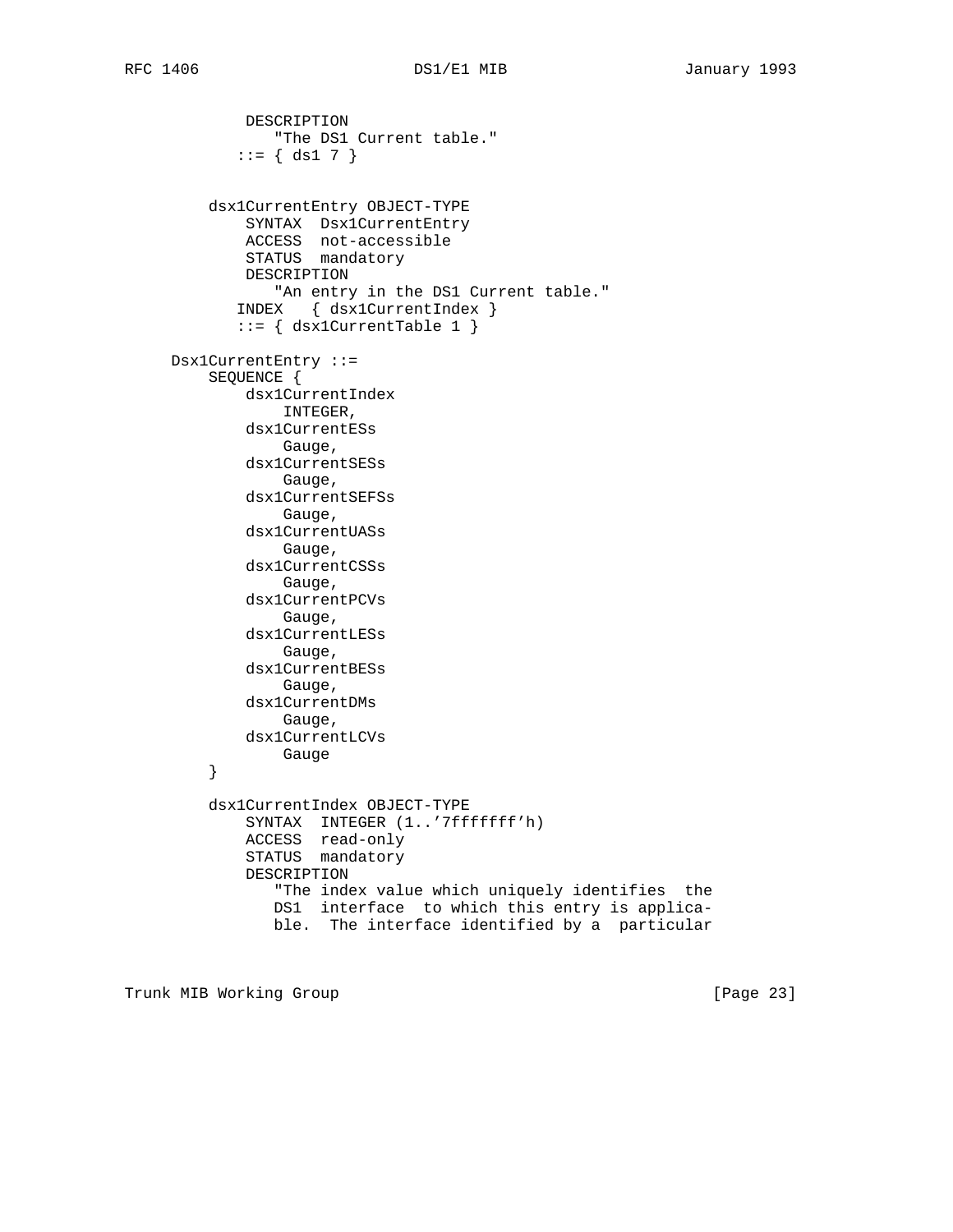```
 value of this index is the same interface as
        identified by the same value as a dsx1LineIndex
        object instance."
    ::= { dsx1CurrentEntry 1 }
 dsx1CurrentESs OBJECT-TYPE
    SYNTAX Gauge
    ACCESS read-only
     STATUS mandatory
     DESCRIPTION
        "The number of Errored Seconds, encountered by
        a DS1 interface in the current 15 minute inter-
        val."
    ::= { dsx1CurrentEntry 2 }
 dsx1CurrentSESs OBJECT-TYPE
    SYNTAX Gauge
    ACCESS read-only
    STATUS mandatory
     DESCRIPTION
        "The number of Severely Errored Seconds encoun-
        tered by a DS1 interface in the current 15
        minute interval."
   ::= { dsx1CurrentEntry 3 }
 dsx1CurrentSEFSs OBJECT-TYPE
     SYNTAX Gauge
    ACCESS read-only
    STATUS mandatory
    DESCRIPTION
        "The number of Severely Errored Framing Seconds
        encountered by a DS1 interface in the current
        15 minute interval."
    ::= { dsx1CurrentEntry 4 }
 dsx1CurrentUASs OBJECT-TYPE
     SYNTAX Gauge
     ACCESS read-only
     STATUS mandatory
     DESCRIPTION
        "The number of Unavailable Seconds encountered
       by a DS1 interface in the current 15 minute in-
        terval."
   ::= { dsx1CurrentEntry 5 }
```
Trunk MIB Working Group **Example 24** and the set of the set of the set of the set of the set of the set of the set of the set of the set of the set of the set of the set of the set of the set of the set of the set of the s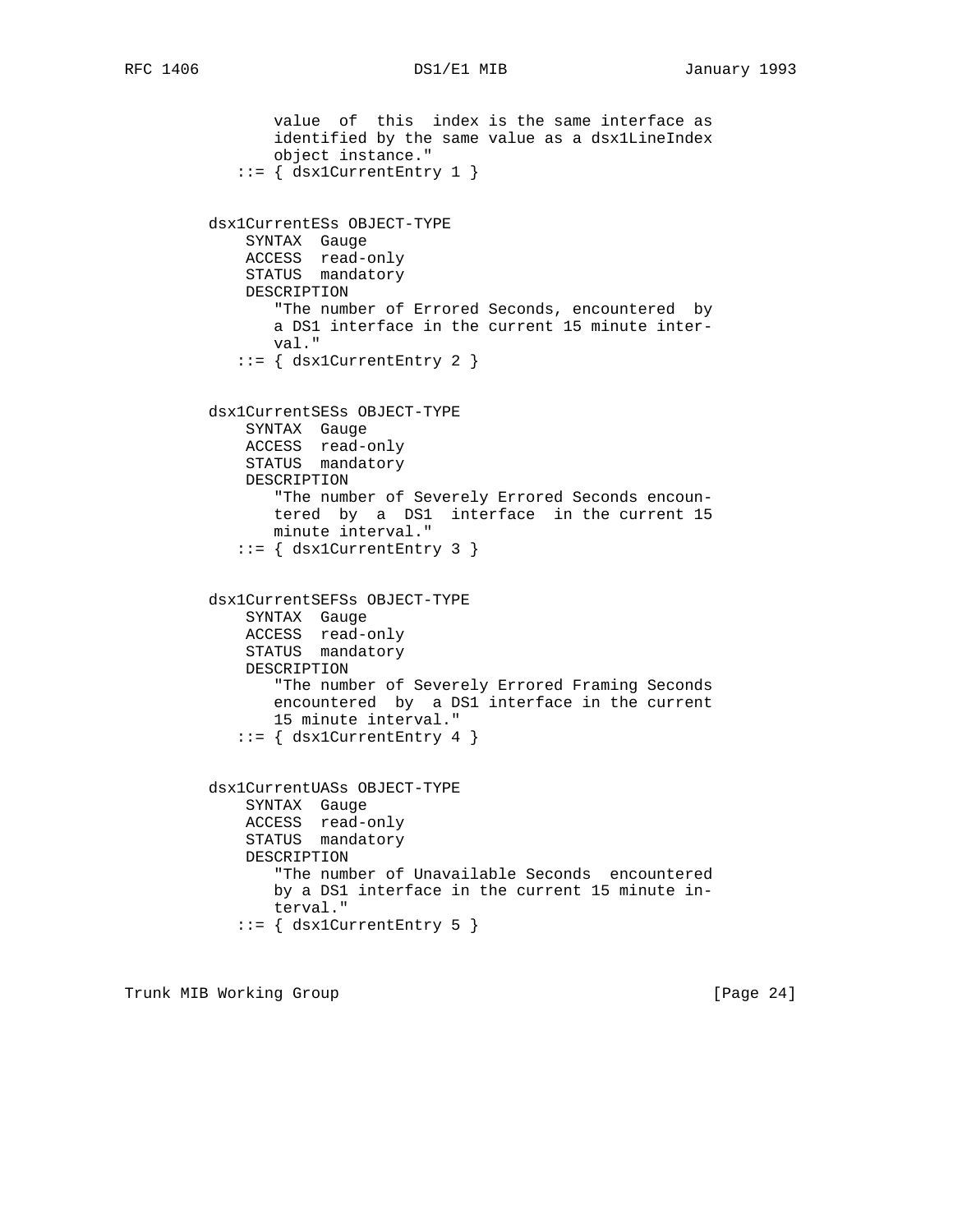dsx1CurrentCSSs OBJECT-TYPE SYNTAX Gauge ACCESS read-only STATUS mandatory DESCRIPTION "The number of Controlled Slip Seconds encoun tered by a DS1 interface in the current 15 minute interval."  $::=$  { dsx1CurrentEntry 6 } dsx1CurrentPCVs OBJECT-TYPE SYNTAX Gauge ACCESS read-only STATUS mandatory DESCRIPTION "The number of Path Coding Violations encoun tered by a DS1 interface in the current 15 minute interval."  $::=$  { dsx1CurrentEntry 7 } dsx1CurrentLESs OBJECT-TYPE SYNTAX Gauge ACCESS read-only STATUS mandatory DESCRIPTION "The number of Line Errored Seconds encountered by a DS1 interface in the current 15 minute in terval." ::= { dsx1CurrentEntry 8 } dsx1CurrentBESs OBJECT-TYPE SYNTAX Gauge ACCESS read-only STATUS mandatory DESCRIPTION "The number of Bursty Errored Seconds (BESs) encountered by a DS1 interface in the current 15 minute interval." ::= {dsx1CurrentEntry 9 } dsx1CurrentDMs OBJECT-TYPE SYNTAX Gauge ACCESS read-only STATUS mandatory

Trunk MIB Working Group **Example 26** (Page 25)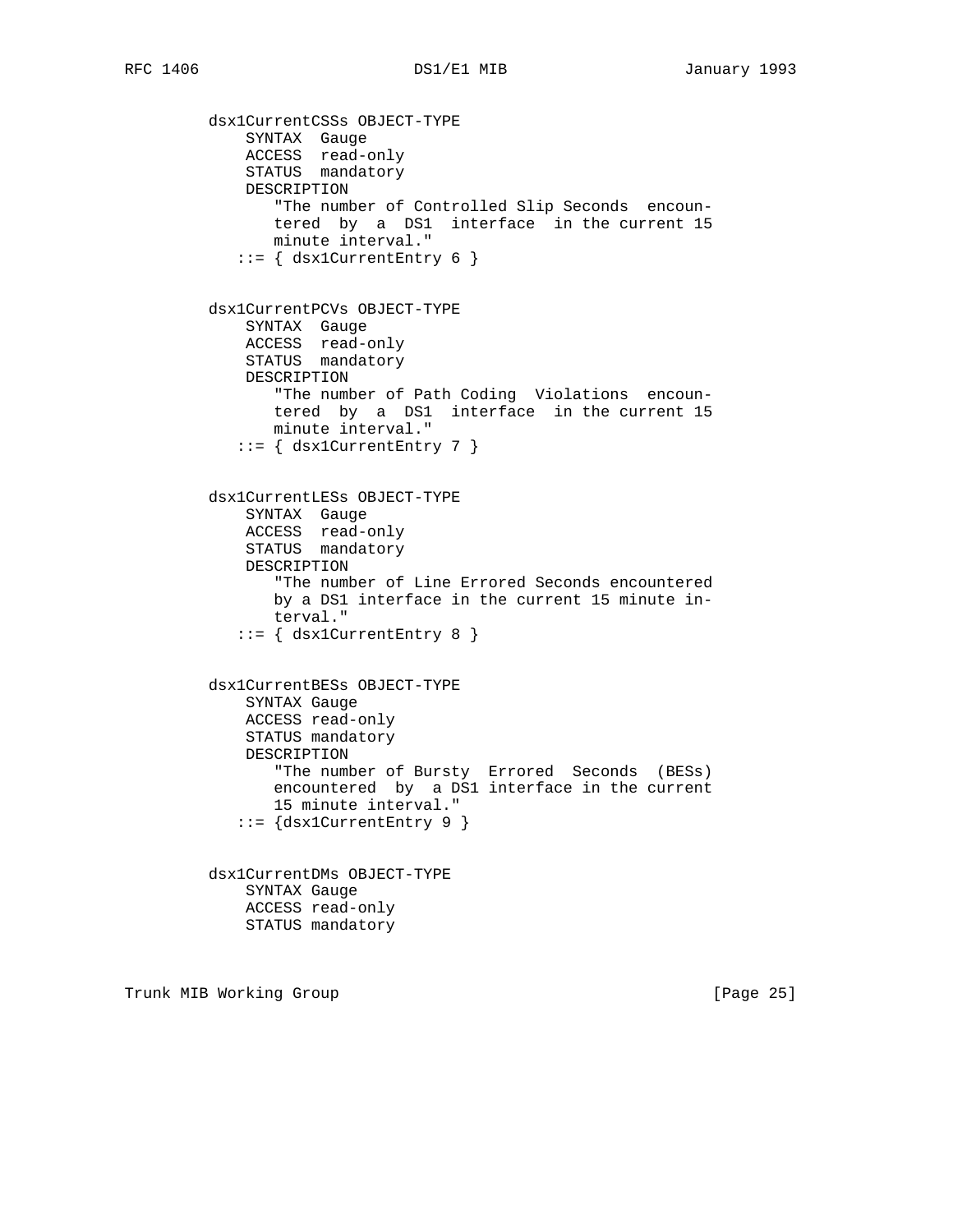```
 DESCRIPTION
                "The number of Degraded Minutes (DMs) encoun-
                tered by a DS1 interface in the current 15
                minute interval."
            ::= { dsx1CurrentEntry 10 }
         dsx1CurrentLCVs OBJECT-TYPE
             SYNTAX Gauge
             ACCESS read-only
             STATUS mandatory
             DESCRIPTION
                "The number of Line Code Violations (LCVs) en-
                countered by a DS1 interface in the current 15
                minute interval."
         ::= {dsx1CurrentEntry 11 }
     -- the DS1 Interval
     -- The DS1 Interval Table contains various statistics
     -- collected by each DS1 Interface over the previous 24 hours of
     -- operation. The past 24 hours are broken into 96 completed
     -- 15 minute intervals.
         dsx1IntervalTable OBJECT-TYPE
 SYNTAX SEQUENCE OF Dsx1IntervalEntry
 ACCESS not-accessible
STATUS mandatory
             DESCRIPTION
                "The DS1 Interval table."
           ::= \{ ds1 8 \} dsx1IntervalEntry OBJECT-TYPE
             SYNTAX Dsx1IntervalEntry
             ACCESS not-accessible
             STATUS mandatory
             DESCRIPTION
                "An entry in the DS1 Interval table."
            INDEX { dsx1IntervalIndex, dsx1IntervalNumber }
            ::= { dsx1IntervalTable 1 }
     Dsx1IntervalEntry ::=
         SEQUENCE {
             dsx1IntervalIndex
                 INTEGER,
             dsx1IntervalNumber
```
Trunk MIB Working Group **Example 26** and the control of the control of  $[Page 26]$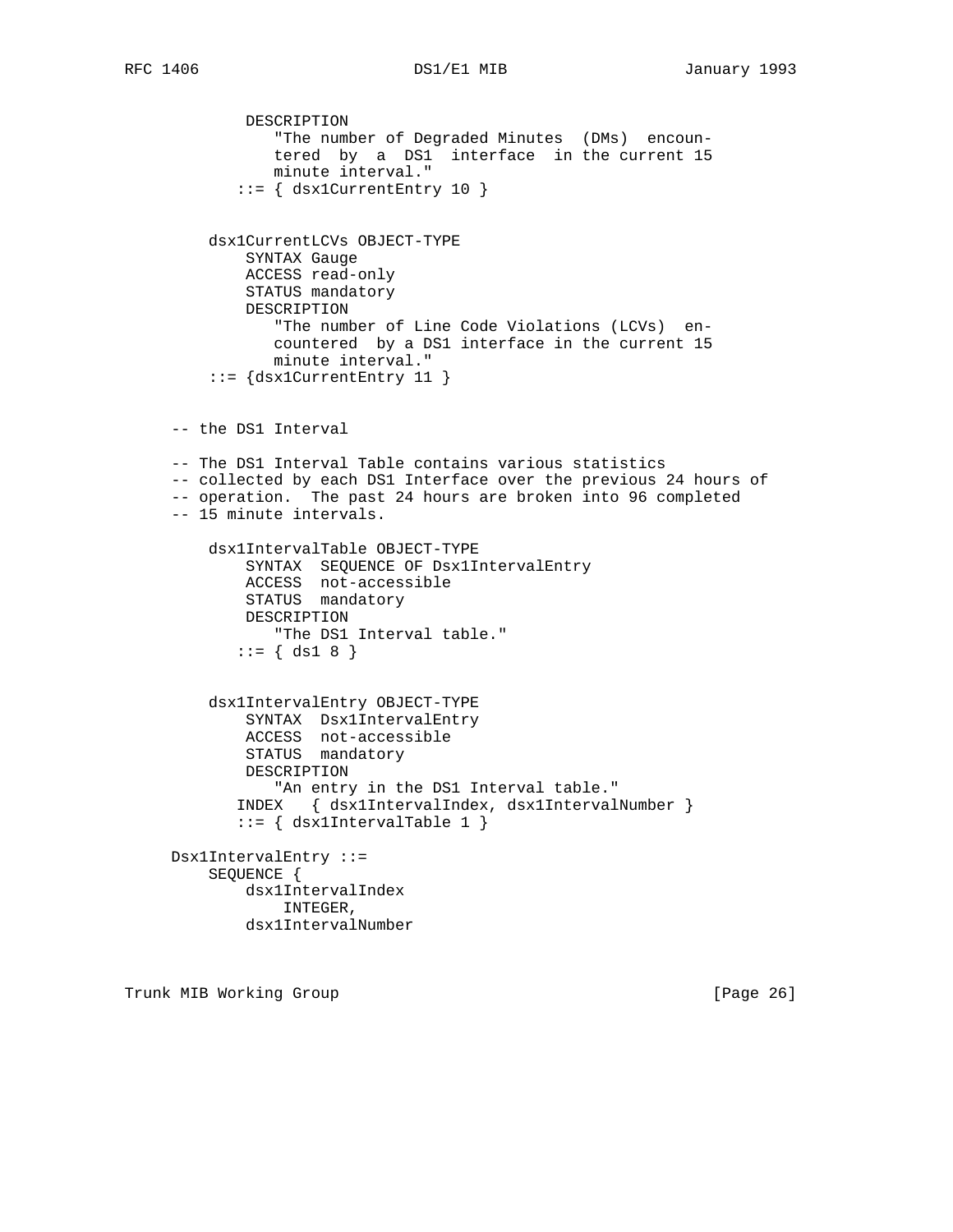```
 INTEGER,
             dsx1IntervalESs
                 Gauge,
             dsx1IntervalSESs
                Gauge,
             dsx1IntervalSEFSs
                 Gauge,
             dsx1IntervalUASs
                Gauge,
             dsx1IntervalCSSs
                Gauge,
             dsx1IntervalPCVs
                Gauge,
             dsx1IntervalLESs
                Gauge,
             dsx1IntervalBESs
                Gauge,
             dsx1IntervalDMs
                Gauge,
             dsx1IntervalLCVs
                Gauge
 }
         dsx1IntervalIndex OBJECT-TYPE
             SYNTAX INTEGER (1..'7fffffff'h)
 ACCESS read-only
STATUS mandatory
             DESCRIPTION
                "The index value which uniquely identifies the
                DS1 interface to which this entry is applica-
                ble. The interface identified by a particular
                value of this index is the same interface as
                identified by the same value as a dsx1LineIndex
                object instance."
           ::= \{ dsx1IntervalEntry 1 \} dsx1IntervalNumber OBJECT-TYPE
SYNTAX INTEGER (1..96) ACCESS read-only
             STATUS mandatory
             DESCRIPTION
                "A number between 1 and 96, where 1 is the most
                recently completed 15 minute interval and 96 is
                the least recently completed 15 minutes inter-
                val (assuming that all 96 intervals are
                valid)."
            ::= { dsx1IntervalEntry 2 }
```
Trunk MIB Working Group **Example 27** 1 and 2011 1 and 2012 1 and 2012 1 and 2013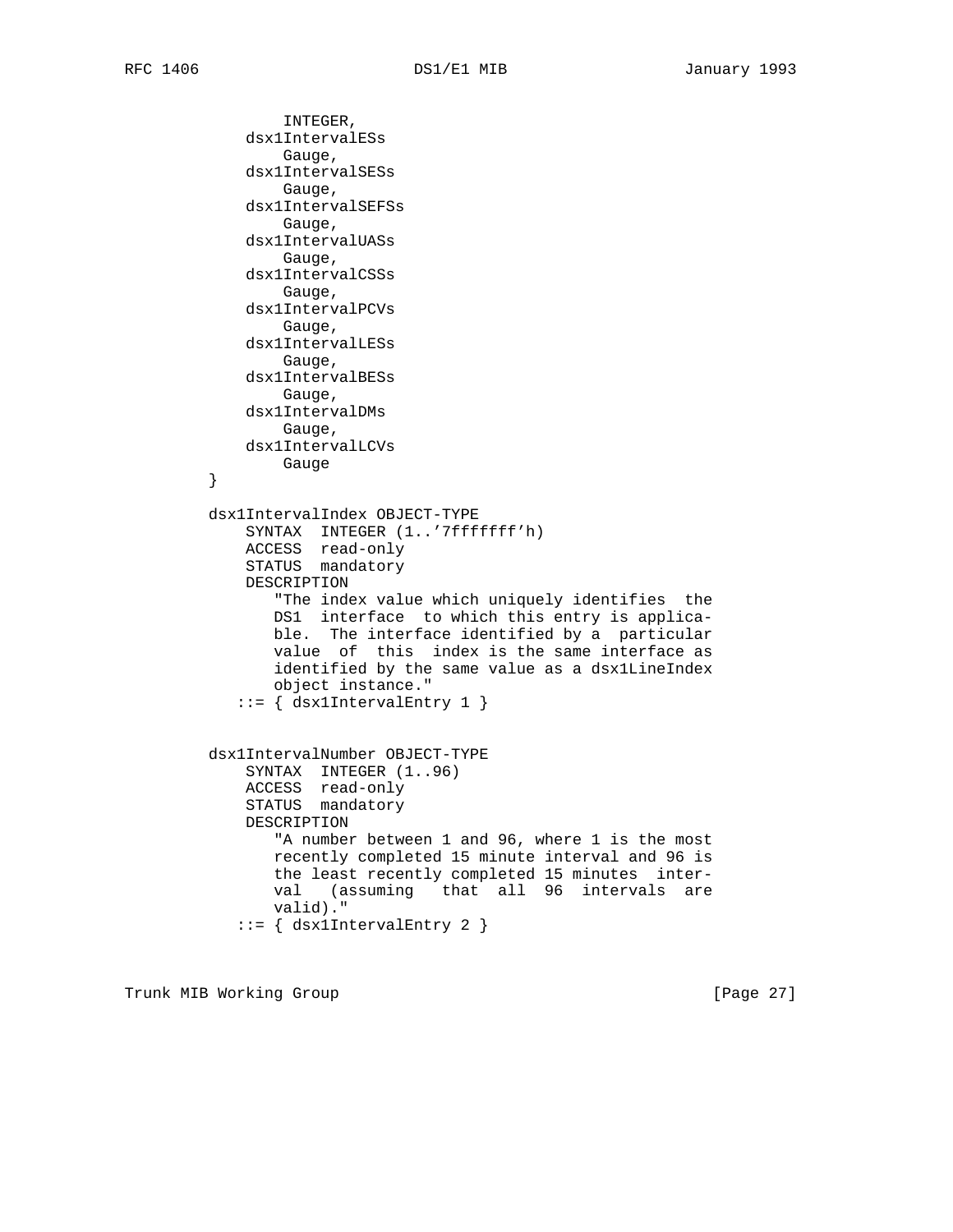dsx1IntervalESs OBJECT-TYPE SYNTAX Gauge ACCESS read-only STATUS mandatory DESCRIPTION "The number of Errored Seconds encountered by a DS1 interface in one of the previous 96, indi vidual 15 minute, intervals."  $::=$  { dsx1IntervalEntry 3 } dsx1IntervalSESs OBJECT-TYPE SYNTAX Gauge ACCESS read-only STATUS mandatory DESCRIPTION "The number of Severely Errored Seconds encoun tered by a DS1 interface in one of the previous 96, individual 15 minute, intervals."  $::=$  { dsxlIntervalEntry 4 } dsx1IntervalSEFSs OBJECT-TYPE SYNTAX Gauge ACCESS read-only STATUS mandatory DESCRIPTION "The number of Severely Errored Framing Seconds encountered by a DS1 interface in one of the previous 96, individual 15 minute, intervals." ::= { dsx1IntervalEntry 5 } dsx1IntervalUASs OBJECT-TYPE SYNTAX Gauge ACCESS read-only STATUS mandatory DESCRIPTION "The number of Unavailable Seconds encountered by a DS1 interface in one of the previous 96, individual 15 minute, intervals."  $::=$  { dsx1IntervalEntry 6 } dsx1IntervalCSSs OBJECT-TYPE SYNTAX Gauge ACCESS read-only STATUS mandatory

Trunk MIB Working Group **Example 28** and the control of the control of the control of  $[Page 28]$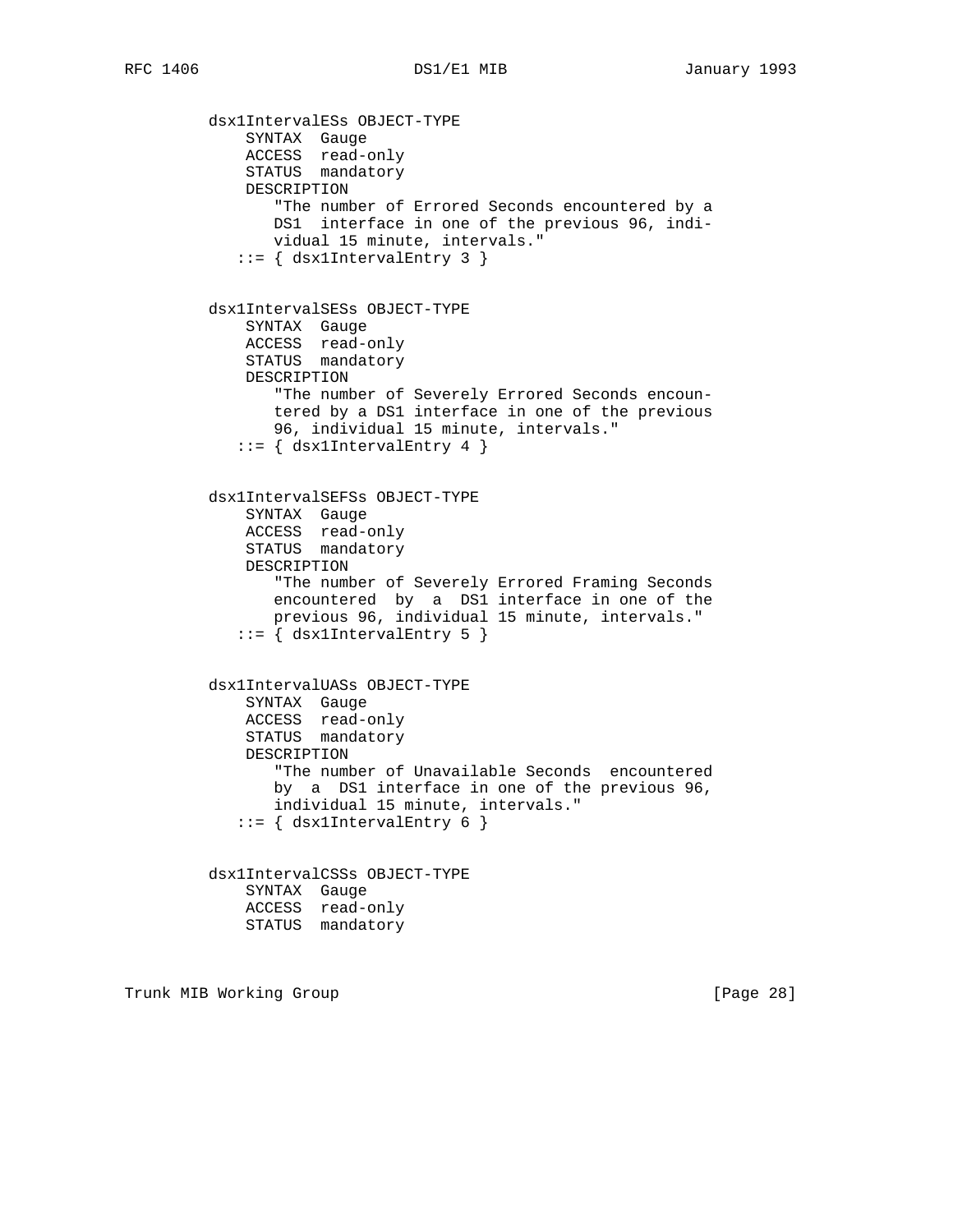```
 DESCRIPTION
        "The number of Controlled Slip Seconds encoun-
        tered by a DS1 interface in one of the previous
        96, individual 15 minute, intervals."
   ::= \{ dsx1IntervalEntry 7 \} dsx1IntervalPCVs OBJECT-TYPE
     SYNTAX Gauge
     ACCESS read-only
     STATUS mandatory
     DESCRIPTION
        "The number of Path Coding Violations encoun-
        tered by a DS1 interface in one of the previous
        96, individual 15 minute, intervals."
   ::= { dsx1IntervalEntry 8 }
 dsx1IntervalLESs OBJECT-TYPE
     SYNTAX Gauge
     ACCESS read-only
     STATUS mandatory
     DESCRIPTION
        "The number of Line Errored Seconds encountered
        by a DS1 interface in one of the previous 96,
        individual 15 minute, intervals."
    ::= { dsx1IntervalEntry 9 }
 dsx1IntervalBESs OBJECT-TYPE
    SYNTAX Gauge
    ACCESS read-only
     STATUS mandatory
     DESCRIPTION
        "The number of Bursty Errored Seconds (BESs)
        encountered by a DS1 interface in one of the
        previous 96, individual 15 minute, intervals."
    ::= {dsx1IntervalEntry 10 }
 dsx1IntervalDMs OBJECT-TYPE
    SYNTAX Gauge
     ACCESS read-only
     STATUS mandatory
     DESCRIPTION
        "The number of Degraded Minutes (DMs) encoun-
        tered by a DS1 interface in one of the previous
        96, individual 15 minute, intervals."
```
Trunk MIB Working Group **Example 2018** [Page 29]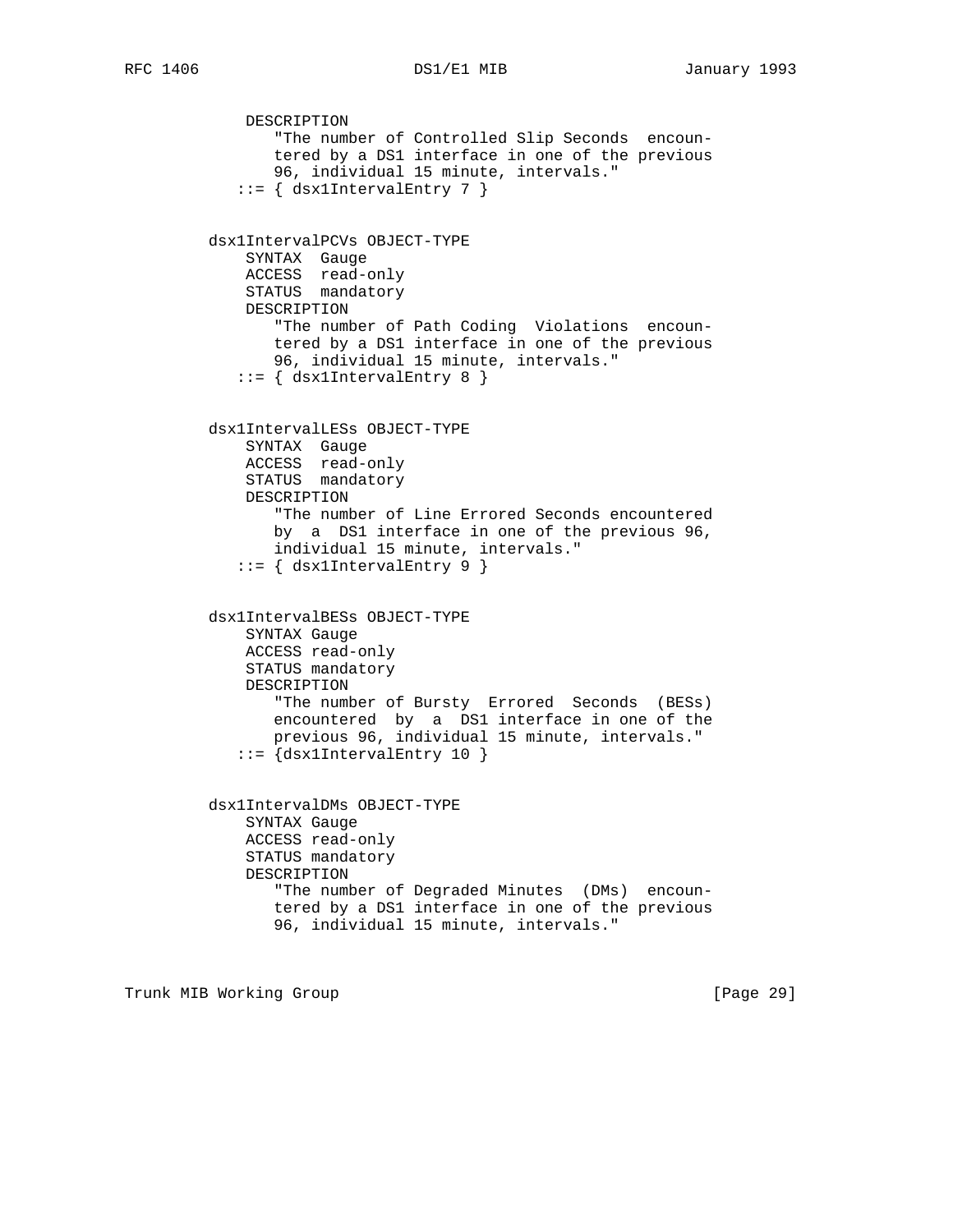```
 ::= { dsx1IntervalEntry 11 }
     dsx1IntervalLCVs OBJECT-TYPE
         SYNTAX Gauge
         ACCESS read-only
         STATUS mandatory
         DESCRIPTION
            "The number of Line Code Violations (LCVs) en-
            countered by a DS1 interface in the current 15
            minute interval."
     ::= {dsx1IntervalEntry 12 }
 -- the DS1 Total
 -- The DS1 Total Table contains the cumulative sum of the
 -- various statistics for the 24 hour period preceding the
 -- current interval.
     dsx1TotalTable OBJECT-TYPE
         SYNTAX SEQUENCE OF Dsx1TotalEntry
         ACCESS not-accessible
         STATUS mandatory
         DESCRIPTION
            "The DS1 Total table. 24 hour interval."
       ::= \{ ds1 9 \} dsx1TotalEntry OBJECT-TYPE
        SYNTAX Dsx1TotalEntry
        ACCESS not-accessible
        STATUS mandatory
        DESCRIPTION
            "An entry in the DS1 Total table."
        INDEX { dsx1TotalIndex }
       ::= { dsx1TotalTable 1 }
 Dsx1TotalEntry ::=
     SEQUENCE {
        dsx1TotalIndex
            INTEGER,
         dsx1TotalESs
            Gauge,
         dsx1TotalSESs
            Gauge,
         dsx1TotalSEFSs
             Gauge,
```
Trunk MIB Working Group **Example 2018** [Page 30]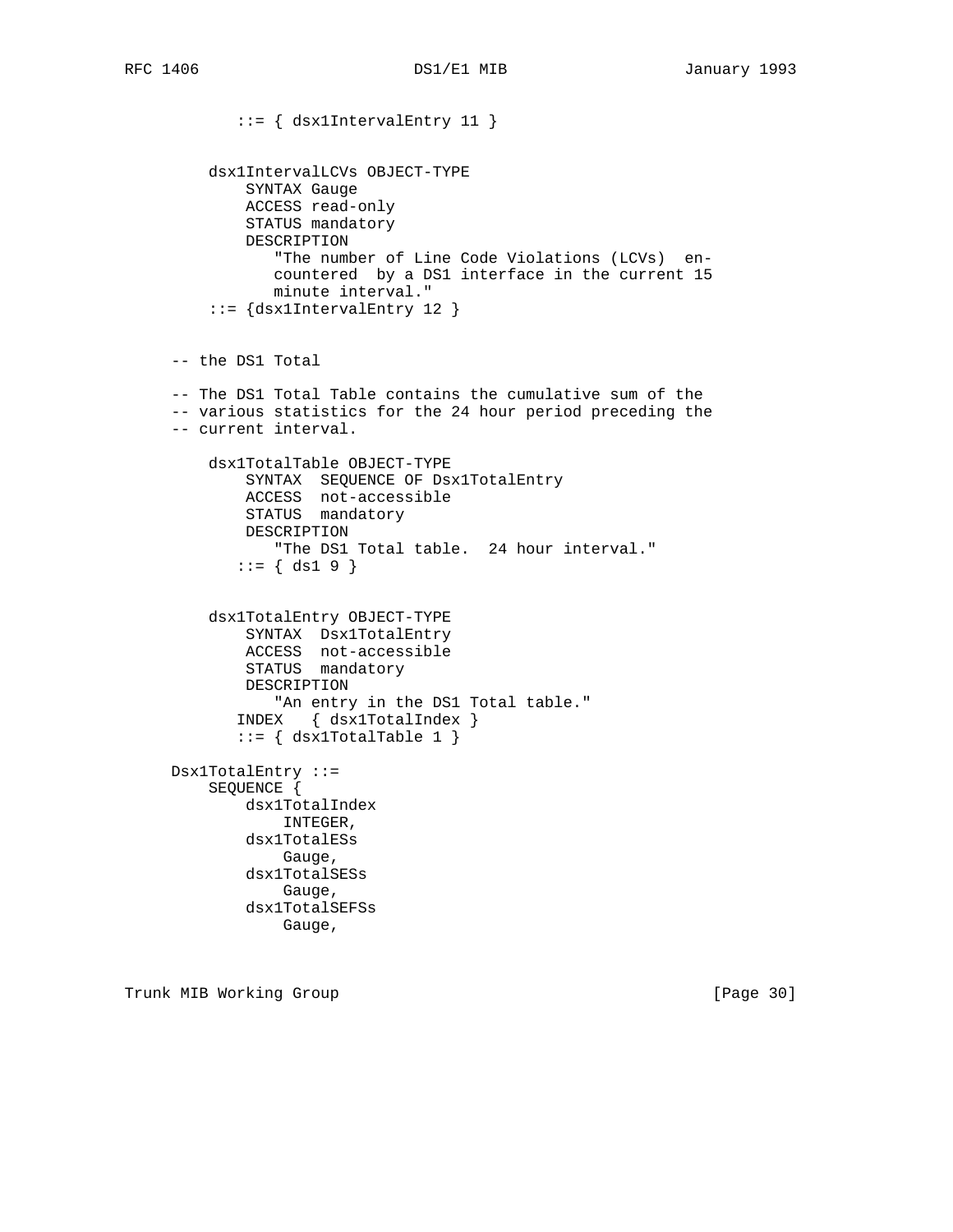```
 dsx1TotalUASs
        Gauge,
     dsx1TotalCSSs
        Gauge,
     dsx1TotalPCVs
        Gauge,
     dsx1TotalLESs
        Gauge,
     dsx1TotalBESs
        Gauge,
    dsx1TotalDMs
       Gauge,
    dsx1TotalLCVs
       Gauge
 }
 dsx1TotalIndex OBJECT-TYPE
     SYNTAX INTEGER (1..'7fffffff'h)
    ACCESS read-only
     STATUS mandatory
    DESCRIPTION
        "The index value which uniquely identifies the
       DS1 interface to which this entry is applica-
       ble. The interface identified by a particular
        value of this index is the same interface as
        identified by the same value as a dsx1LineIndex
       object instance."
   ::= { dsx1TotalEntry 1 }
 dsx1TotalESs OBJECT-TYPE
    SYNTAX Gauge
    ACCESS read-only
     STATUS mandatory
    DESCRIPTION
        "The number of Errored Seconds encountered by a
       DS1 interface in the previous 24 hour interval"
   ::= { dsx1TotalEntry 2 }
 dsx1TotalSESs OBJECT-TYPE
    SYNTAX Gauge
    ACCESS read-only
    STATUS mandatory
     DESCRIPTION
        "The number of Severely Errored Seconds encoun-
        tered by a DS1 interface in the previous 24
       hour interval."
```
Trunk MIB Working Group **Example 2018** [Page 31]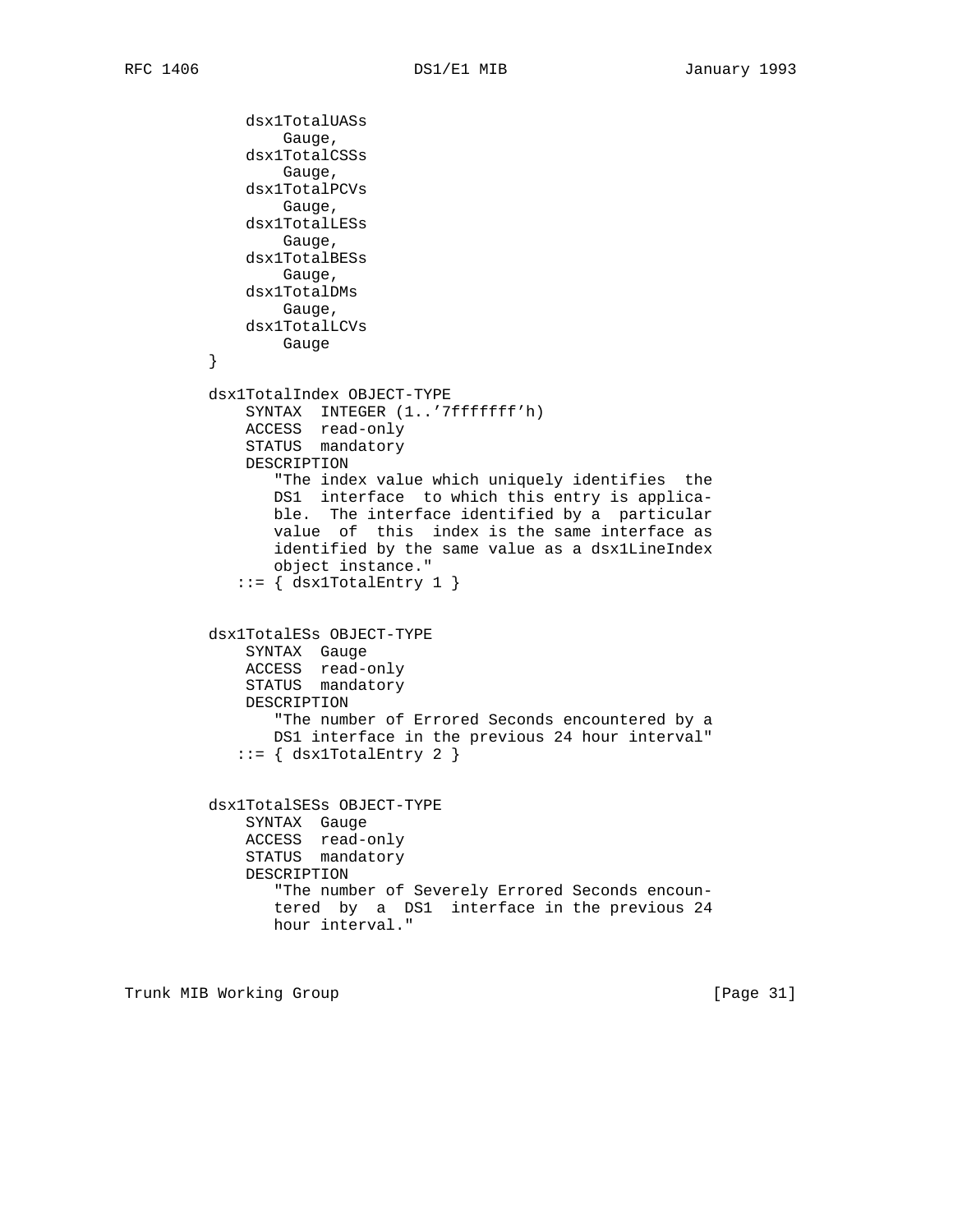```
::= { dsx1TotalEntry 3 }
        dsx1TotalSEFSs OBJECT-TYPE
SYNTAX Gauge
 ACCESS read-only
            STATUS mandatory
            DESCRIPTION
               "The number of Severely Errored Framing Seconds
               encountered by a DS1 interface in the previous
               24 hour interval."
          ::= { dsx1TotalEntry 4 }
        dsx1TotalUASs OBJECT-TYPE
            SYNTAX Gauge
            ACCESS read-only
            STATUS mandatory
            DESCRIPTION
               "The number of Unavailable Seconds encountered
               by a DS1 interface in the previous 24 hour in-
               terval."
          ::= { dsx1TotalEntry 5 }
        dsx1TotalCSSs OBJECT-TYPE
 SYNTAX Gauge
 ACCESS read-only
STATUS mandatory
            DESCRIPTION
               "The number of Controlled Slip Seconds encoun-
               tered by a DS1 interface in the previous 24
               hour interval."
          ::= { dsx1TotalEntry 6 }
        dsx1TotalPCVs OBJECT-TYPE
SYNTAX Gauge
 ACCESS read-only
STATUS mandatory
            DESCRIPTION
               "The number of Path Coding Violations encoun-
               tered by a DS1 interface in the previous 24
               hour interval."
          ::= { dsx1TotalEntry 7 }
```
Trunk MIB Working Group **Example 2018** [Page 32]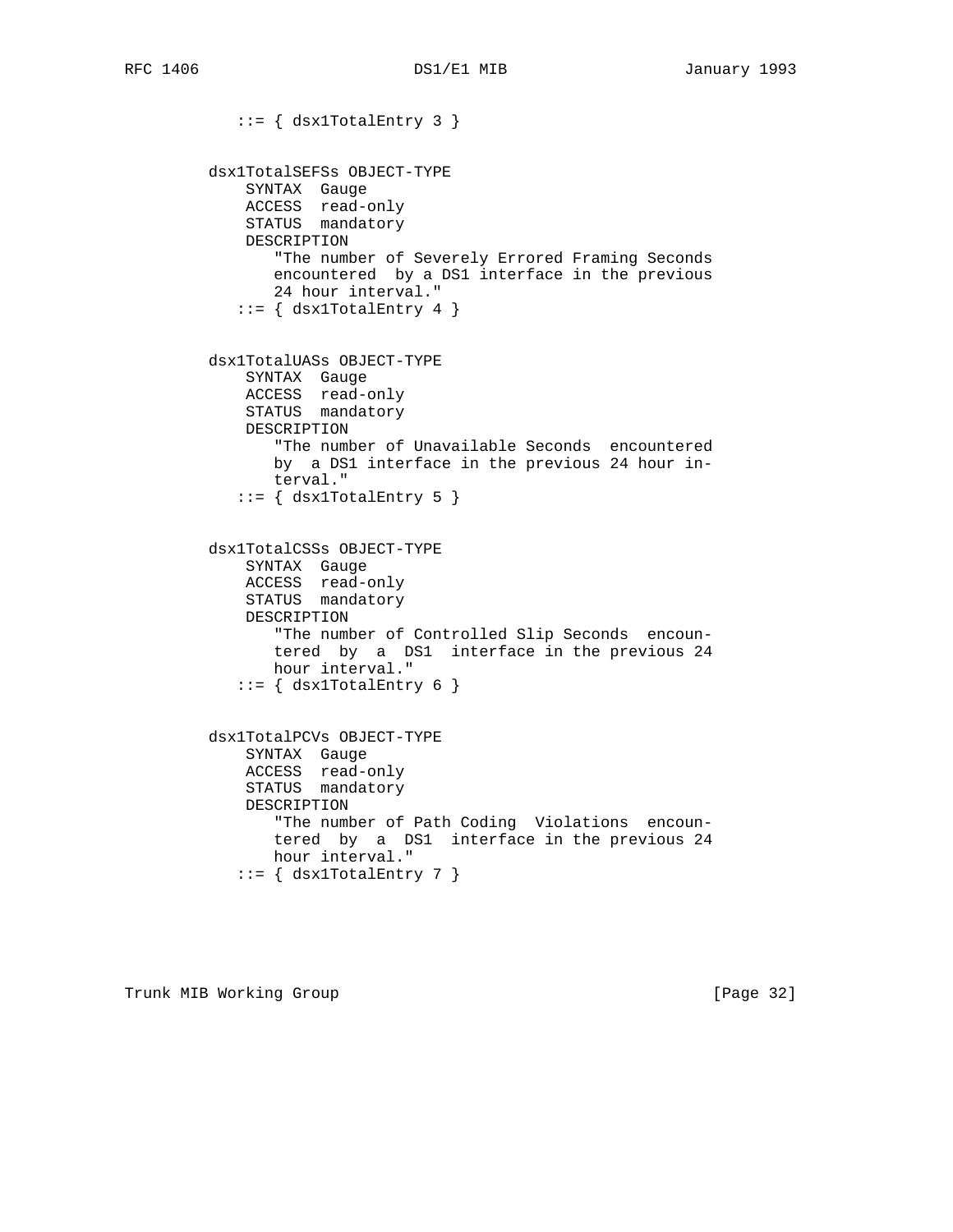dsx1TotalLESs OBJECT-TYPE SYNTAX Gauge ACCESS read-only STATUS mandatory DESCRIPTION "The number of Line Errored Seconds encountered by a DS1 interface in the previous 24 hour in terval."  $::=$  { dsx1TotalEntry 8 } dsx1TotalBESs OBJECT-TYPE SYNTAX Gauge ACCESS read-only STATUS mandatory DESCRIPTION "The number of Bursty Errored Seconds (BESs) encountered by a DS1 interface in the previous 24 hour interval."  $::=$   $\{$  dsx1TotalEntry 9  $\}$  dsx1TotalDMs OBJECT-TYPE SYNTAX Gauge ACCESS read-only STATUS mandatory DESCRIPTION "The number of Degraded Minutes (DMs) encoun tered by a DS1 interface in the previous 24 hour interval."  $::=$   $\{$  dsx1TotalEntry 10  $\}$  dsx1TotalLCVs OBJECT-TYPE SYNTAX Gauge ACCESS read-only STATUS mandatory DESCRIPTION "The number of Line Code Violations (LCVs) en countered by a DS1 interface in the current 15 minute interval."  $::=$  {dsx1TotalEntry 11 } -- The DS1 Far End Group -- Implementation of this group is optional for all systems -- that attach to a DS1 Interface.

Trunk MIB Working Group **Example 2018** [Page 33]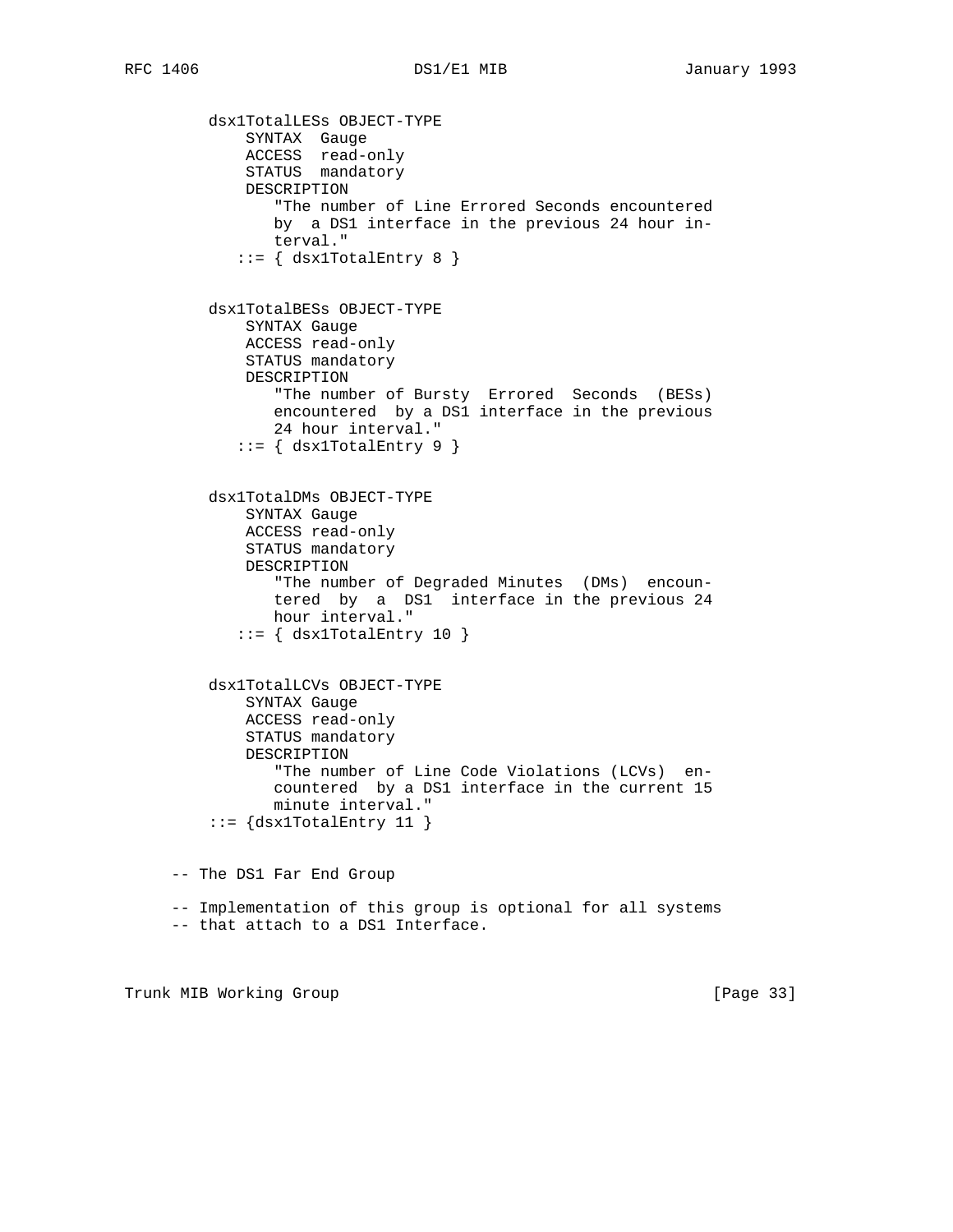-- The DS1 Far End Group consists of three tables: -- DS1 Far End Current -- DS1 Far End Interval -- DS1 Far End Total -- The DS1 Far End Current Table -- The DS1 Far End Current table contains various statistics -- being collected for the current 15 minute interval. -- The statistics are collected from the far end messages on the -- Facilities Data Link. The definitions are the same as -- described for the near-end information. dsx1FarEndCurrentTable OBJECT-TYPE SYNTAX SEQUENCE OF Dsx1FarEndCurrentEntry ACCESS not-accessible STATUS mandatory DESCRIPTION "The DS1 Far End Current table."  $::=$  { ds1 10 } dsx1FarEndCurrentEntry OBJECT-TYPE SYNTAX Dsx1FarEndCurrentEntry ACCESS not-accessible STATUS mandatory DESCRIPTION "An entry in the DS1 Far End Current table." INDEX { dsx1FarEndCurrentIndex } ::= { dsx1FarEndCurrentTable 1 } Dsx1FarEndCurrentEntry ::= SEQUENCE { dsx1FarEndCurrentIndex INTEGER, dsx1FarEndTimeElapsed INTEGER, dsx1FarEndValidIntervals INTEGER, dsx1FarEndCurrentESs Gauge, dsx1FarEndCurrentSESs Gauge, dsx1FarEndCurrentSEFSs Gauge, dsx1FarEndCurrentUASs Gauge, dsx1FarEndCurrentCSSs

Trunk MIB Working Group **Example 2018** [Page 34]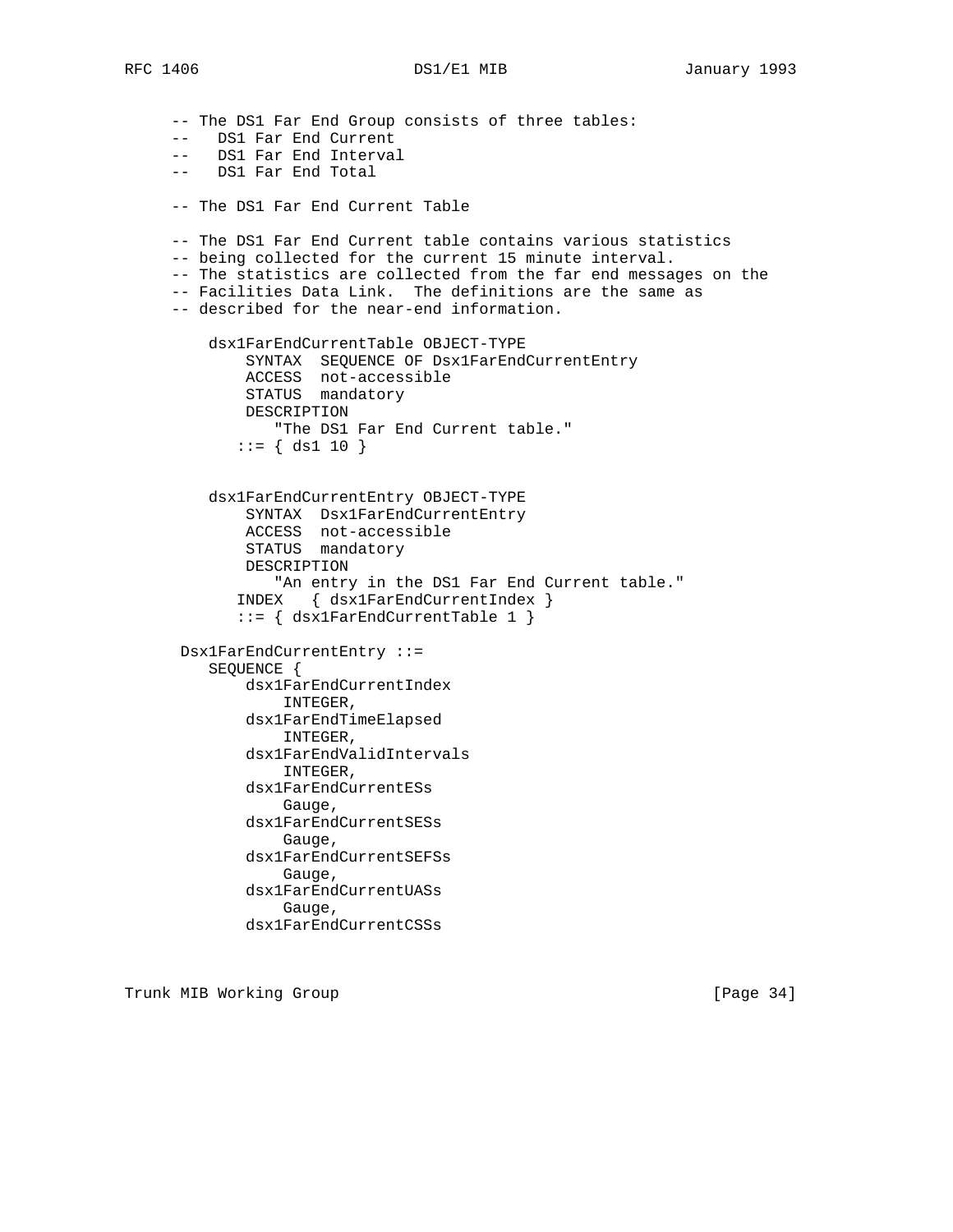Gauge, dsx1FarEndCurrentLESs Gauge, dsx1FarEndCurrentPCVs Gauge, dsx1FarEndCurrentBESs Gauge, dsx1FarEndCurrentDMs }<br>}<br>} } dsx1FarEndCurrentIndex OBJECT-TYPE SYNTAX INTEGER (1..'7fffffff'h) ACCESS read-only STATUS mandatory DESCRIPTION "The index value which uniquely identifies the DS1 interface to which this entry is applica ble. The interface identified by a particular value of this index is the same interface as identified by the same value an dsx1LineIndex object instance." ::= { dsx1FarEndCurrentEntry 1 } dsx1FarEndTimeElapsed OBJECT-TYPE SYNTAX INTEGER (0..899) ACCESS read-only STATUS mandatory DESCRIPTION "The number of seconds that have elapsed since the beginning of the far end current error-measurement period." ::= { dsx1FarEndCurrentEntry 2 } dsx1FarEndValidIntervals OBJECT-TYPE SYNTAX INTEGER  $(0..96)$  ACCESS read-only STATUS mandatory DESCRIPTION "The number of previous far end intervals for which valid data was collected. The value will be 96 unless the interface was brought online within the last 24 hours, in which case the value will be the number of complete 15 minute far end intervals since the interface has been online."

Trunk MIB Working Group **Example 2018** [Page 35]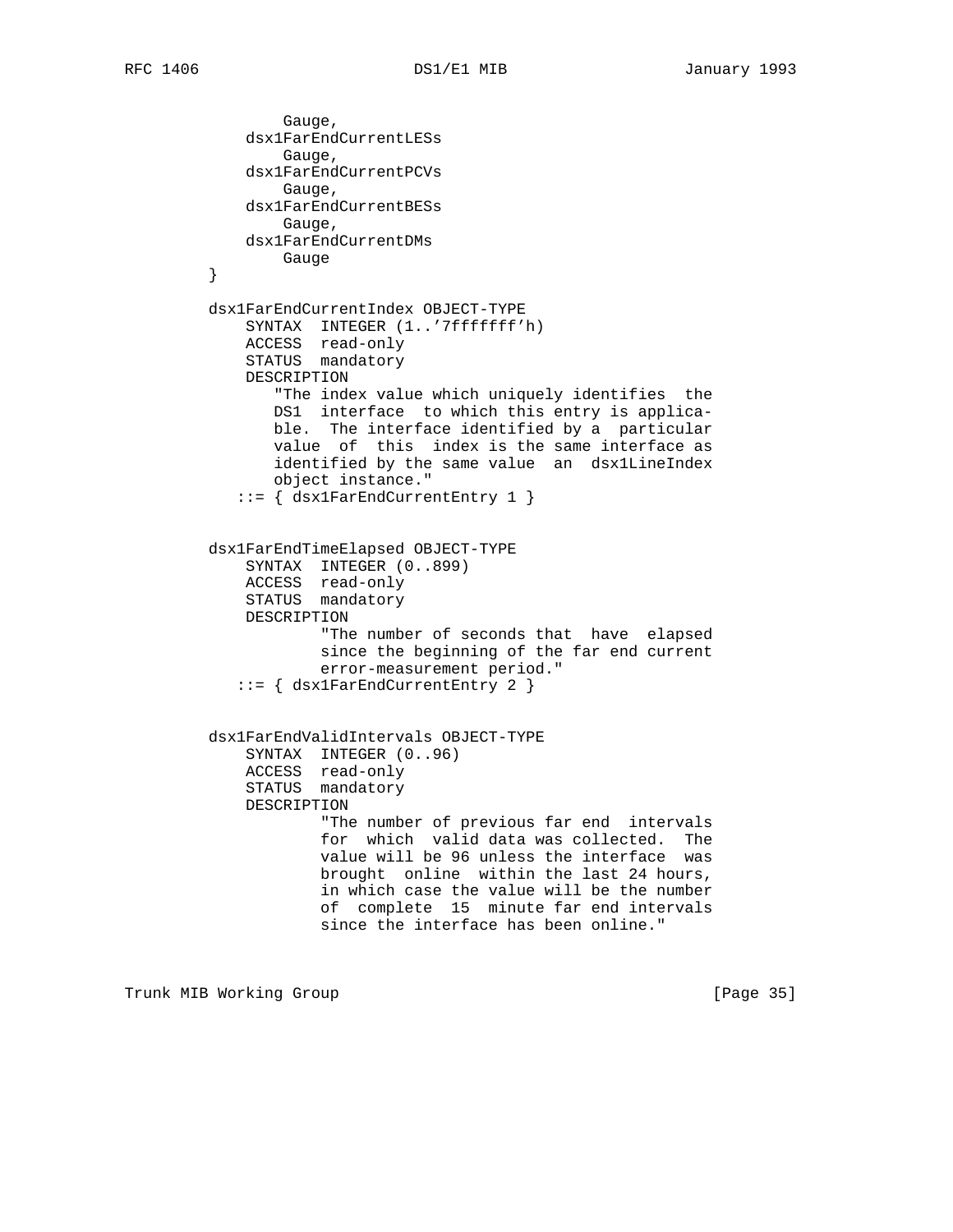::= { dsx1FarEndCurrentEntry 3 } dsx1FarEndCurrentESs OBJECT-TYPE SYNTAX Gauge ACCESS read-only STATUS mandatory DESCRIPTION "The number of Far Far End Errored Seconds en countered by a DS1 interface in the current 15 minute interval." ::= { dsx1FarEndCurrentEntry 4 } dsx1FarEndCurrentSESs OBJECT-TYPE SYNTAX Gauge ACCESS read-only STATUS mandatory DESCRIPTION "The number of Far End Severely Errored Seconds encountered by a DS1 interface in the current 15 minute interval." ::= { dsx1FarEndCurrentEntry 5 } dsx1FarEndCurrentSEFSs OBJECT-TYPE SYNTAX Gauge ACCESS read-only STATUS mandatory DESCRIPTION "The number of Far End Severely Errored Framing Seconds encountered by a DS1 interface in the current 15 minute interval." ::= { dsx1FarEndCurrentEntry 6 } dsx1FarEndCurrentUASs OBJECT-TYPE SYNTAX Gauge ACCESS read-only STATUS mandatory DESCRIPTION "The number of Unavailable Seconds encountered by a DS1 interface in the current 15 minute in terval." ::= { dsx1FarEndCurrentEntry 7 }

Trunk MIB Working Group **Example 2018** [Page 36]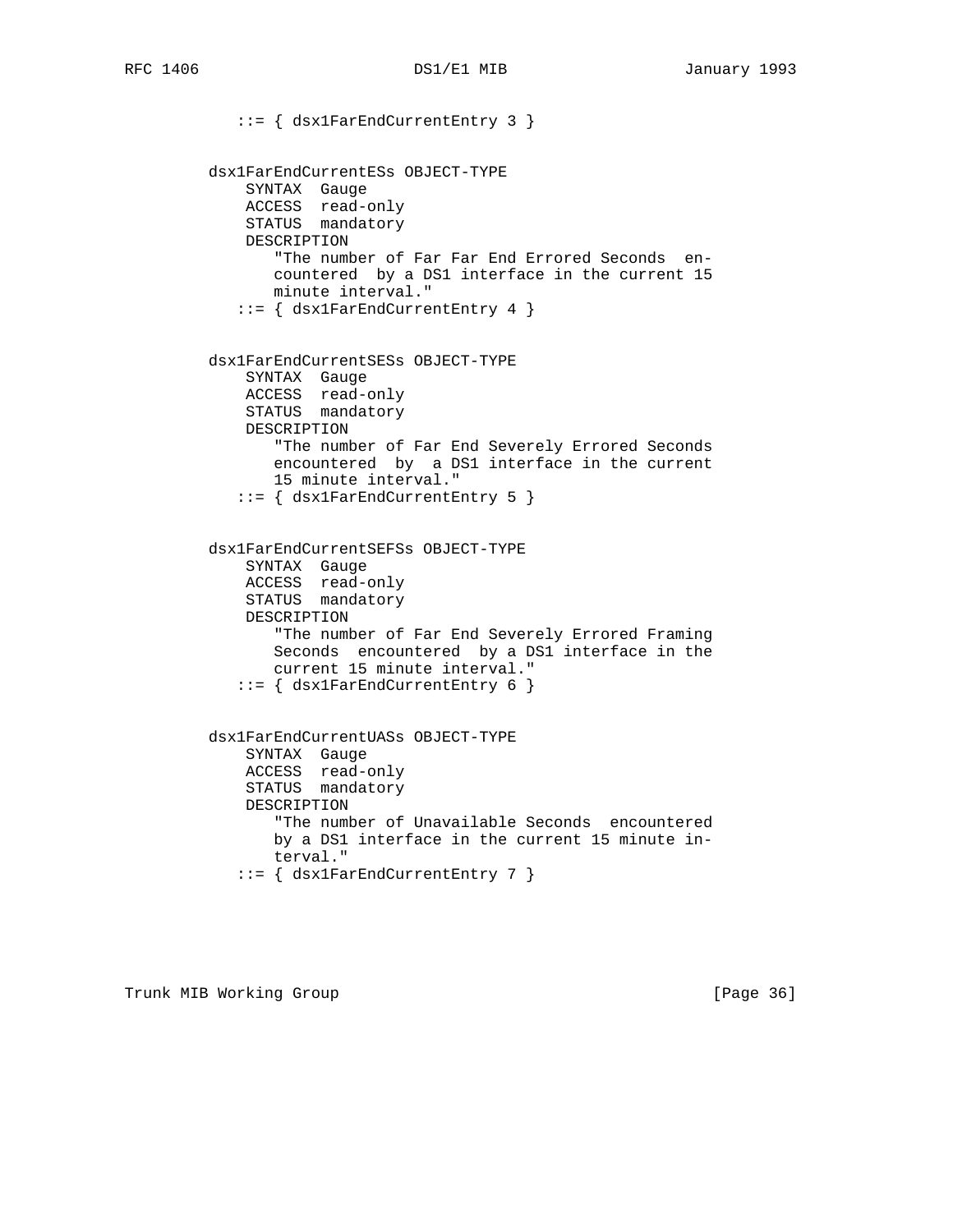dsx1FarEndCurrentCSSs OBJECT-TYPE SYNTAX Gauge ACCESS read-only STATUS mandatory DESCRIPTION "The number of Far End Controlled Slip Seconds encountered by a DS1 interface in the current 15 minute interval." ::= { dsx1FarEndCurrentEntry 8 } dsx1FarEndCurrentLESs OBJECT-TYPE SYNTAX Gauge ACCESS read-only STATUS mandatory DESCRIPTION "The number of Far End Line Errored Seconds en countered by a DS1 interface in the current 15 minute interval." ::= { dsx1FarEndCurrentEntry 9 } dsx1FarEndCurrentPCVs OBJECT-TYPE SYNTAX Gauge ACCESS read-only STATUS mandatory DESCRIPTION "The number of Far End Path Coding Violations reported via the far end block error count en countered by a DS1 interface in the current 15 minute interval." ::= { dsx1FarEndCurrentEntry 10 } dsx1FarEndCurrentBESs OBJECT-TYPE SYNTAX Gauge ACCESS read-only STATUS mandatory DESCRIPTION "The number of Bursty Errored Seconds (BESs) encountered by a DS1 interface in the current 15 minute interval." ::= {dsx1FarEndCurrentEntry 11 } dsx1FarEndCurrentDMs OBJECT-TYPE SYNTAX Gauge ACCESS read-only

Trunk MIB Working Group **Example 2018** [Page 37]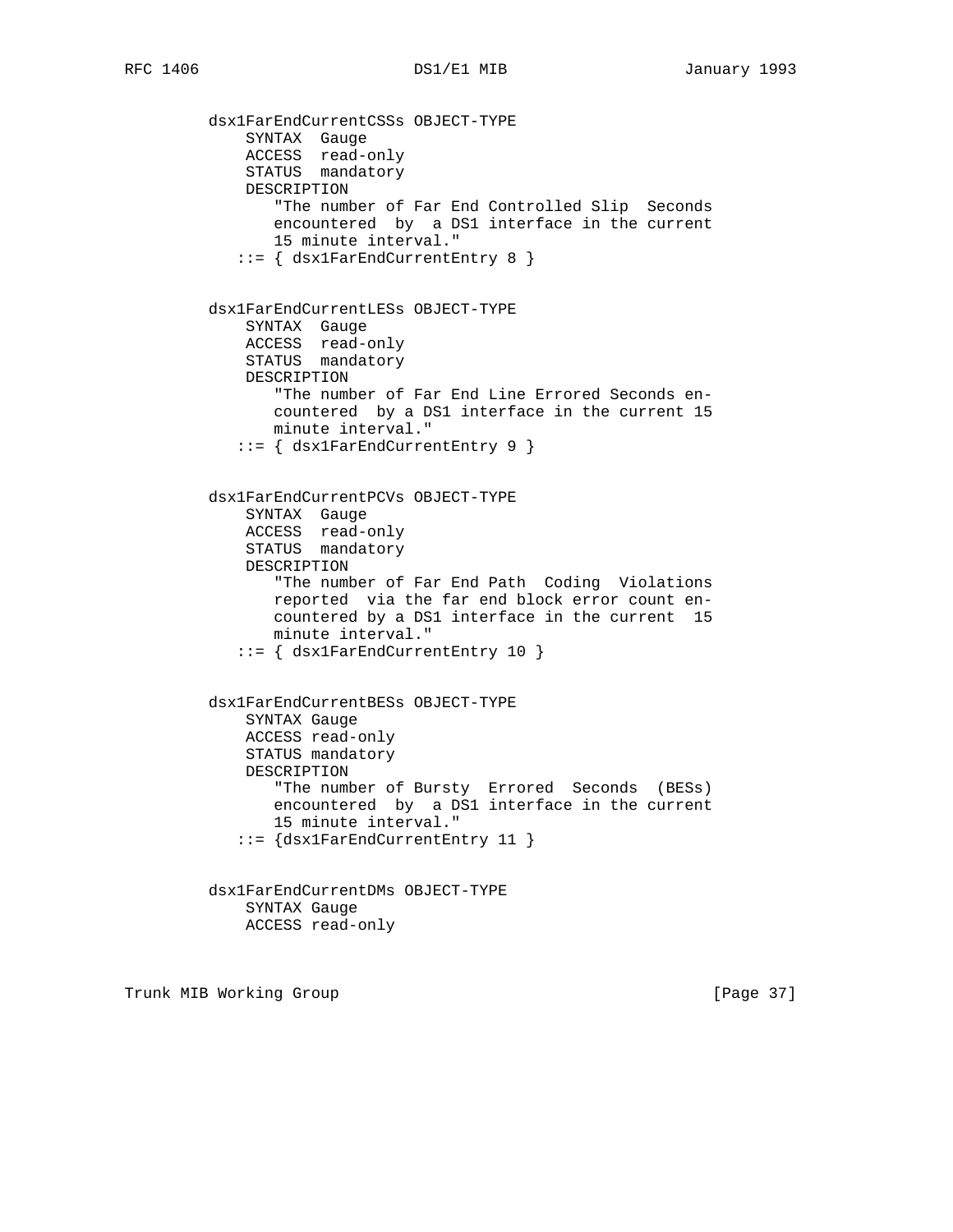STATUS mandatory DESCRIPTION "The number of Degraded Minutes (DMs) encoun tered by a DS1 interface in the current 15 minute interval." ::= { dsx1FarEndCurrentEntry 12 } -- The DS1 Far End Interval Table -- The DS1 Far End Interval Table contains various statistics -- collected by each DS1 interface over the previous 24 hours of -- operation. The past 24 hours are broken into 96 -- completed 15 minute intervals. dsx1FarEndIntervalTable OBJECT-TYPE SYNTAX SEQUENCE OF Dsx1FarEndIntervalEntry ACCESS not-accessible STATUS mandatory DESCRIPTION "The DS1 Far End Interval table."  $::=$  { ds1 11 } dsx1FarEndIntervalEntry OBJECT-TYPE SYNTAX Dsx1FarEndIntervalEntry ACCESS not-accessible STATUS mandatory DESCRIPTION "An entry in the DS1 Far End Interval table." INDEX { dsx1FarEndIntervalIndex, dsx1FarEndIntervalNumber } ::= { dsx1FarEndIntervalTable 1 } Dsx1FarEndIntervalEntry ::= SEQUENCE { dsx1FarEndIntervalIndex INTEGER, dsx1FarEndIntervalNumber INTEGER, dsx1FarEndIntervalESs Gauge, dsx1FarEndIntervalSESs Gauge, dsx1FarEndIntervalSEFSs Gauge, dsx1FarEndIntervalUASs Gauge,

Trunk MIB Working Group **Example 2018** [Page 38]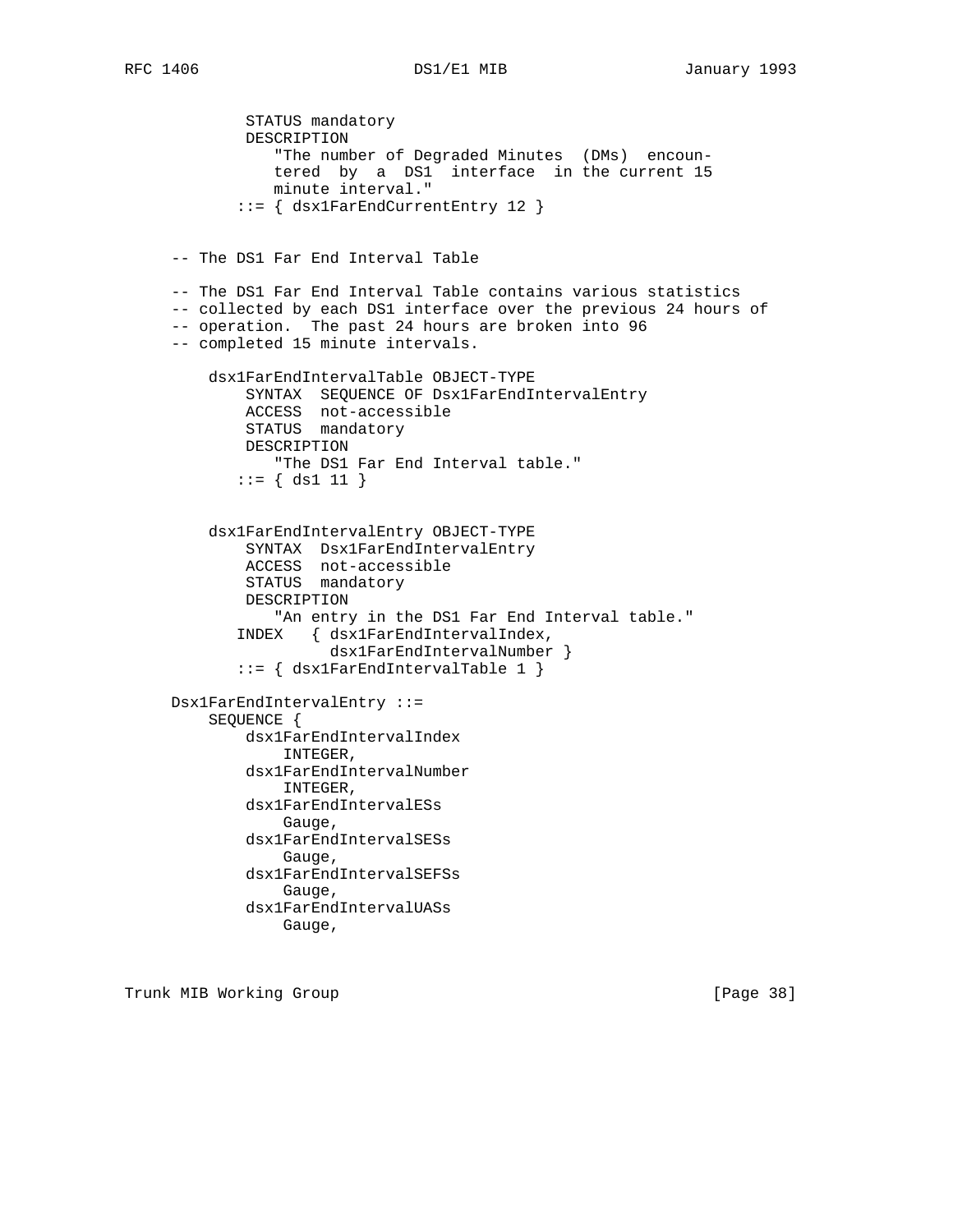```
 dsx1FarEndIntervalCSSs
                 Gauge,
             dsx1FarEndIntervalLESs
                 Gauge,
             dsx1FarEndIntervalPCVs
                 Gauge,
             dsx1FarEndIntervalBESs
                Gauge,
             dsx1FarEndIntervalDMs
        }<br>}<br>}
 }
         dsx1FarEndIntervalIndex OBJECT-TYPE
             SYNTAX INTEGER (1..'7fffffff'h)
 ACCESS read-only
STATUS mandatory
             DESCRIPTION
                "The index value which uniquely identifies the
                DS1 interface to which this entry is applica-
                ble. The interface identified by a particular
                value of this index is the same interface as
                identified by the same value as a dsx1LineIndex
                object instance."
            ::= { dsx1FarEndIntervalEntry 1 }
         dsx1FarEndIntervalNumber OBJECT-TYPE
             SYNTAX INTEGER (1..96)
 ACCESS read-only
STATUS mandatory
             DESCRIPTION
                "A number between 1 and 96, where 1 is the most
                recently completed 15 minute interval and 96 is
                the least recently completed 15 minutes inter-
                val (assuming that all 96 intervals are
                valid)."
            ::= { dsx1FarEndIntervalEntry 2 }
         dsx1FarEndIntervalESs OBJECT-TYPE
             SYNTAX Gauge
             ACCESS read-only
             STATUS mandatory
             DESCRIPTION
                "The number of Far End Errored Seconds encoun-
                tered by a DS1 interface in one of the previous
                96, individual 15 minute, intervals."
            ::= { dsx1FarEndIntervalEntry 3 }
```
Trunk MIB Working Group **Example 2018** [Page 39]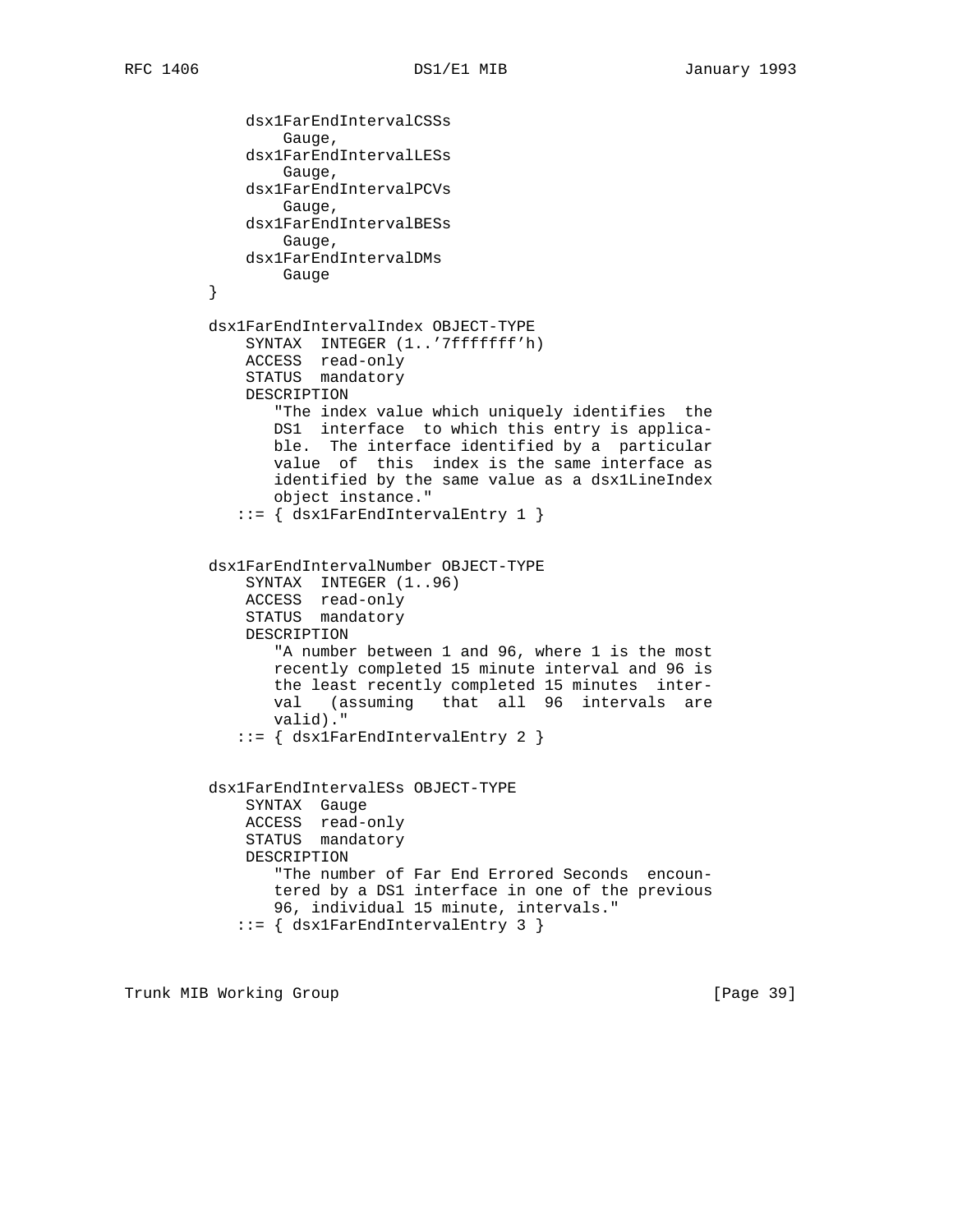dsx1FarEndIntervalSESs OBJECT-TYPE SYNTAX Gauge ACCESS read-only STATUS mandatory DESCRIPTION "The number of Far End Severely Errored Seconds encountered by a DS1 interface in one of the previous 96, individual 15 minute, intervals." ::= { dsx1FarEndIntervalEntry 4 } dsx1FarEndIntervalSEFSs OBJECT-TYPE SYNTAX Gauge ACCESS read-only STATUS mandatory DESCRIPTION "The number of Far End Severely Errored Framing Seconds encountered by a DS1 interface in one of the previous 96, individual 15 minute, in tervals." ::= { dsx1FarEndIntervalEntry 5 } dsx1FarEndIntervalUASs OBJECT-TYPE SYNTAX Gauge ACCESS read-only STATUS mandatory DESCRIPTION "The number of Unavailable Seconds encountered by a DS1 interface in one of the previous 96, individual 15 minute, intervals."  $::=$   $\{$  dsx1FarEndIntervalEntry 6  $\}$  dsx1FarEndIntervalCSSs OBJECT-TYPE SYNTAX Gauge ACCESS read-only STATUS mandatory DESCRIPTION "The number of Far End Controlled Slip Seconds encountered by a DS1 interface in one of the previous 96, individual 15 minute, intervals." ::= { dsx1FarEndIntervalEntry 7 } dsx1FarEndIntervalLESs OBJECT-TYPE SYNTAX Gauge ACCESS read-only

Trunk MIB Working Group **Example 2018** [Page 40]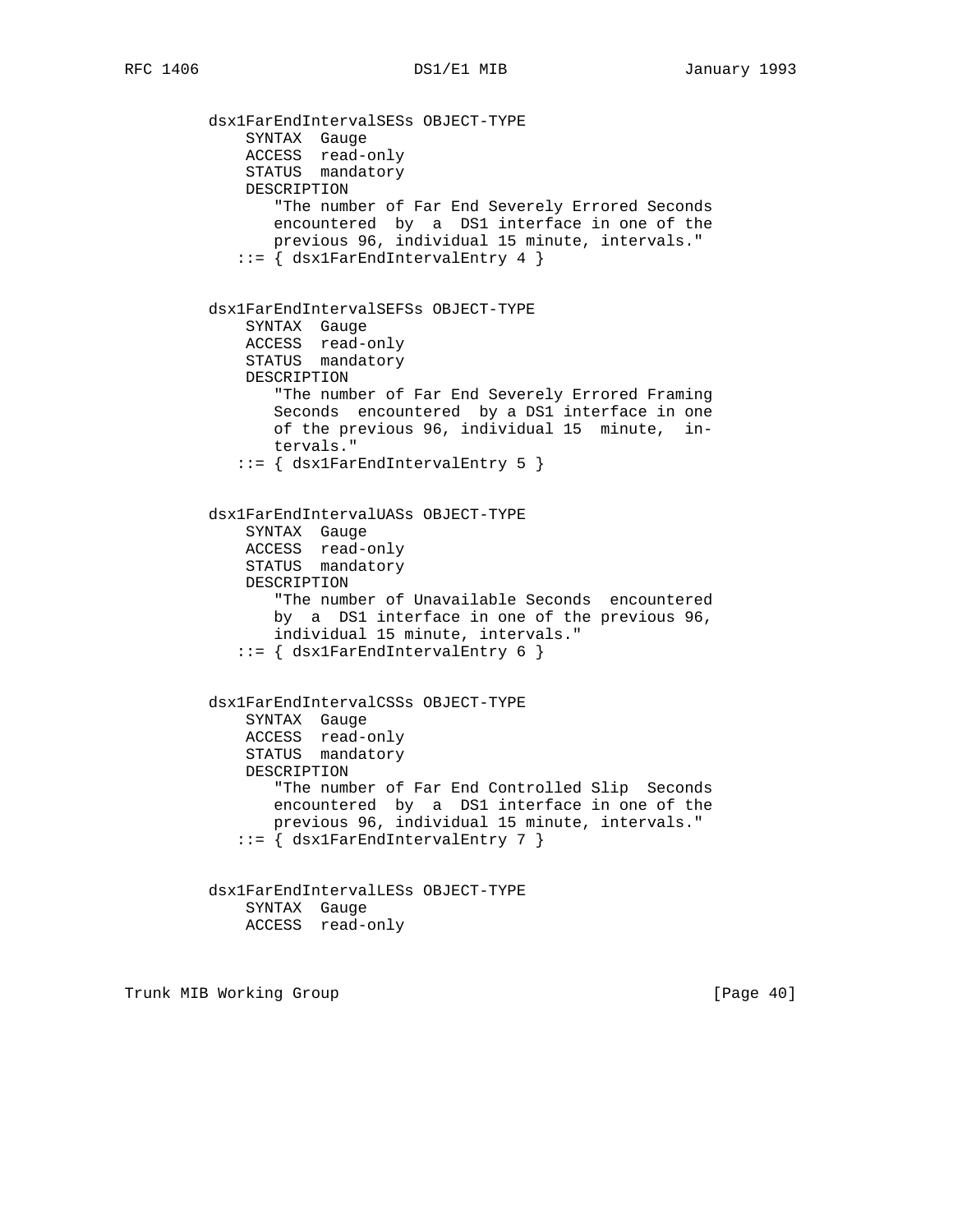STATUS mandatory DESCRIPTION "The number of Far End Line Errored Seconds en countered by a DS1 interface in one of the pre vious 96, individual 15 minute, intervals." ::= { dsx1FarEndIntervalEntry 8 } dsx1FarEndIntervalPCVs OBJECT-TYPE SYNTAX Gauge ACCESS read-only STATUS mandatory DESCRIPTION "The number of Far End Path Coding Violations reported via the far end block error count en countered by a DS1 interface in one of the pre vious 96, individual 15 minute, intervals." ::= { dsx1FarEndIntervalEntry 9 } dsx1FarEndIntervalBESs OBJECT-TYPE SYNTAX Gauge ACCESS read-only STATUS mandatory DESCRIPTION "The number of Bursty Errored Seconds (BESs) encountered by a DS1 interface in one of the previous 96, individual 15 minute, intervals." ::= {dsx1FarEndIntervalEntry 10 } dsx1FarEndIntervalDMs OBJECT-TYPE SYNTAX Gauge ACCESS read-only STATUS mandatory DESCRIPTION "The number of Degraded Minutes (DMs) encoun tered by a DS1 interface in one of the previous 96, individual 15 minute, intervals." ::= { dsx1FarEndIntervalEntry 11 } -- The DS1 Far End Total Table -- The DS1 Far End Total Table contains the cumulative sum of the -- various statistics for the 24 hour period preceding the -- current interval.

Trunk MIB Working Group **Example 2018** [Page 41]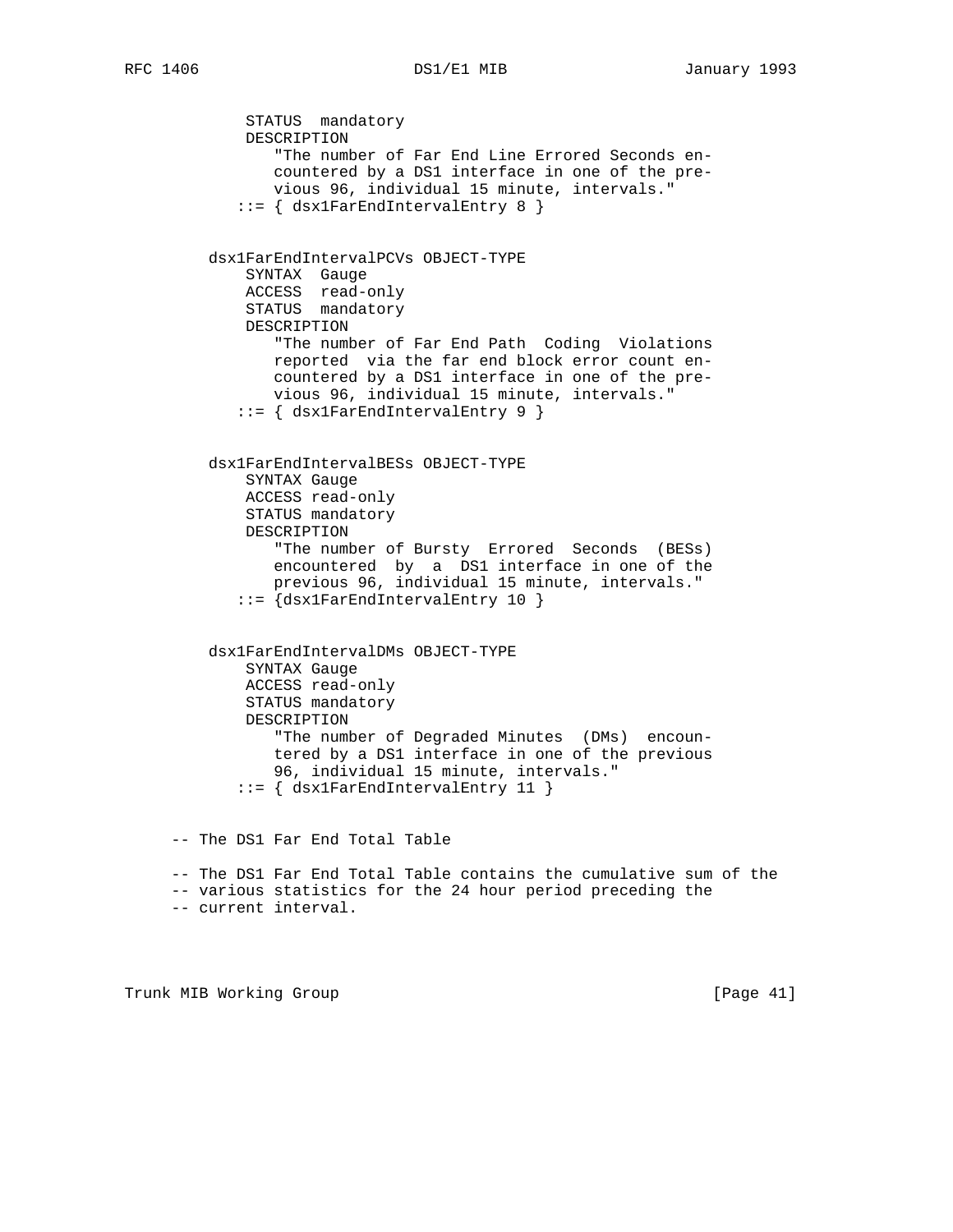dsx1FarEndTotalTable OBJECT-TYPE SYNTAX SEQUENCE OF Dsx1FarEndTotalEntry ACCESS not-accessible STATUS mandatory DESCRIPTION "The DS1 Far End Total table."  $::= \{ ds1 12 \}$  dsx1FarEndTotalEntry OBJECT-TYPE SYNTAX Dsx1FarEndTotalEntry ACCESS not-accessible STATUS mandatory DESCRIPTION "An entry in the DS1 Far End Total table." INDEX { dsx1FarEndTotalIndex } ::= { dsx1FarEndTotalTable 1 } Dsx1FarEndTotalEntry ::= SEQUENCE { dsx1FarEndTotalIndex INTEGER, dsx1FarEndTotalESs Gauge, dsx1FarEndTotalSESs Gauge, dsx1FarEndTotalSEFSs Gauge, dsx1FarEndTotalUASs Gauge, dsx1FarEndTotalCSSs Gauge, dsx1FarEndTotalLESs Gauge, dsx1FarEndTotalPCVs Gauge, dsx1FarEndTotalBESs Gauge, dsx1FarEndTotalDMs }<br>}<br>} } dsx1FarEndTotalIndex OBJECT-TYPE SYNTAX INTEGER (1..'7fffffff'h) ACCESS read-only STATUS mandatory DESCRIPTION "The index value which uniquely identifies the

Trunk MIB Working Group **Example 2018** [Page 42]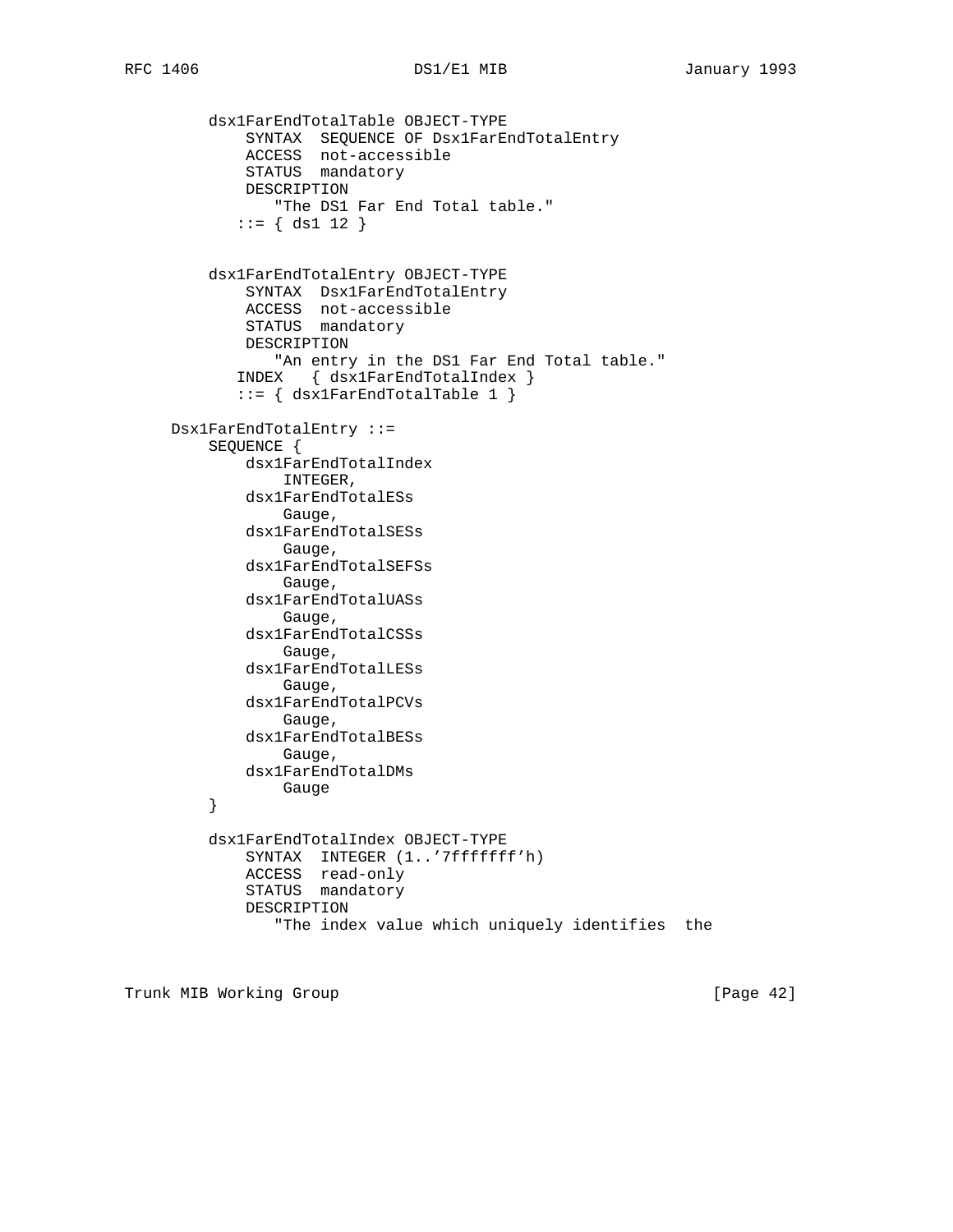DS1 interface to which this entry is applica ble. The interface identified by a particular value of this index is the same interface as identified by the same value an dsx1LineIndex object instance." ::= { dsx1FarEndTotalEntry 1 } dsx1FarEndTotalESs OBJECT-TYPE SYNTAX Gauge ACCESS read-only STATUS mandatory DESCRIPTION "The number of Far End Errored Seconds encoun tered by a DS1 interface in the previous 24 hour interval." ::= { dsx1FarEndTotalEntry 2 } dsx1FarEndTotalSESs OBJECT-TYPE SYNTAX Gauge ACCESS read-only STATUS mandatory DESCRIPTION "The number of Far End Severely Errored Seconds encountered by a DS1 interface in the previous 24 hour interval." ::= { dsx1FarEndTotalEntry 3 } dsx1FarEndTotalSEFSs OBJECT-TYPE SYNTAX Gauge ACCESS read-only STATUS mandatory DESCRIPTION "The number of Far End Severely Errored Framing Seconds encountered by a DS1 interface in the previous 24 hour interval." ::= { dsx1FarEndTotalEntry 4 } dsx1FarEndTotalUASs OBJECT-TYPE SYNTAX Gauge ACCESS read-only STATUS mandatory DESCRIPTION "The number of Unavailable Seconds encountered by a DS1 interface in the previous 24 hour in-

Trunk MIB Working Group **Example 2018** [Page 43]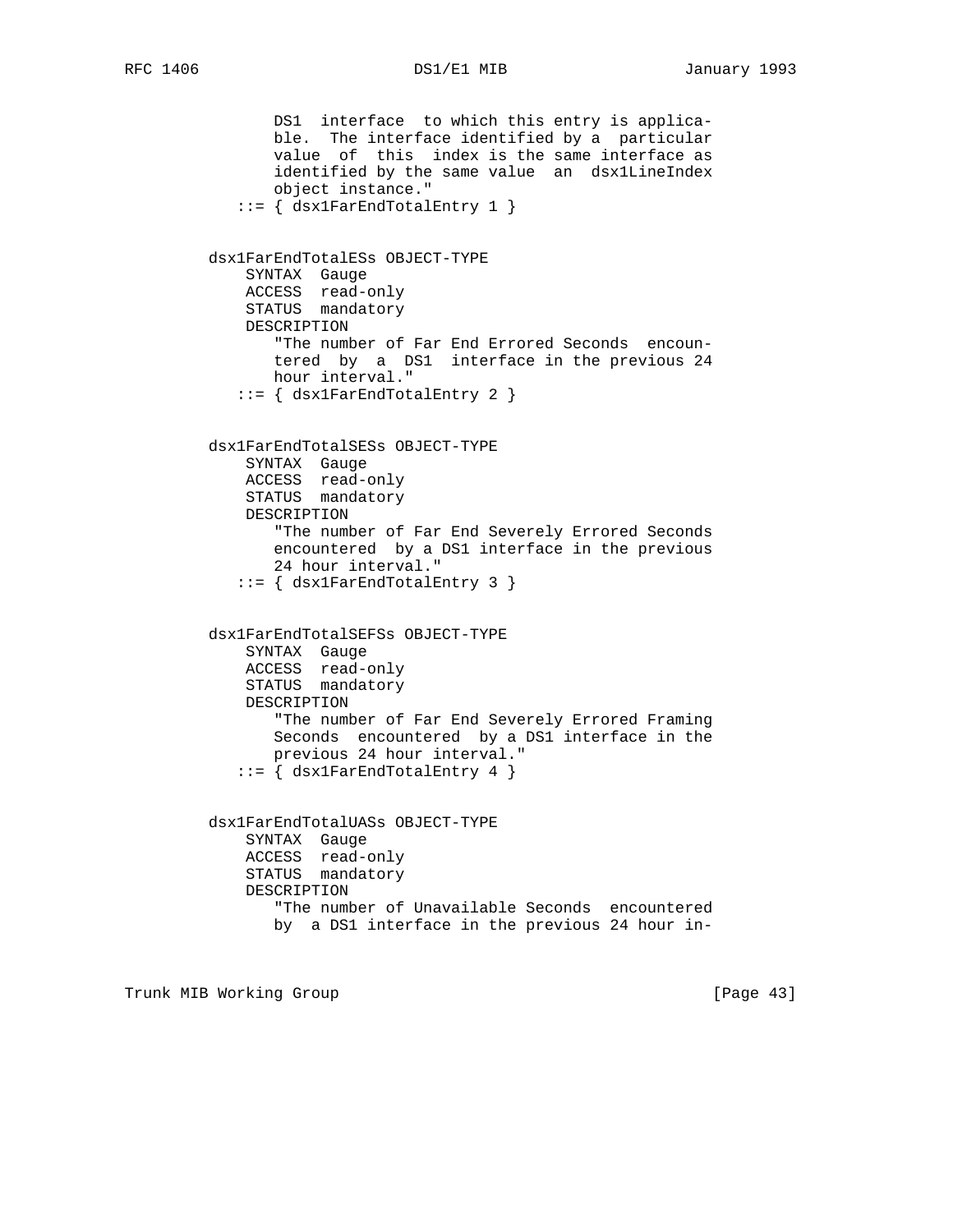```
 terval."
           ::= \{ dsx1FarEndTotalEntry 5 \} dsx1FarEndTotalCSSs OBJECT-TYPE
             SYNTAX Gauge
             ACCESS read-only
             STATUS mandatory
             DESCRIPTION
                "The number of Far End Controlled Slip Seconds
                encountered by a DS1 interface in the previous
                24 hour interval."
             ::= { dsx1FarEndTotalEntry 6 }
         dsx1FarEndTotalLESs OBJECT-TYPE
             SYNTAX Gauge
             ACCESS read-only
             STATUS mandatory
             DESCRIPTION
                "The number of Far End Line Errored Seconds en-
                countered by a DS1 interface in the previous 24
                hour interval."
             ::= { dsx1FarEndTotalEntry 7 }
         dsx1FarEndTotalPCVs OBJECT-TYPE
             SYNTAX Gauge
 ACCESS read-only
STATUS mandatory
             DESCRIPTION
                "The number of Far End Path Coding Violations
                reported via the far end block error count en-
                countered by a DS1 interface in the previous 24
                hour interval."
             ::= { dsx1FarEndTotalEntry 8 }
         dsx1FarEndTotalBESs OBJECT-TYPE
             SYNTAX Gauge
             ACCESS read-only
             STATUS mandatory
             DESCRIPTION
                "The number of Bursty Errored Seconds (BESs)
                encountered by a DS1 interface in the previous
                24 hour interval."
             ::= { dsx1FarEndTotalEntry 9 }
```
Trunk MIB Working Group **Example 2018** [Page 44]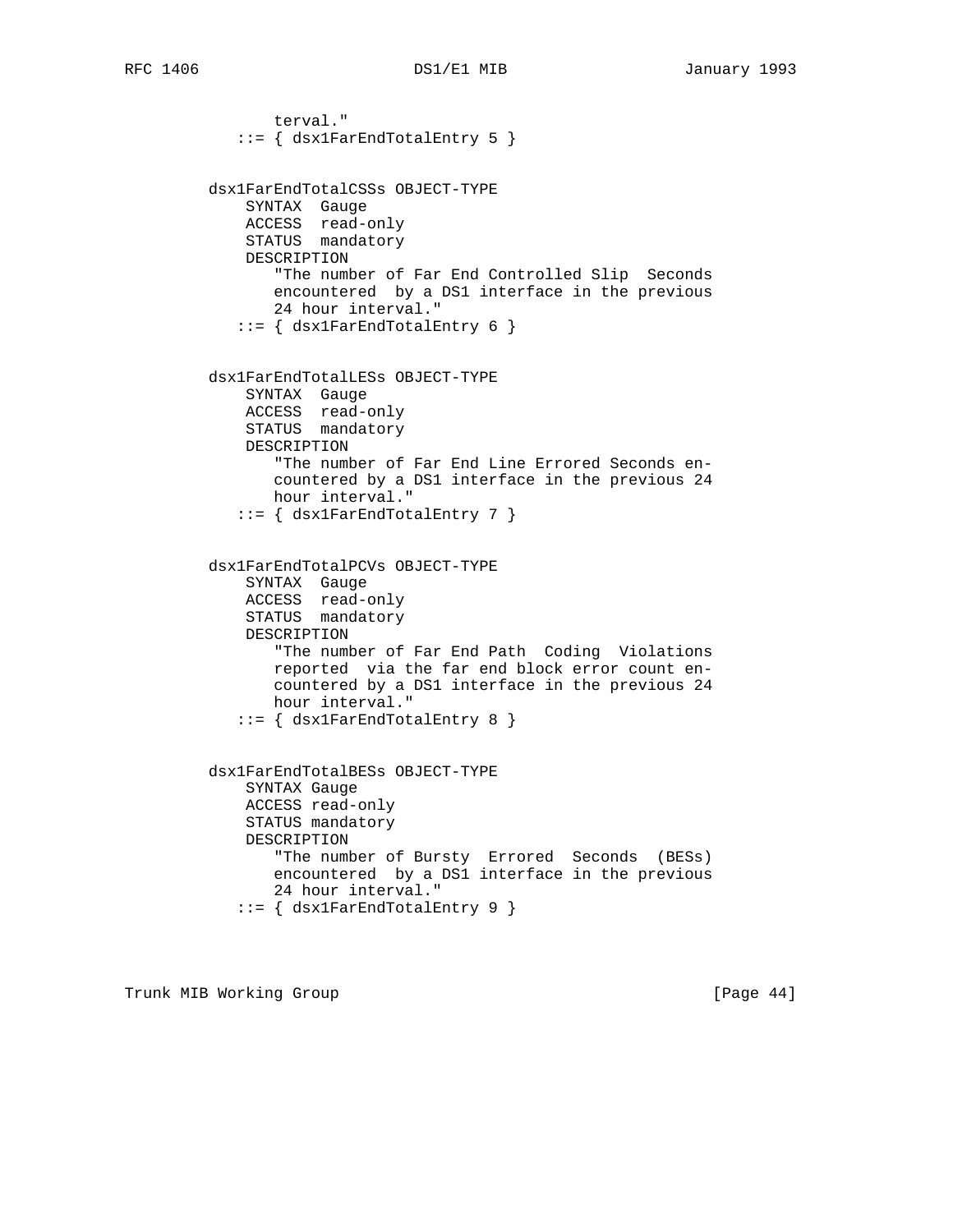dsx1FarEndTotalDMs OBJECT-TYPE SYNTAX Gauge ACCESS read-only STATUS mandatory DESCRIPTION "The number of Degraded Minutes (DMs) encoun tered by a DS1 interface in the previous 24 hour interval." ::= { dsx1FarEndTotalEntry 10 }

-- the DS1 Fractional Group

 -- Implementation of this group is mandatory for those -- systems dividing a DS1 into channels containing different -- data streams that are of local interest. Systems which -- are indifferent to data content, such as CSUs, need not -- implement it.

 -- The DS1 fractional table identifies which DS1 channels -- associated with a CSU are being used to support a -- logical interface, i.e., an entry in the interfaces table -- from the Internet-standard MIB.

 -- For example, consider an application managing a North -- American ISDN Primary Rate link whose division is a 384 kbit/s -- H1 "B" Channel for Video, a second H1 for data to a primary -- routing peer, and 12 64 kbit/s H0 "B" Channels. Consider that -- some subset of the H0 channels are used for voice and the -- remainder are available for dynamic data calls.

 -- we count a total of 14 interfaces multiplexed onto the DS1 -- interface. Six DS1 channels (for the sake of the example, -- channels 1..6) are used for Video, six more (7..11 and 13) -- are used for data, and the remaining 12 are are in channels -- 12 and 14..24.

 -- Let us further imagine that ifIndex 2 is of type DS1 and -- refers to the DS1 interface, and that the interfaces layered -- onto it are numbered 3..16.

 -- We might describe the allocation of channels, in the -- dsx1FracTable, as follows:

```
-- dsx1FracIfIndex.2. 1 = 3 dsx1FracIfIndex.2.13 = 4
    -- dsx1FracIfIndex.2. 2 = 3 dsx1FracIfIndex.2.14 = 6
 -- dsx1FracIfIndex.2. 3 = 3 dsx1FracIfIndex.2.15 = 7
 -- dsx1FracIfIndex.2. 4 = 3 dsx1FracIfIndex.2.16 = 8
```
Trunk MIB Working Group **Example 2018** [Page 45]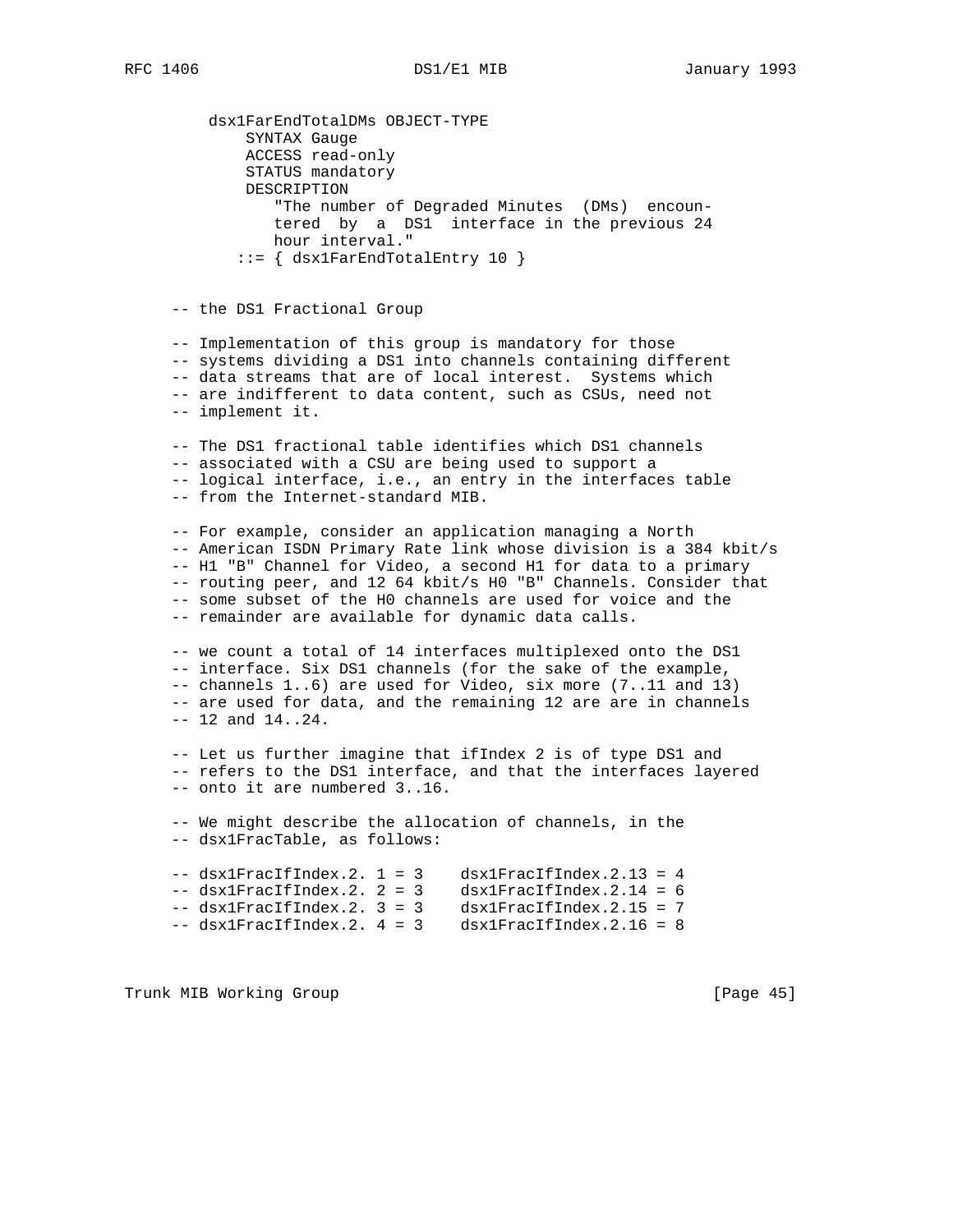```
 -- dsx1FracIfIndex.2. 5 = 3 dsx1FracIfIndex.2.17 = 9
 -- dsx1FracIfIndex.2. 6 = 3 dsx1FracIfIndex.2.18 = 10
 -- dsx1FracIfIndex.2. 7 = 4 dsx1FracIfIndex.2.19 = 11
 -- dsx1FracIfIndex.2. 8 = 4 dsx1FracIfIndex.2.20 = 12
 -- dsx1FracIfIndex.2. 9 = 4 dsx1FracIfIndex.2.21 = 13
 -- dsx1FracIfIndex.2.10 = 4 dsx1FracIfIndex.2.22 = 14
 -- dsx1FracIfIndex.2.11 = 4 dsx1FracIfIndex.2.23 = 15
    -- dsx1FracIfIndex.2.12 = 5 dsx1FracIfIndex.2.24 = 16
     -- For North American (DS1) interfaces, there are 24 legal
     -- channels, numbered 1 through 24.
     -- For G.704 interfaces, there are 31 legal channels,
    -- numbered 1 through 31. The channels (1..31) correspond
     -- directly to the equivalently numbered time-slots.
         dsx1FracTable OBJECT-TYPE
            SYNTAX SEQUENCE OF Dsx1FracEntry
            ACCESS not-accessible
            STATUS mandatory
            DESCRIPTION
               "The DS1 Fractional table."
           ::= { ds1 13 }
         dsx1FracEntry OBJECT-TYPE
            SYNTAX Dsx1FracEntry
 ACCESS not-accessible
STATUS mandatory
            DESCRIPTION
               "An entry in the DS1 Fractional table."
            INDEX { dsx1FracIndex, dsx1FracNumber }
           ::= \{ dsx1FracTable 1 \} Dsx1FracEntry ::=
         SEQUENCE {
            dsx1FracIndex
               INTEGER,
            dsx1FracNumber
               INTEGER,
            dsx1FracIfIndex
              INTEGER
         }
         dsx1FracIndex OBJECT-TYPE
            SYNTAX INTEGER (1..'7fffffff'h)
```
Trunk MIB Working Group **Example 2018** [Page 46]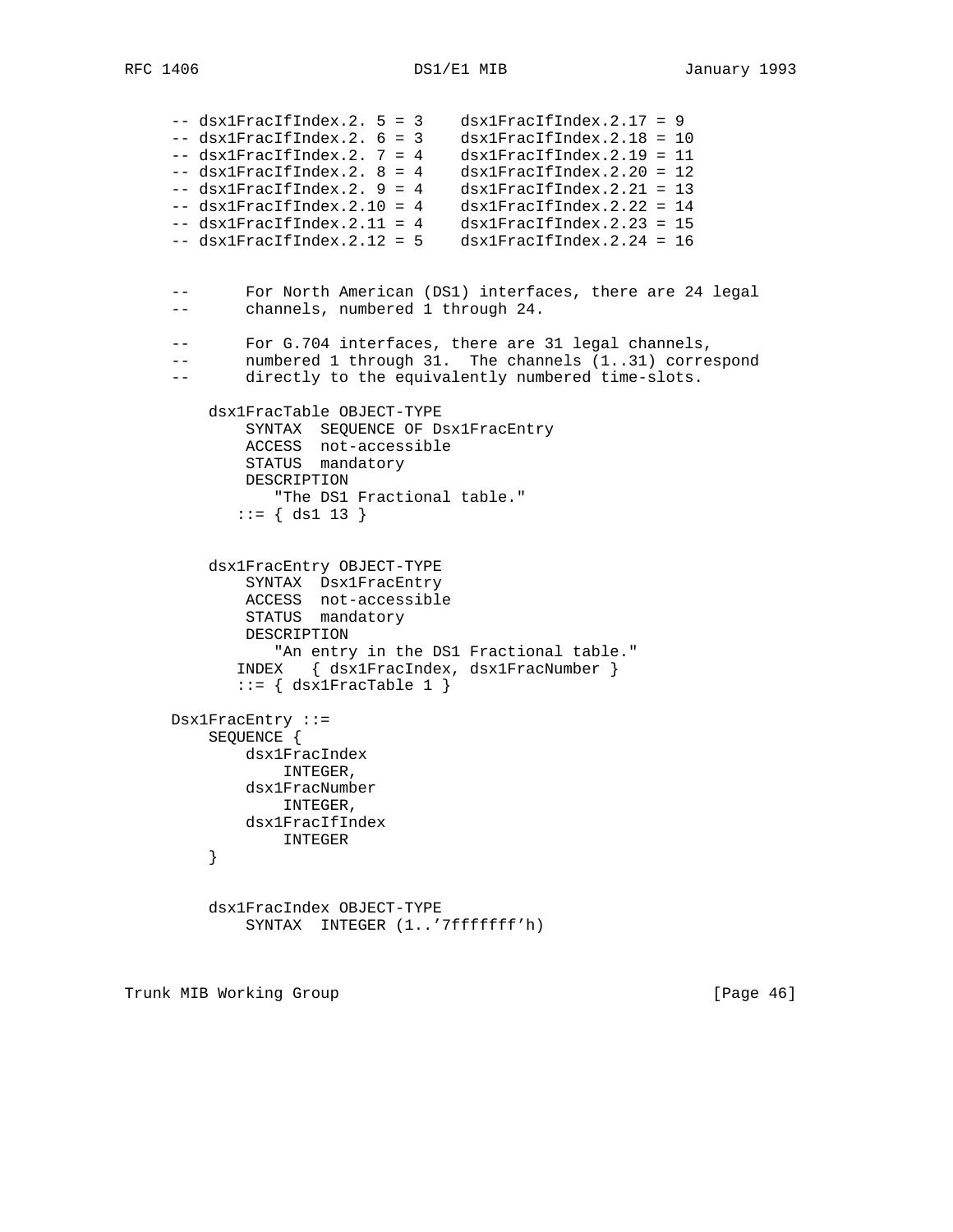ACCESS read-only STATUS mandatory DESCRIPTION "The index value which uniquely identifies the DS1 interface to which this entry is applica ble. The interface identified by a particular value of this index is the same interface as identified by the same value an dsx1LineIndex object instance."  $::=$  { dsx1FracEntry 1 } dsx1FracNumber OBJECT-TYPE SYNTAX INTEGER (1..31) ACCESS read-only STATUS mandatory DESCRIPTION "The channel number for this entry."  $::=$  { dsx1FracEntry 2 } dsx1FracIfIndex OBJECT-TYPE SYNTAX INTEGER (1..'7fffffff'h) ACCESS read-write STATUS mandatory DESCRIPTION "An index value that uniquely identifies an in terface. The interface identified by a partic ular value of this index is the same interface as identified by the same value an ifIndex ob ject instance. If no interface is currently us ing a channel, the value should be zero. If a single interface occupies more than one time slot, that ifIndex value will be found in mul tiple time slots."  $::=$  { dsx1FracEntry 3 }

END

5. Acknowledgements

This document was produced by the Trunk MIB Working Group:

| Tracy Cox     | Bellcore                         |
|---------------|----------------------------------|
| Fred Baker    | Advanced Computer Communications |
| James Watt    | Newbridge                        |
| Bill Versteeg | Versteeg Codeworks               |
| Steve Buchko  | Newbridge                        |

Trunk MIB Working Group **Example 2018** [Page 47]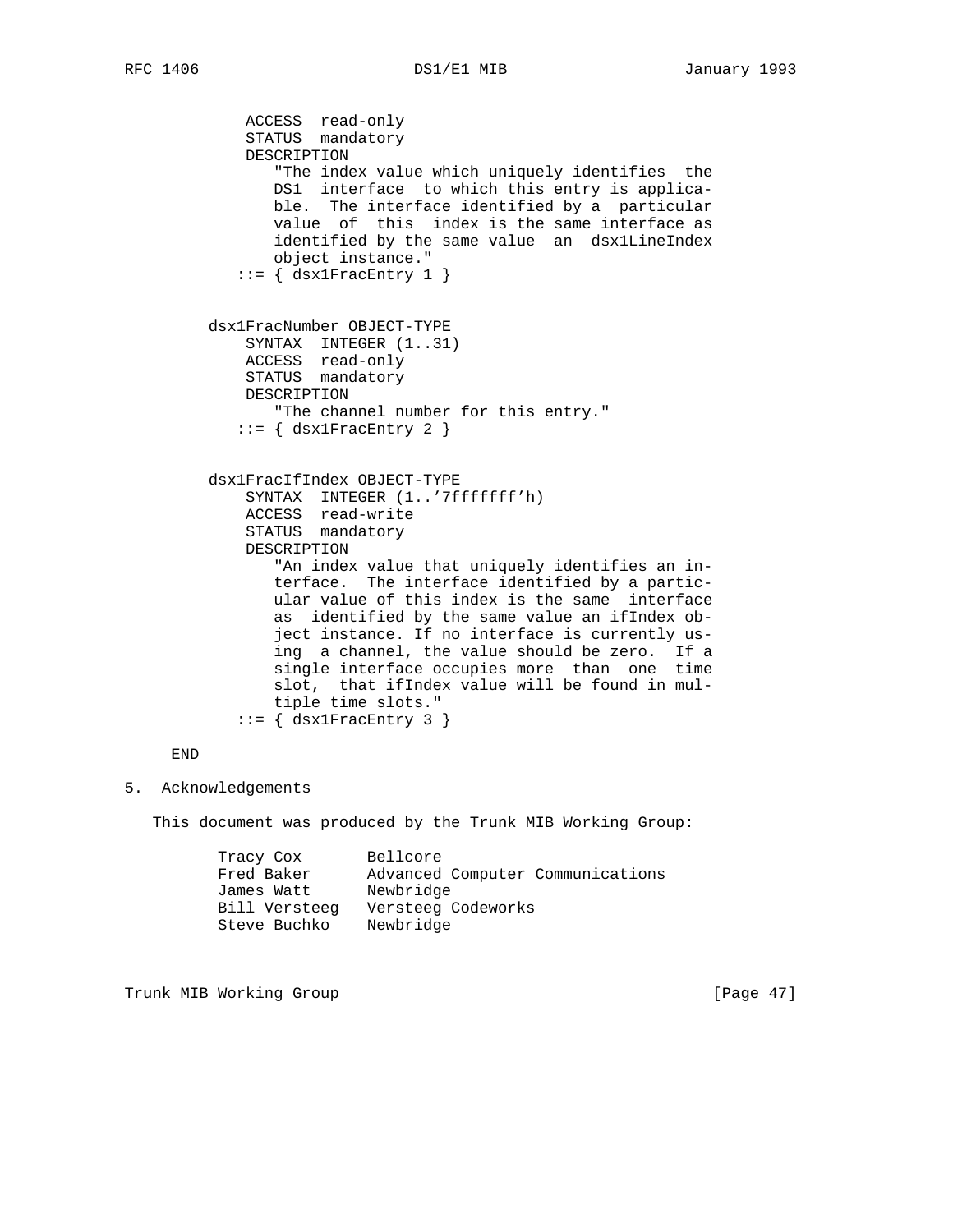Greg Celmainis Newbridge Kaj Tesink Bellcore Al Bryenton Bell Northern Research Tom Easterday CIC John Labbe Merit Corporation Chris Sullivan Gandalf Ltd Grant Hall Gandalf Ltd Laurence V. Marks, IBM Corp. Kurt Hall, Clear Communications Corp. Myron Hattig, ADC Kentrox

 Tracy Cox, Bill Versteeg, Myron Hattig, Kurt Hall and Laurence Marks especially worked to make the document what it is.

## 6. References

- [1] Rose M., and K. McCloghrie, "Structure and Identification of Management Information for TCP/IP-based internets", STD 16, RFC 1155, Performance Systems International, Hughes LAN Systems, May 1990.
- [2] Rose, M., and K. McCloghrie, Editors, "Concise MIB Definitions", STD 16, RFC 1212, Performance Systems International, Hughes LAN Systems, March 1991.
- [3] McCloghrie K., and M. Rose, "Management Information Base for Network Management of TCP/IP-based internets", RFC 1156, Hughes LAN Systems, Performance Systems International, May 1990.
- [4] McCloghrie K., and M. Rose, Editors, "Management Information Base for Network Management of TCP/IP-based internets", STD 17, RFC 1213, Performance Systems International, March 1991.
- [5] Case, J., Fedor, M., Schoffstall, M., and J. Davin, "Simple Network Management Protocol", STD 15, RFC 1157, SNMP Research, Performance Systems International, Performance Systems International, MIT Laboratory for Computer Science, May 1990.
- [6] Information processing systems Open Systems Interconnection Specification of Abstract Syntax Notation One (ASN.1), International Organization for Standardization, International Standard 8824, December 1987.
- [7] Information processing systems Open Systems Interconnection Specification of Basic Encoding Rules for Abstract Notation One (ASN.1), International Organization for Standardization, International Standard 8825, December 1987.

Trunk MIB Working Group **Example 2018** [Page 48]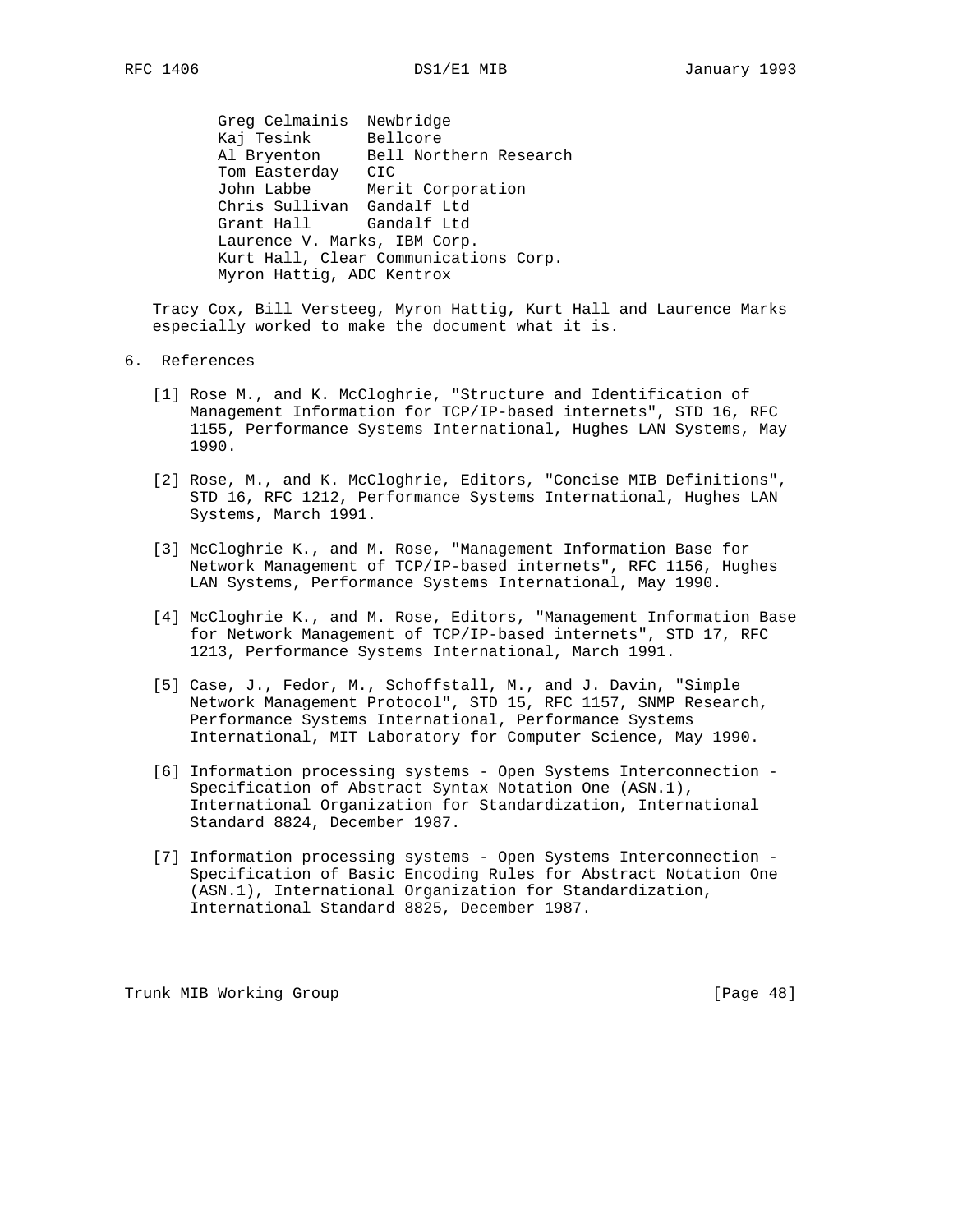- [8] AT&T Information Systems, AT&T ESF DS1 Channel Service Unit User's Manual, 999-100-305, February 1988.
- [9] AT&T Technical Reference, Requirements for Interfacing Digital Terminal Equipment to Services Employing the Extended Superframe Format, Publication 54016, May 1988.
- [10] American National Standard for Telecommunications -- Carrier-to- Customer Installation - DS1 Metallic Interface, T1.403, February 1989.
- [11] CCITT Specifications Volume III, Recommendation G.703, Physical/Electrical Characteristics of Hierarchical Digital Interfaces, July 1988.
- [12] CCITT Specifications Volume III, Recommendation G.704, Synchronous frame structures used at primary and secondary hierarchical levels, July 1988.
- [13] American National Standard for Telecommunications -- Layer 1 In- Service Digital Transmission Performance Monitoring T1M1/92-0xx, T1M1.3/92-005R1, April 1992.
- [14] CCITT Specifications Volume IV, Recommendation O.162, Equipment To Perform In Service Monitoring On 2048 kbit/s Signals, July 1988
- [15] CCITT Specifications Volume III, Recommendation G.821, Error Performance Of An International Digital Connection Forming Part Of An Integrated Services Digital Network, July 1988.
- [16] AT&T Technical Reference, Technical Reference 62411, ACCUNET T1.5 Service Description And Interface Specification, December 1990.
- [17] CCITT Specifications Volume III, Recommendation G.706, Frame Alignment and Cyclic Redundancy Check (CRC) Procedures Relating to Basic Frame Structures Defined in Recommendation G.704, July 1988.
- [18] CCITT Specifications Volume III, Recommendation G.732, Characteristics Of Primary PCM Multiplex Equipment Operating at 2048 kbit/s, July 1988.

Trunk MIB Working Group **Example 2018** [Page 49]